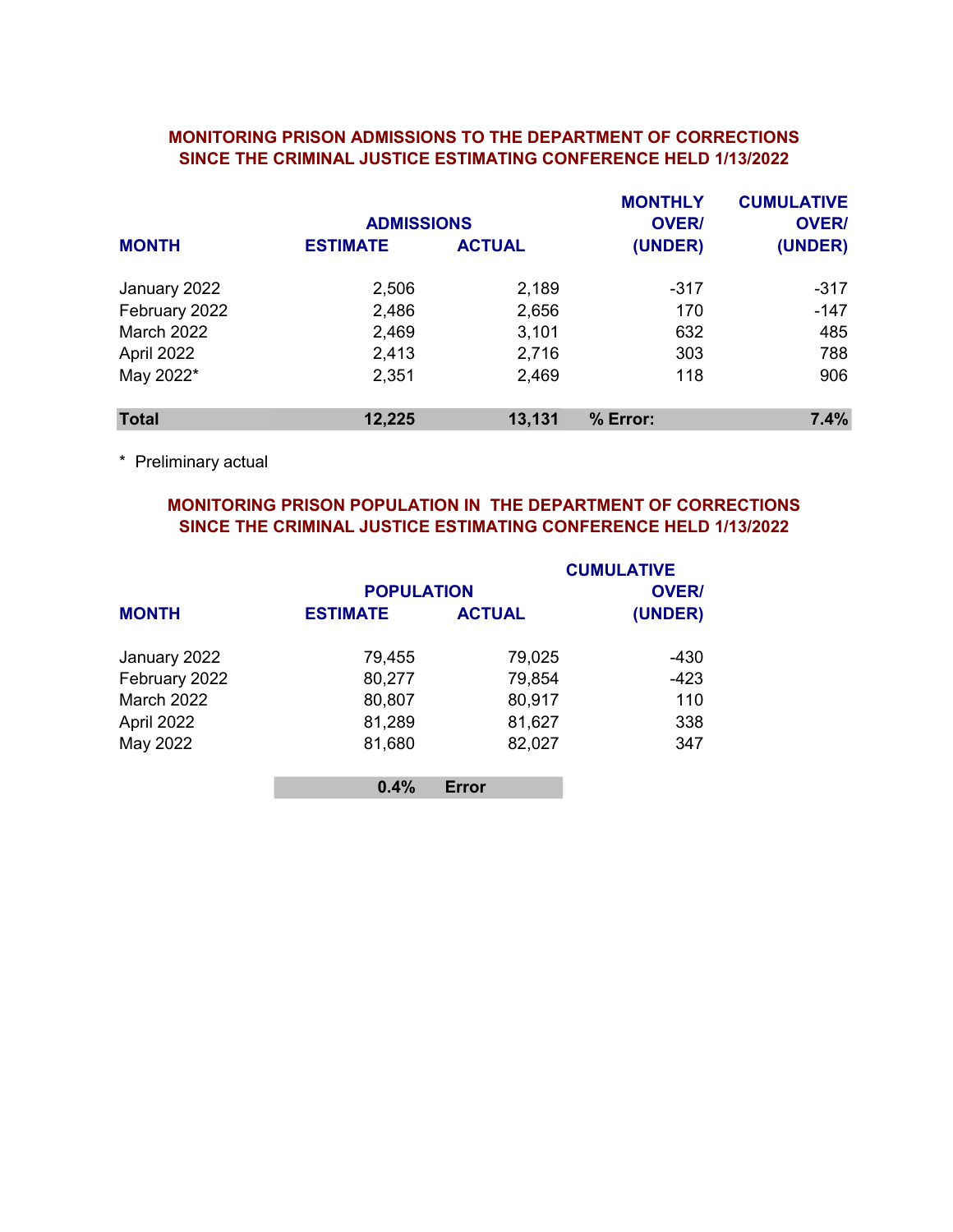### MONITORING PRISON ADMISSIONS TO THE DEPARTMENT OF CORRECTIONS SINCE THE CRIMINAL JUSTICE ESTIMATING CONFERENCE HELD 7/28/2021

|                  | <b>ADMISSIONS</b> |               | <b>MONTHLY</b><br><b>OVER/</b> | <b>CUMULATIVE</b><br><b>OVER/</b> |
|------------------|-------------------|---------------|--------------------------------|-----------------------------------|
| <b>MONTH</b>     | <b>ESTIMATE</b>   | <b>ACTUAL</b> | (UNDER)                        | (UNDER)                           |
| <b>July 2021</b> | 2,331             | 1,821         | $-510$                         | -510                              |
| August 2021      | 2,449             | 2,000         | $-449$                         | $-959$                            |
| September 2021   | 2,462             | 1,470         | $-992$                         | $-1,951$                          |
| October 2021     | 2,524             | 1,419         | $-1,105$                       | $-3,056$                          |
| November 2021    | 2,481             | 1,646         | $-835$                         | $-3,891$                          |
| December 2021*   | 2,294             | 2,198         | $-96$                          | $-3,987$                          |
| <b>Total</b>     | 14,541            | 10,554        | % Error:                       | $-27.4%$                          |

\* Preliminary actual

# MONITORING PRISON POPULATION IN THE DEPARTMENT OF CORRECTIONS SINCE THE CRIMINAL JUSTICE ESTIMATING CONFERENCE HELD 7/28/2021

|                  |                   |               | <b>CUMULATIVE</b> |
|------------------|-------------------|---------------|-------------------|
|                  | <b>POPULATION</b> |               | <b>OVER/</b>      |
| <b>MONTH</b>     | <b>ESTIMATE</b>   | <b>ACTUAL</b> | (UNDER)           |
| <b>July 2021</b> | 80,823            | 80,266        | -557              |
| August 2021      | 81,311            | 80,213        | $-1,098$          |
| September 2021   | 81,838            | 79,697        | $-2,141$          |
| October 2021     | 82,358            | 78,985        | $-3,373$          |
| November 2021    | 82,866            | 78,591        | $-4,275$          |
| December 2021    | 83,205            | 78,847        | $-4,358$          |
|                  | $-5.2%$           | Error         |                   |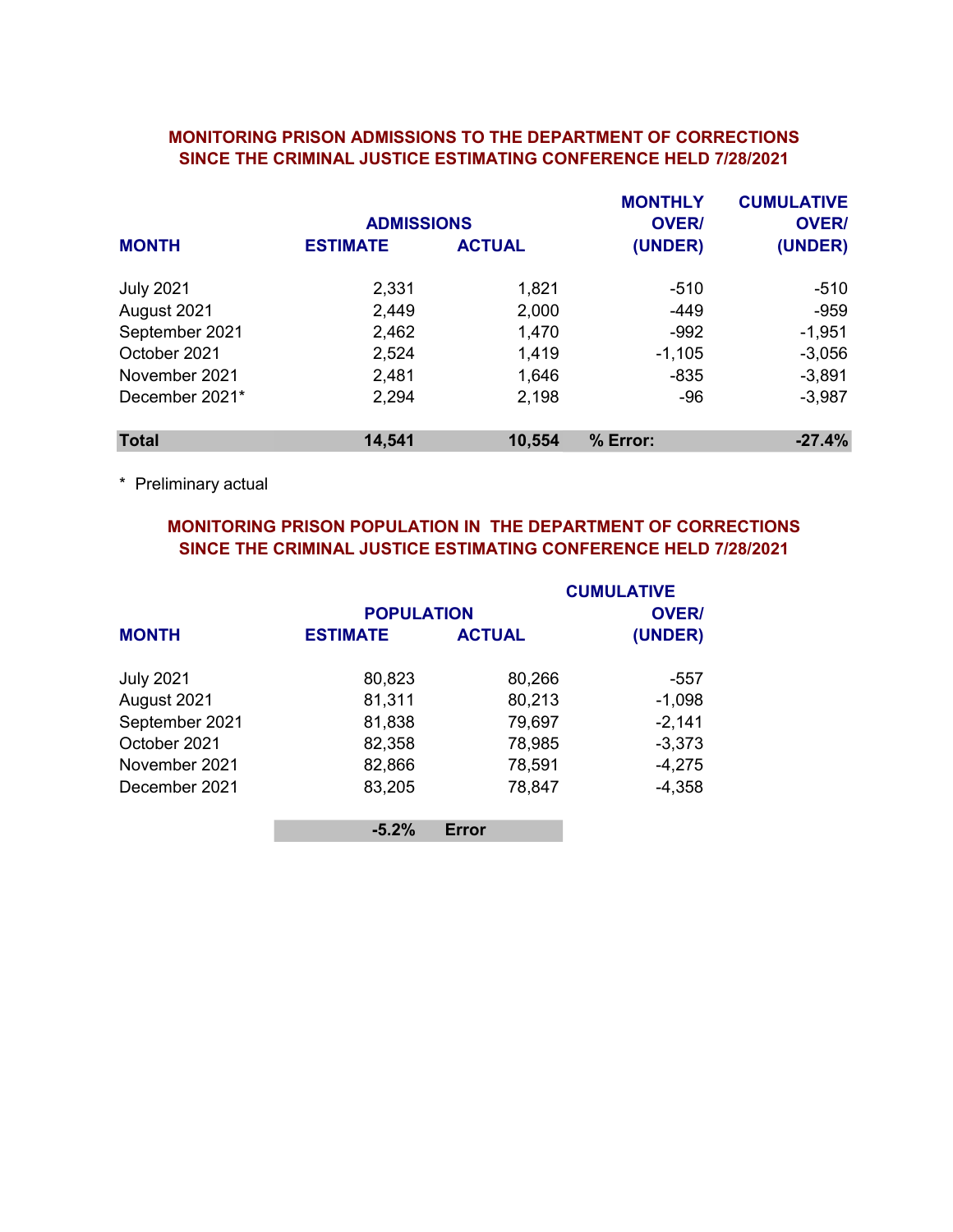# MONITORING PRISON ADMISSIONS TO THE DEPARTMENT OF CORRECTIONS SINCE THE CRIMINAL JUSTICE ESTIMATING CONFERENCE HELD 3/17/2021

|                   | <b>ADMISSIONS</b> |               | <b>MONTHLY</b><br><b>OVER/</b> | <b>CUMULATIVE</b><br><b>OVER/</b> |
|-------------------|-------------------|---------------|--------------------------------|-----------------------------------|
| <b>MONTH</b>      | <b>ESTIMATE</b>   | <b>ACTUAL</b> | (UNDER)                        | (UNDER)                           |
| <b>March 2021</b> | 2,221             | 2,398         | 177                            | 177                               |
| April 2021        | 2,155             | 2,583         | 428                            | 605                               |
| May 2021          | 2,229             | 2,021         | $-208$                         | 397                               |
| June 2021*        | 2,358             | 2,321         | $-37$                          | 360                               |
| <b>Total</b>      | 8,963             | 9,323         | % Error:                       | 4.0%                              |

\* Preliminary actual

# MONITORING PRISON POPULATION IN THE DEPARTMENT OF CORRECTIONS SINCE THE CRIMINAL JUSTICE ESTIMATING CONFERENCE HELD 3/17/2021

|                  |                   |               | <b>CUMULATIVE</b> |
|------------------|-------------------|---------------|-------------------|
|                  | <b>POPULATION</b> |               | <b>OVER/</b>      |
| <b>MONTH</b>     | <b>ESTIMATE</b>   | <b>ACTUAL</b> | (UNDER)           |
| March 2021       | 79,676            | 79,682        | 6                 |
| April 2021       | 80,007            | 80,251        | 244               |
| May 2021         | 80,325            | 80,221        | $-104$            |
| <b>June 2021</b> | 80,767            | 80,495        | $-272$            |
|                  | $-0.3%$           | Error         |                   |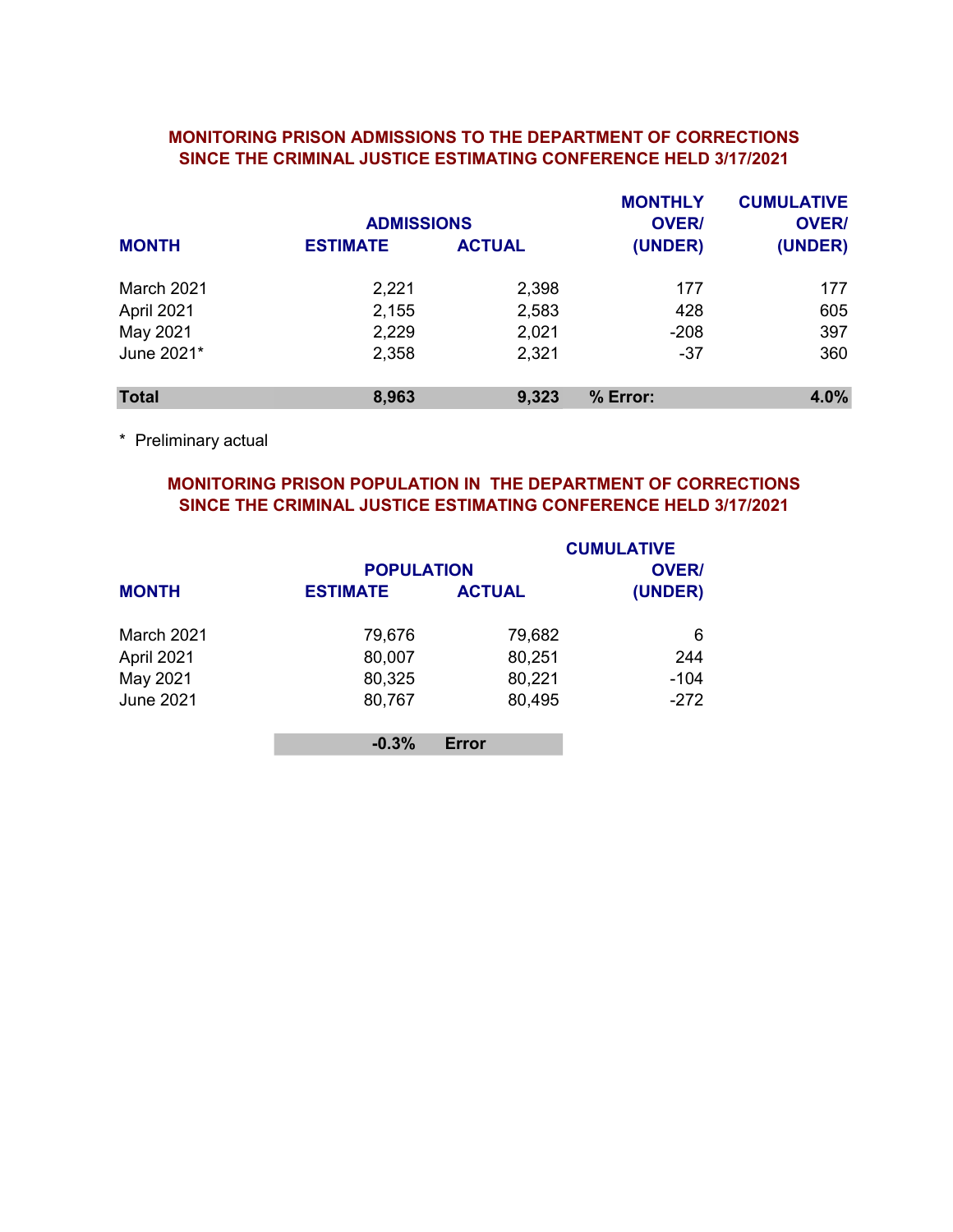### MONITORING PRISON ADMISSIONS TO THE DEPARTMENT OF CORRECTIONS SINCE THE CRIMINAL JUSTICE ESTIMATING CONFERENCE HELD 11/20/2020

|                | <b>ADMISSIONS</b> |               | <b>MONTHLY</b><br><b>OVER/</b> | <b>CUMULATIVE</b><br><b>OVER/</b> |
|----------------|-------------------|---------------|--------------------------------|-----------------------------------|
| <b>MONTH</b>   | <b>ESTIMATE</b>   | <b>ACTUAL</b> | (UNDER)                        | (UNDER)                           |
| November 2020  | 788               | 861           | 73                             | 73                                |
| December 2020  | 2,013             | 954           | $-1,059$                       | $-986$                            |
| January 2021   | 2,899             | 1,879         | $-1,020$                       | $-2,006$                          |
| February 2021* | 2,338             | 2,066         | $-272$                         | $-2,278$                          |
| <b>Total</b>   | 8,038             | 5,760         | % Error:                       | $-28.3%$                          |

\* Preliminary actual

# MONITORING PRISON POPULATION IN THE DEPARTMENT OF CORRECTIONS SINCE THE CRIMINAL JUSTICE ESTIMATING CONFERENCE HELD 11/20/2020

|               | <b>POPULATION</b> |               | <b>CUMULATIVE</b><br><b>OVER/</b> |
|---------------|-------------------|---------------|-----------------------------------|
| <b>MONTH</b>  | <b>ESTIMATE</b>   | <b>ACTUAL</b> | (UNDER)                           |
| November 2020 | 80,792            | 80,693        | -99                               |
| December 2020 | 80,822            | 79,523        | $-1,299$                          |
| January 2021  | 81,671            | 79,322        | $-2,349$                          |
| February 2021 | 82,165            | 79,425        | $-2,740$                          |
|               | $-3.3%$           | Error         |                                   |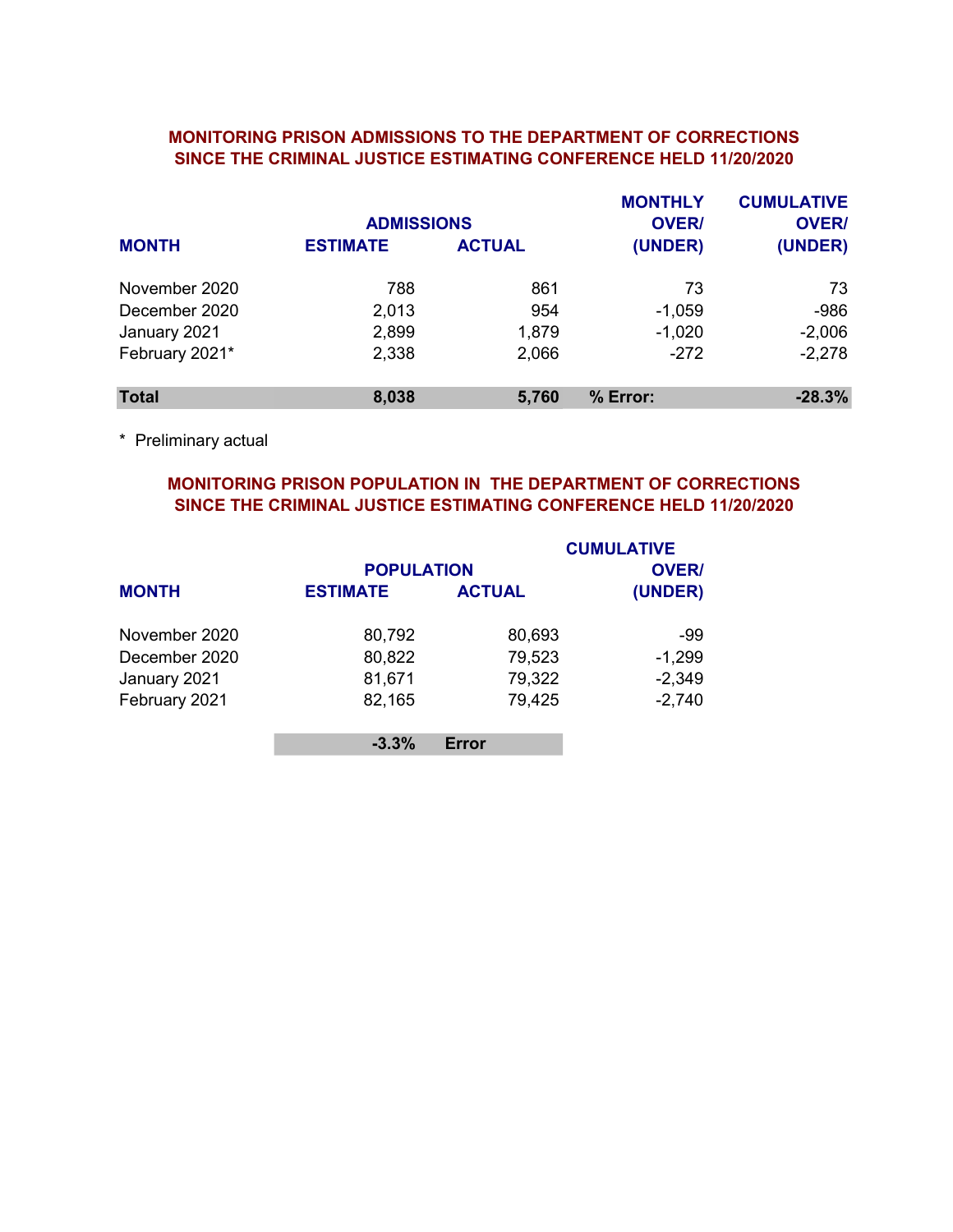### MONITORING PRISON ADMISSIONS TO THE DEPARTMENT OF CORRECTIONS SINCE THE CRIMINAL JUSTICE ESTIMATING CONFERENCE HELD 7/27/2020

|                  | <b>ADMISSIONS</b> |               | <b>MONTHLY</b><br><b>OVER/</b> | <b>CUMULATIVE</b><br><b>OVER/</b> |
|------------------|-------------------|---------------|--------------------------------|-----------------------------------|
| <b>MONTH</b>     | <b>ESTIMATE</b>   | <b>ACTUAL</b> | (UNDER)                        | (UNDER)                           |
| <b>July 2020</b> | 1,082             | 526           | -556                           | $-556$                            |
| August 2020      | 989               | 1,103         | 114                            | $-442$                            |
| September 2020   | 991               | 680           | $-311$                         | $-753$                            |
| October 2020*    | 996               | 1.418         | 422                            | $-331$                            |
| <b>Total</b>     | 4,058             | 3,727         | % Error:                       | $-8.2%$                           |

\* Preliminary actual

# MONITORING PRISON POPULATION IN THE DEPARTMENT OF CORRECTIONS SINCE THE CRIMINAL JUSTICE ESTIMATING CONFERENCE HELD 7/27/2020

|                  | <b>POPULATION</b> |               | <b>CUMULATIVE</b><br><b>OVER/</b> |
|------------------|-------------------|---------------|-----------------------------------|
| <b>MONTH</b>     | <b>ESTIMATE</b>   | <b>ACTUAL</b> | (UNDER)                           |
| <b>July 2020</b> | 86,536            | 85,839        | -697                              |
| August 2020      | 85,277            | 84,601        | $-676$                            |
| September 2020   | 84,012            | 82,918        | $-1,094$                          |
| October 2020     | 82,873            | 82,027        | $-846$                            |
|                  | $-1.0%$           | Error         |                                   |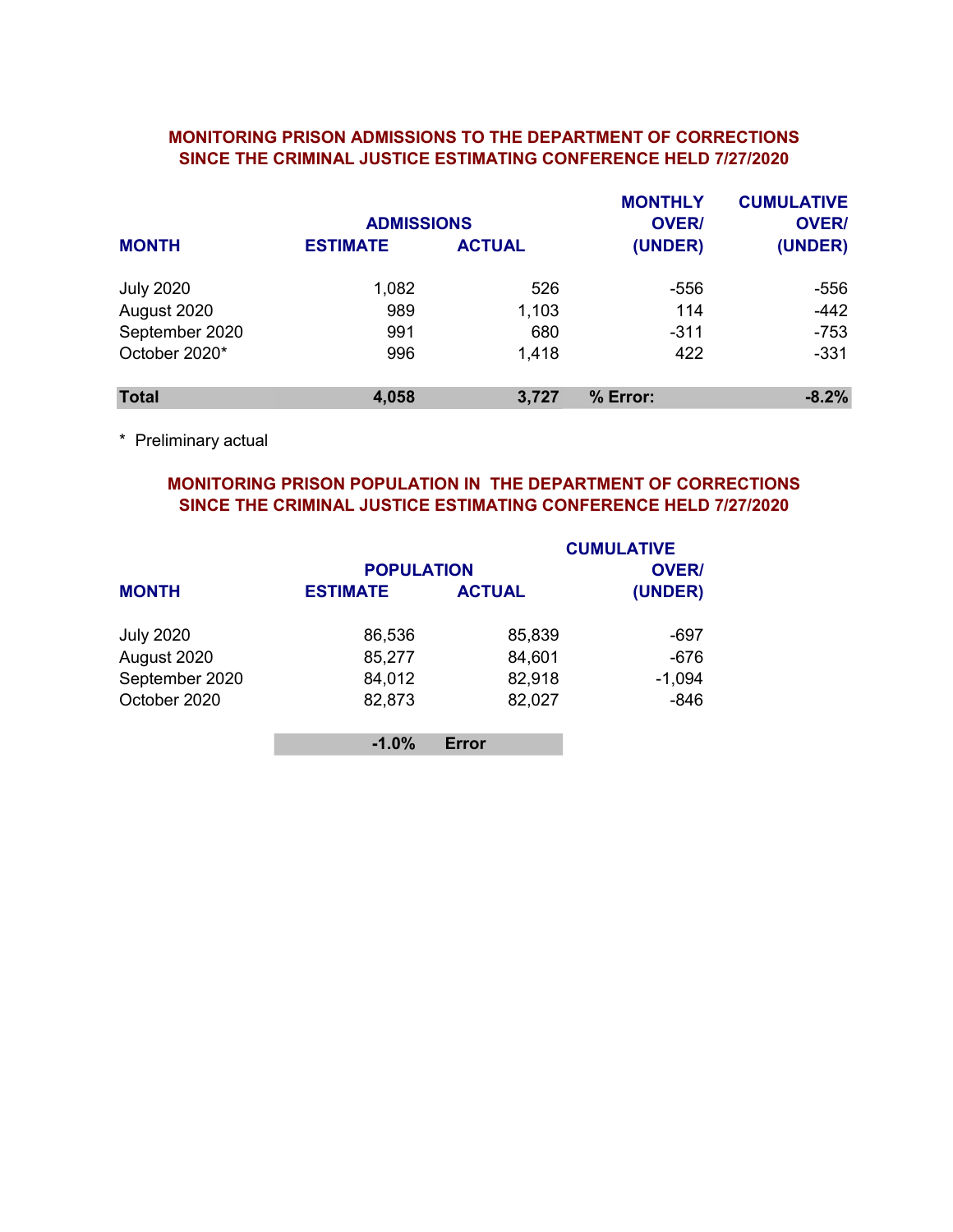#### MONITORING PRISON ADMISSIONS TO THE DEPARTMENT OF CORRECTIONS SINCE THE CRIMINAL JUSTICE ESTIMATING CONFERENCE HELD 12/17/2019

|                   | <b>ADMISSIONS</b> |               | <b>MONTHLY</b><br><b>OVER/</b> | <b>CUMULATIVE</b><br><b>OVER/</b> |
|-------------------|-------------------|---------------|--------------------------------|-----------------------------------|
| <b>MONTH</b>      | <b>ESTIMATE</b>   | <b>ACTUAL</b> | (UNDER)                        | (UNDER)                           |
| December 2019     | 2,513             | 1,992         | -521                           | $-521$                            |
| January 2020      | 2,164             | 2,393         | 229                            | $-292$                            |
| February 2020     | 2,381             | 2,229         | $-152$                         | $-444$                            |
| <b>March 2020</b> | 2,582             | 1,484         | $-1,098$                       | $-1,542$                          |
| April 2020        | 2,401             | 563           | $-1,838$                       | $-3,380$                          |
| May 2020          | 2,535             | 444           | $-2,091$                       | $-5,471$                          |
| June 2020*        | 2,647             | 888           | $-1,759$                       | $-7,230$                          |
| <b>Total</b>      | 17,223            | 9,993         | % Error:                       | $-42.0%$                          |

\* Preliminary actual

# MONITORING PRISON POPULATION IN THE DEPARTMENT OF CORRECTIONS SINCE THE CRIMINAL JUSTICE ESTIMATING CONFERENCE HELD 12/17/2019

|                   |                                      |               | <b>CUMULATIVE</b>       |
|-------------------|--------------------------------------|---------------|-------------------------|
| <b>MONTH</b>      | <b>POPULATION</b><br><b>ESTIMATE</b> | <b>ACTUAL</b> | <b>OVER/</b><br>(UNDER) |
|                   |                                      |               |                         |
| December 2019     | 94,726                               | 94,195        | -531                    |
| January 2020      | 94,465                               | 93,942        | $-523$                  |
| February 2020     | 94,477                               | 93,865        | $-612$                  |
| <b>March 2020</b> | 94,519                               | 92,874        | $-1,645$                |
| April 2020        | 94,485                               | 91,130        | $-3,355$                |
| May 2020          | 94,491                               | 89,193        | $-5,298$                |
| <b>June 2020</b>  | 94,742                               | 87,736        | $-7,006$                |
|                   | $-7.4%$                              | Error         |                         |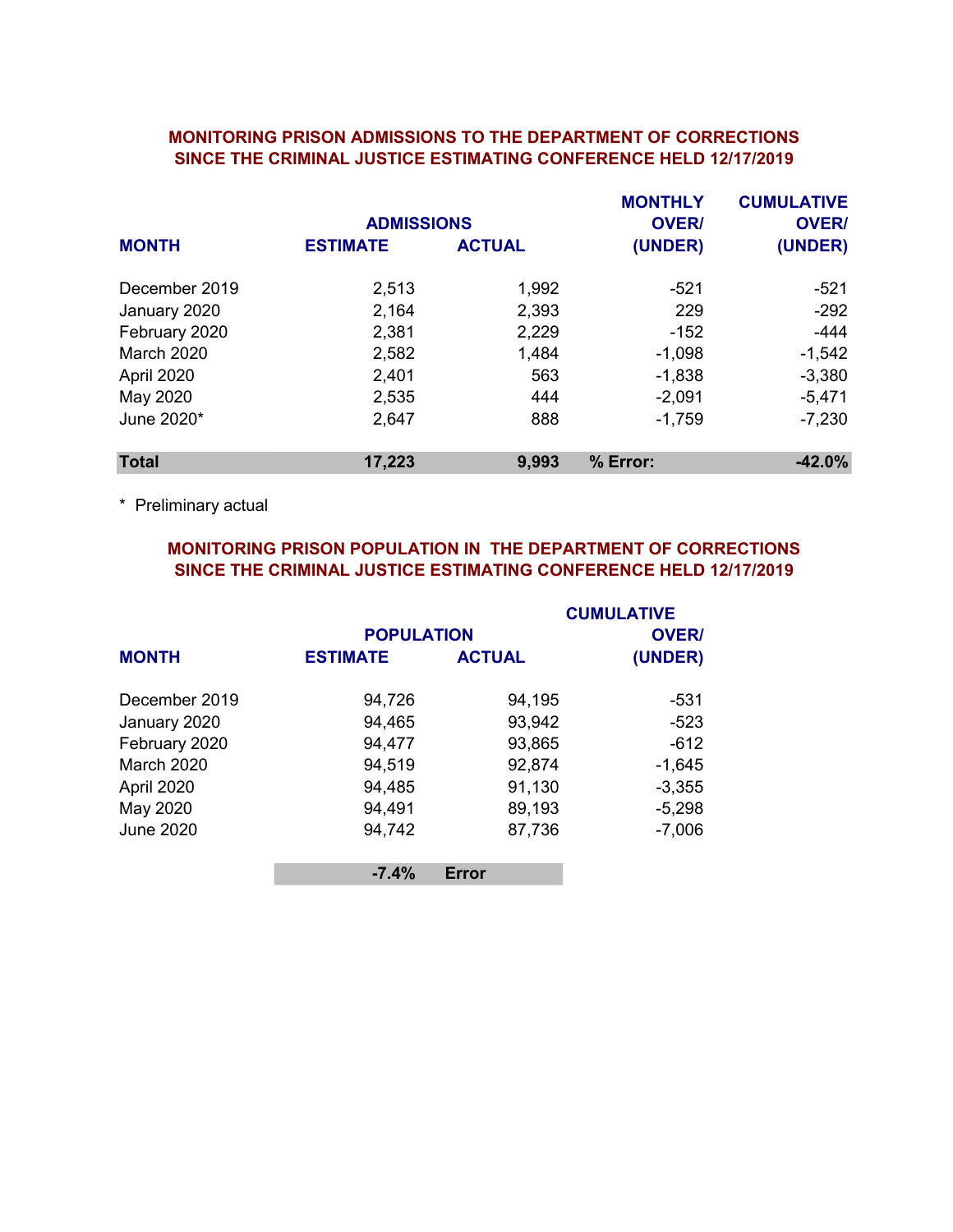## MONITORING PRISON ADMISSIONS TO THE DEPARTMENT OF CORRECTIONS SINCE THE CRIMINAL JUSTICE ESTIMATING CONFERENCE HELD 7/23/2019

|                  | <b>ADMISSIONS</b> |               | <b>MONTHLY</b><br><b>OVER/</b> | <b>CUMULATIVE</b><br><b>OVER/</b> |
|------------------|-------------------|---------------|--------------------------------|-----------------------------------|
| <b>MONTH</b>     | <b>ESTIMATE</b>   | <b>ACTUAL</b> | (UNDER)                        | (UNDER)                           |
| <b>July 2019</b> | 2,471             | 2,487         | 16                             | 16                                |
| August 2019      | 2,525             | 2,205         | $-320$                         | $-304$                            |
| September 2019   | 2,471             | 2,224         | $-247$                         | $-551$                            |
| October 2019     | 2,425             | 2,675         | 250                            | $-301$                            |
| November 2019*   | 2,373             | 2,060         | $-313$                         | $-614$                            |
| <b>Total</b>     | 12,265            | 11,651        | % Error:                       | $-5.0%$                           |

\* Preliminary actual

# MONITORING PRISON POPULATION IN THE DEPARTMENT OF CORRECTIONS SINCE THE CRIMINAL JUSTICE ESTIMATING CONFERENCE HELD 7/23/2019

|                  |                   |               | <b>CUMULATIVE</b> |
|------------------|-------------------|---------------|-------------------|
|                  | <b>POPULATION</b> |               | <b>OVER/</b>      |
| <b>MONTH</b>     | <b>ESTIMATE</b>   | <b>ACTUAL</b> | (UNDER)           |
| <b>July 2019</b> | 95,629            | 95,526        | -103              |
| August 2019      | 95,601            | 95,022        | $-579$            |
| September 2019   | 95,729            | 94,975        | $-754$            |
| October 2019     | 95,663            | 95,099        | $-564$            |
| November 2019    | 95,537            | 94,701        | $-836$            |
|                  | $-0.9%$           | Error         |                   |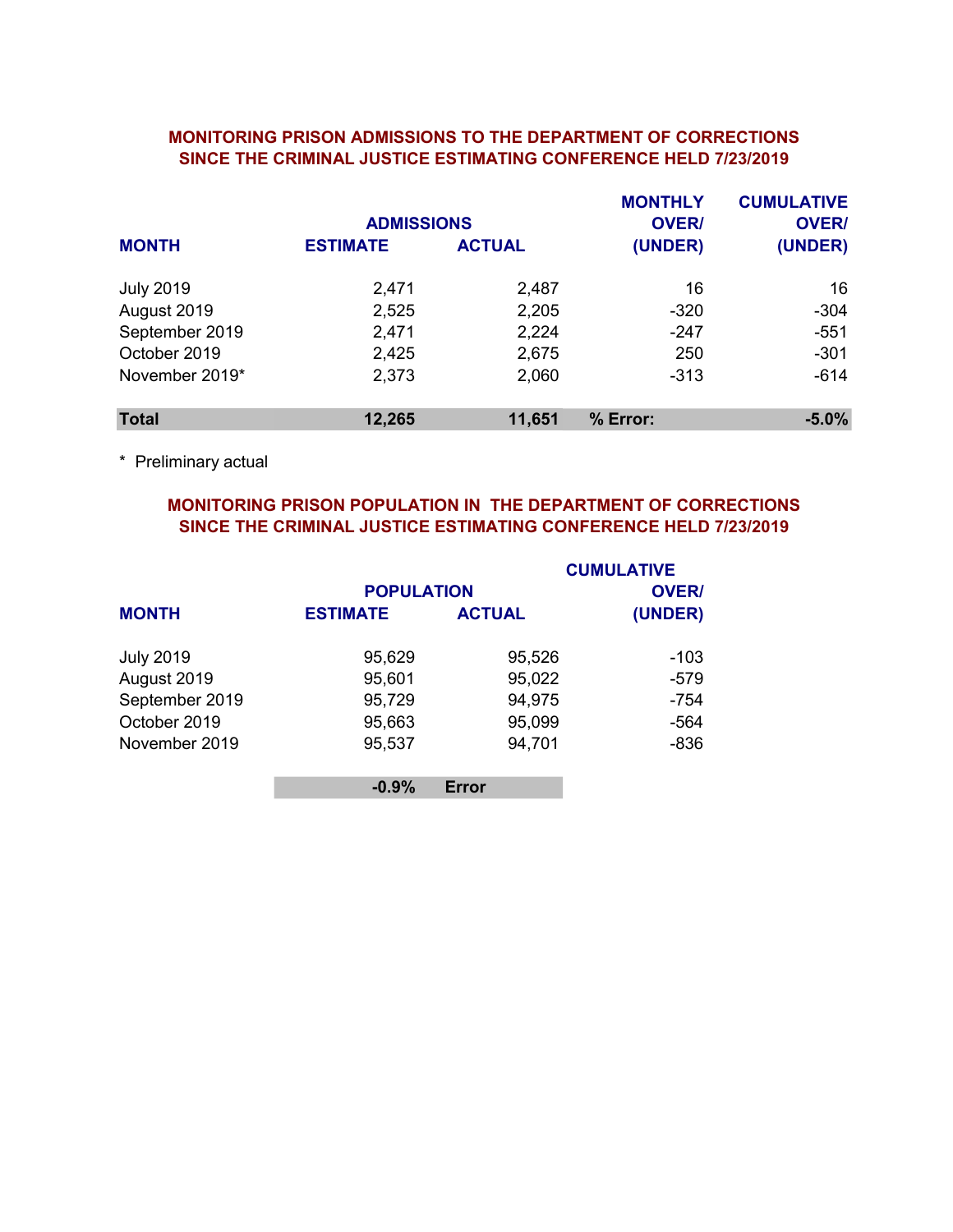### MONITORING PRISON ADMISSIONS TO THE DEPARTMENT OF CORRECTIONS SINCE THE CRIMINAL JUSTICE ESTIMATING CONFERENCE HELD 2/22/2019

|                   | <b>ADMISSIONS</b> |               | <b>MONTHLY</b><br><b>OVER/</b> | <b>CUMULATIVE</b><br><b>OVER/</b> |
|-------------------|-------------------|---------------|--------------------------------|-----------------------------------|
| <b>MONTH</b>      | <b>ESTIMATE</b>   | <b>ACTUAL</b> | (UNDER)                        | (UNDER)                           |
| February 2019     | 2,380             | 2,377         | -3                             | -3                                |
| <b>March 2019</b> | 2,561             | 2,471         | $-90$                          | $-93$                             |
| April 2019        | 2,409             | 2,580         | 171                            | 78                                |
| May 2019          | 2,538             | 2,508         | $-30$                          | 48                                |
| June 2019*        | 2,621             | 2,339         | $-282$                         | $-234$                            |
| <b>Total</b>      | 12,509            | 12,275        | % Error:                       | $-1.9%$                           |

\* Preliminary actual

# MONITORING PRISON POPULATION IN THE DEPARTMENT OF CORRECTIONS SINCE THE CRIMINAL JUSTICE ESTIMATING CONFERENCE HELD 2/22/2019

|                   | <b>POPULATION</b> |               | <b>CUMULATIVE</b><br><b>OVER/</b> |
|-------------------|-------------------|---------------|-----------------------------------|
| <b>MONTH</b>      | <b>ESTIMATE</b>   | <b>ACTUAL</b> | (UNDER)                           |
| February 2019     | 95,832            | 95,675        | -157                              |
| <b>March 2019</b> | 96,090            | 95,756        | $-334$                            |
| April 2019        | 96,120            | 95,828        | $-292$                            |
| May 2019          | 96,119            | 95,780        | $-339$                            |
| <b>June 2019</b>  | 96,275            | 95,626        | $-649$                            |
|                   | $-0.7%$           | Error         |                                   |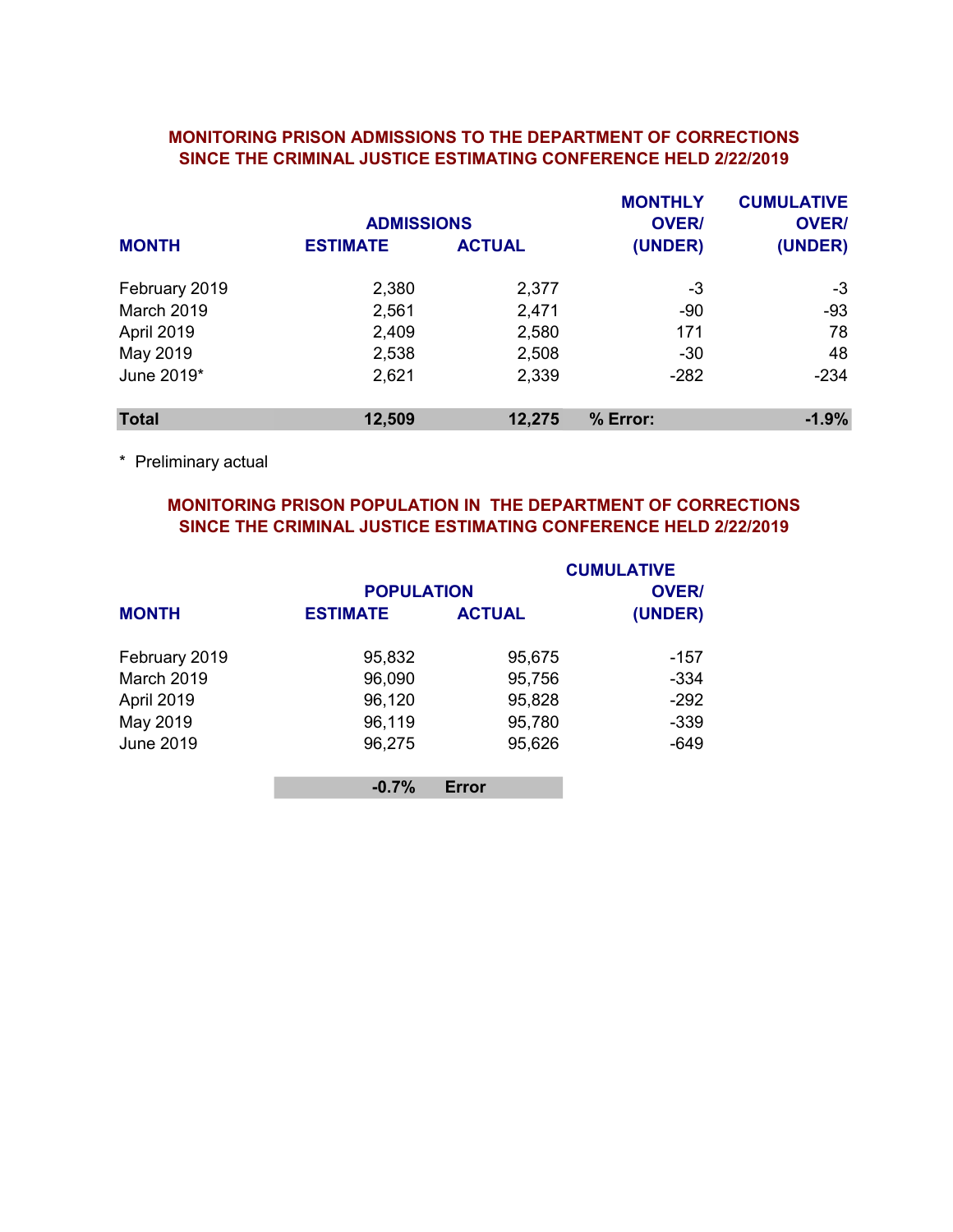### MONITORING PRISON ADMISSIONS TO THE DEPARTMENT OF CORRECTIONS SINCE THE CRIMINAL JUSTICE ESTIMATING CONFERENCE HELD 11/28/2018

|               | <b>ADMISSIONS</b> |               | <b>MONTHLY</b><br><b>OVER/</b> | <b>CUMULATIVE</b><br><b>OVER/</b> |
|---------------|-------------------|---------------|--------------------------------|-----------------------------------|
| <b>MONTH</b>  | <b>ESTIMATE</b>   | <b>ACTUAL</b> | (UNDER)                        | (UNDER)                           |
| November 2018 | 2,874             | 2,813         | $-61$                          | $-61$                             |
| December 2018 | 2,515             | 2,161         | $-354$                         | $-415$                            |
| January 2019* | 2,158             | 2,535         | 377                            | $-38$                             |
| <b>Total</b>  | 7,547             | 7,509         | % Error:                       | $-0.5%$                           |

\* Preliminary actual

# MONITORING PRISON POPULATION IN THE DEPARTMENT OF CORRECTIONS SINCE THE CRIMINAL JUSTICE ESTIMATING CONFERENCE HELD 11/28/2018

|               |                   |               | <b>CUMULATIVE</b> |
|---------------|-------------------|---------------|-------------------|
|               | <b>POPULATION</b> |               | <b>OVER/</b>      |
| <b>MONTH</b>  | <b>ESTIMATE</b>   | <b>ACTUAL</b> | (UNDER)           |
| November 2018 | 96,090            | 96,018        | $-72$             |
| December 2018 | 96,120            | 95,693        | -427              |
| January 2019  | 95,836            | 95,723        | $-113$            |
|               | $-0.1%$           | Error         |                   |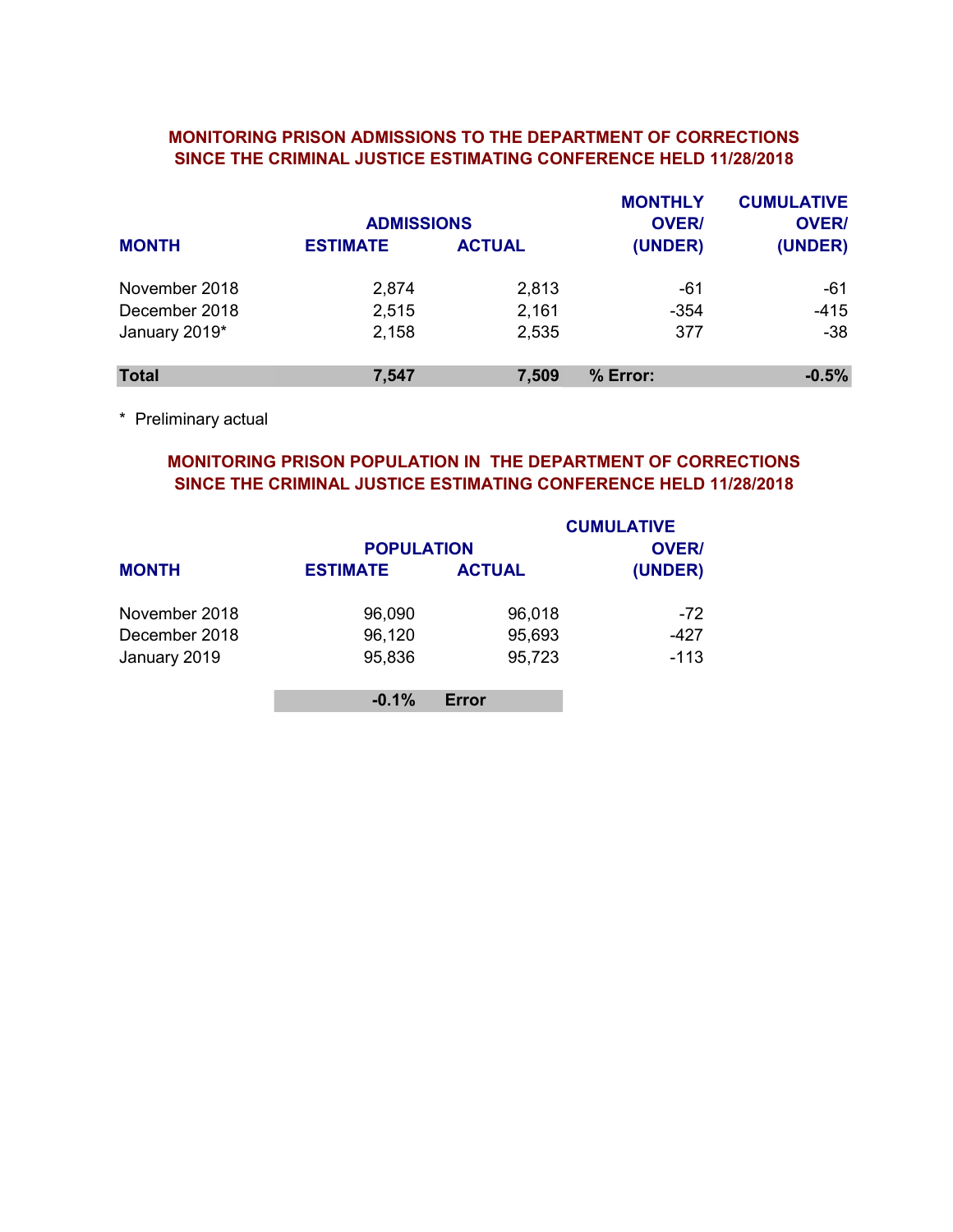## MONITORING PRISON ADMISSIONS TO THE DEPARTMENT OF CORRECTIONS SINCE THE CRIMINAL JUSTICE ESTIMATING CONFERENCE HELD 7/24/2018

|                  | <b>ADMISSIONS</b> |               | <b>MONTHLY</b><br><b>OVER/</b> | <b>CUMULATIVE</b><br><b>OVER/</b> |
|------------------|-------------------|---------------|--------------------------------|-----------------------------------|
| <b>MONTH</b>     | <b>ESTIMATE</b>   | <b>ACTUAL</b> | (UNDER)                        | (UNDER)                           |
| <b>July 2018</b> | 2,362             | 2,612         | 250                            | 250                               |
| August 2018      | 2,462             | 2,532         | 70                             | 320                               |
| September 2018   | 2,239             | 2,252         | 13                             | 333                               |
| October 2018*    | 2,521             | 2,036         | $-485$                         | $-152$                            |
| <b>Total</b>     | 9,584             | 9,432         | % Error:                       | $-1.6%$                           |

\* Preliminary actual

# MONITORING PRISON POPULATION IN THE DEPARTMENT OF CORRECTIONS SINCE THE CRIMINAL JUSTICE ESTIMATING CONFERENCE HELD 7/24/2018

|                  |                   |               | <b>CUMULATIVE</b> |
|------------------|-------------------|---------------|-------------------|
|                  | <b>POPULATION</b> |               | <b>OVER/</b>      |
| <b>MONTH</b>     | <b>ESTIMATE</b>   | <b>ACTUAL</b> | (UNDER)           |
| <b>July 2018</b> | 96,116            | 96,270        | 154               |
| August 2018      | 96,159            | 96,299        | 140               |
| September 2018   | 95,981            | 96,141        | 160               |
| October 2018     | 96,029            | 95,613        | $-416$            |
|                  | $-0.4%$           | Error         |                   |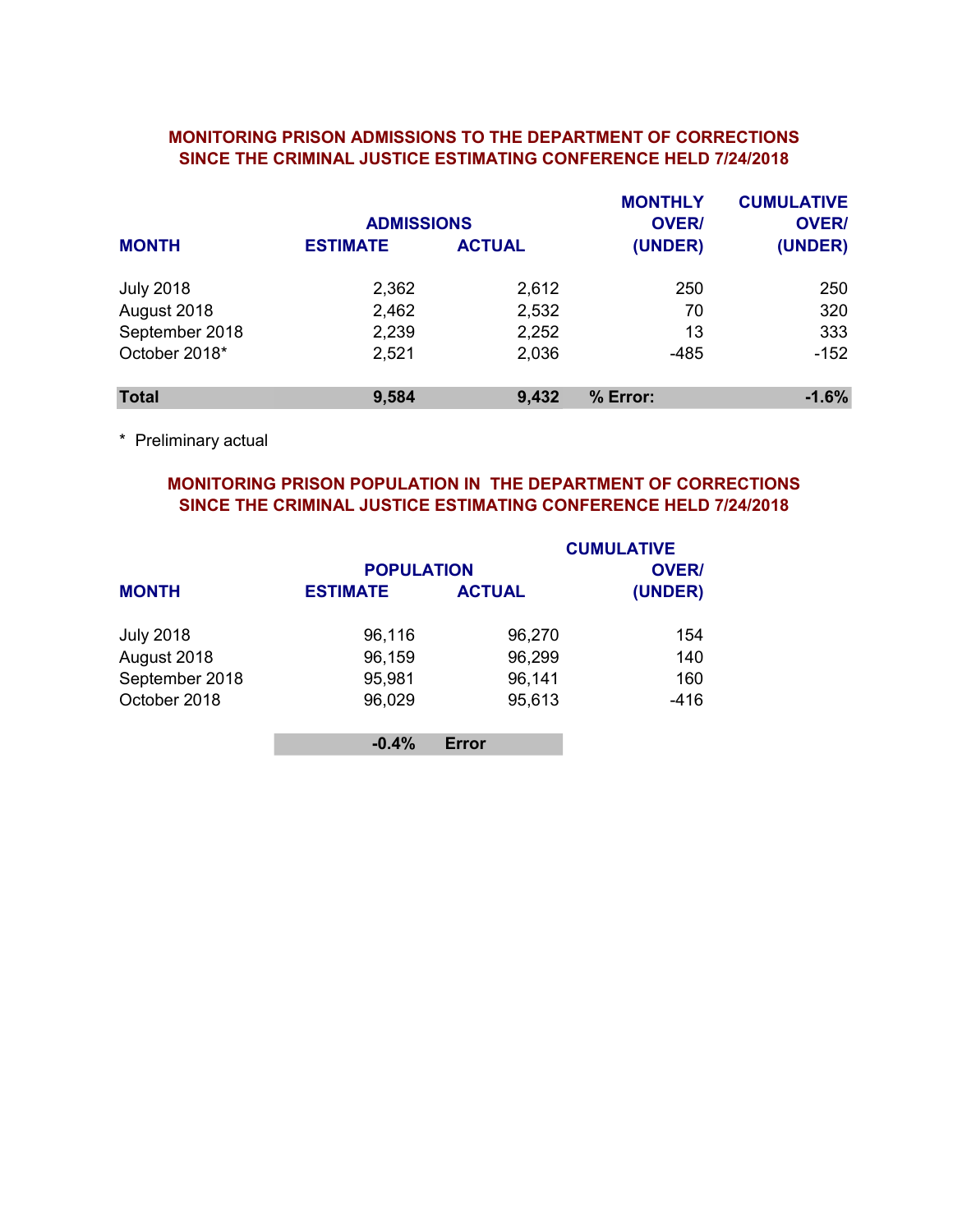#### MONITORING PRISON ADMISSIONS TO THE DEPARTMENT OF CORRECTIONS SINCE THE CRIMINAL JUSTICE ESTIMATING CONFERENCE HELD 12/20/2017

|               | <b>ADMISSIONS</b> |               | <b>MONTHLY</b><br><b>OVER/</b> | <b>CUMULATIVE</b><br><b>OVER/</b> |
|---------------|-------------------|---------------|--------------------------------|-----------------------------------|
| <b>MONTH</b>  | <b>ESTIMATE</b>   | <b>ACTUAL</b> | (UNDER)                        | (UNDER)                           |
| December 2017 | 2,507             | 2,365         | -142                           | $-142$                            |
| January 2018  | 2,158             | 2,188         | 30                             | $-112$                            |
| February 2018 | 2,374             | 2,307         | $-67$                          | $-179$                            |
| March 2018    | 2,574             | 2,712         | 138                            | $-41$                             |
| April 2018    | 2,394             | 2,399         | 5                              | $-36$                             |
| May 2018      | 2,526             | 2,580         | 54                             | 18                                |
| June 2018*    | 2,639             | 2,455         | $-184$                         | $-166$                            |
| <b>Total</b>  | 17,172            | 17,006        | % Error:                       | $-1.0%$                           |

\* Preliminary actual

# MONITORING PRISON POPULATION IN THE DEPARTMENT OF CORRECTIONS SINCE THE CRIMINAL JUSTICE ESTIMATING CONFERENCE HELD 12/20/2017

|                  |                   |               | <b>CUMULATIVE</b> |
|------------------|-------------------|---------------|-------------------|
|                  | <b>POPULATION</b> |               | <b>OVER/</b>      |
| <b>MONTH</b>     | <b>ESTIMATE</b>   | <b>ACTUAL</b> | (UNDER)           |
| December 2017    | 96,696            | 96,606        | -90               |
| January 2018     | 96,347            | 96,062        | $-285$            |
| February 2018    | 96,479            | 96,101        | $-378$            |
| March 2018       | 96,515            | 96,156        | $-359$            |
| April 2018       | 96,426            | 96,082        | $-344$            |
| May 2018         | 96,520            | 96,198        | $-322$            |
| <b>June 2018</b> | 96,713            | 96,253        | $-460$            |
|                  | $-0.5%$           | Error         |                   |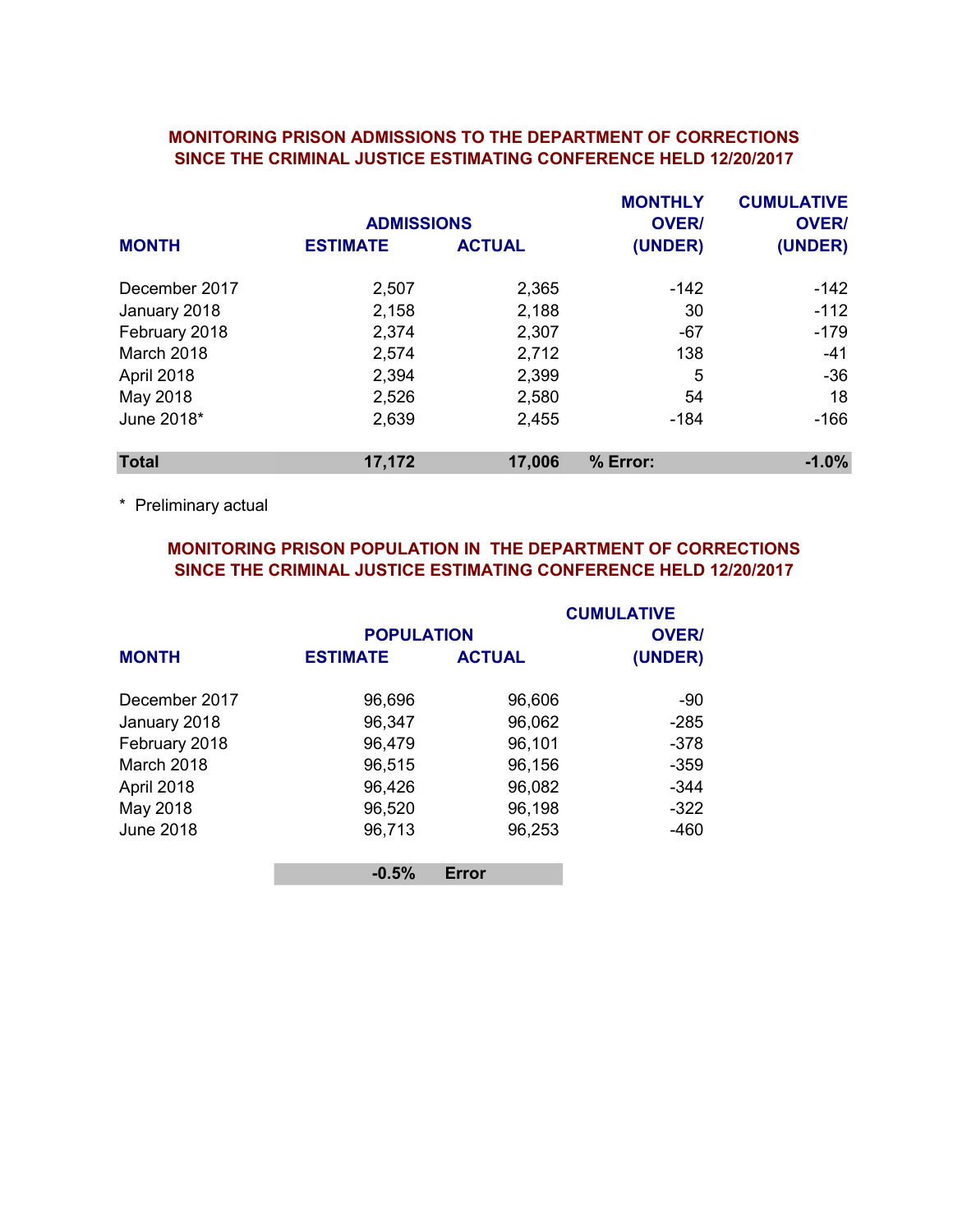### MONITORING PRISON ADMISSIONS TO THE DEPARTMENT OF CORRECTIONS SINCE THE CRIMINAL JUSTICE ESTIMATING CONFERENCE HELD 7/21/2017

|                  | <b>ADMISSIONS</b> |               | <b>MONTHLY</b><br><b>OVER/</b> | <b>CUMULATIVE</b><br><b>OVER/</b> |
|------------------|-------------------|---------------|--------------------------------|-----------------------------------|
| <b>MONTH</b>     | <b>ESTIMATE</b>   | <b>ACTUAL</b> | (UNDER)                        | (UNDER)                           |
| <b>July 2017</b> | 2,406             | 2,167         | $-239$                         | $-239$                            |
| August 2017      | 2,460             | 2,686         | 226                            | $-13$                             |
| September 2017   | 2,406             | 1,671         | $-735$                         | $-748$                            |
| October 2017     | 2,362             | 2,708         | 346                            | $-402$                            |
| November 2017*   | 2,310             | 2,300         | $-10$                          | $-412$                            |
| <b>Total</b>     | 11,944            | 11,532        | % Error:                       | $-3.4%$                           |

\* Preliminary actual

# MONITORING PRISON POPULATION IN THE DEPARTMENT OF CORRECTIONS SINCE THE CRIMINAL JUSTICE ESTIMATING CONFERENCE HELD 7/21/2017

|                  | <b>POPULATION</b> |               | <b>CUMULATIVE</b><br><b>OVER/</b> |
|------------------|-------------------|---------------|-----------------------------------|
| <b>MONTH</b>     | <b>ESTIMATE</b>   | <b>ACTUAL</b> | (UNDER)                           |
| <b>July 2017</b> | 97,719            | 97,415        | -304                              |
| August 2017      | 97,810            | 97,573        | $-237$                            |
| September 2017   | 97,651            | 96,662        | $-989$                            |
| October 2017     | 97,504            | 96,790        | $-714$                            |
| November 2017    | 97,342            | 96,637        | $-705$                            |
|                  | $-0.7%$           | Error         |                                   |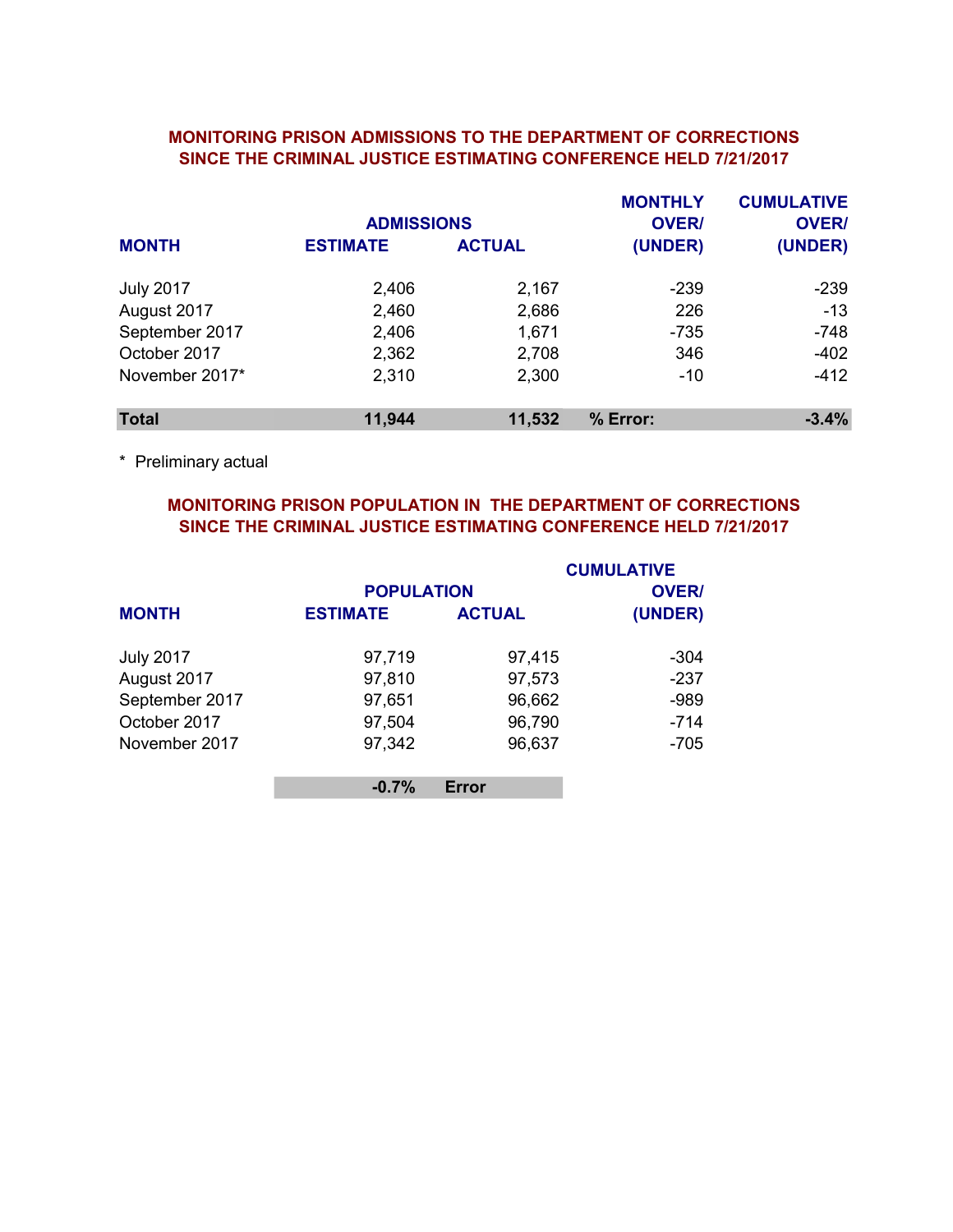### MONITORING PRISON ADMISSIONS TO THE DEPARTMENT OF CORRECTIONS SINCE THE CRIMINAL JUSTICE ESTIMATING CONFERENCE HELD 2/23/2017

|               | <b>ADMISSIONS</b> |               | <b>MONTHLY</b><br><b>OVER/</b> | <b>CUMULATIVE</b><br><b>OVER/</b> |
|---------------|-------------------|---------------|--------------------------------|-----------------------------------|
| <b>MONTH</b>  | <b>ESTIMATE</b>   | <b>ACTUAL</b> | (UNDER)                        | (UNDER)                           |
| February 2017 | 2,491             | 2,357         | -134                           | $-134$                            |
| March 2017    | 2,624             | 2,647         | 23                             | $-111$                            |
| April 2017    | 2,518             | 2,382         | $-136$                         | $-247$                            |
| May 2017      | 2,478             | 2,693         | 215                            | $-32$                             |
| June 2017*    | 2,746             | 2,650         | $-96$                          | $-128$                            |
| <b>Total</b>  | 12,857            | 12,729        | % Error:                       | $-1.0%$                           |

\* Preliminary actual

# MONITORING PRISON POPULATION IN THE DEPARTMENT OF CORRECTIONS SINCE THE CRIMINAL JUSTICE ESTIMATING CONFERENCE HELD 2/23/2017

|                  | <b>POPULATION</b> |               | <b>CUMULATIVE</b><br><b>OVER/</b> |
|------------------|-------------------|---------------|-----------------------------------|
| <b>MONTH</b>     | <b>ESTIMATE</b>   | <b>ACTUAL</b> | (UNDER)                           |
| February 2017    | 97,721            | 97,468        | -253                              |
| March 2017       | 97,884            | 97,522        | $-362$                            |
| April 2017       | 98,001            | 97,474        | $-527$                            |
| May 2017         | 97,933            | 97,613        | $-320$                            |
| <b>June 2017</b> | 98,197            | 97,794        | $-403$                            |
|                  | $-0.4%$           | Error         |                                   |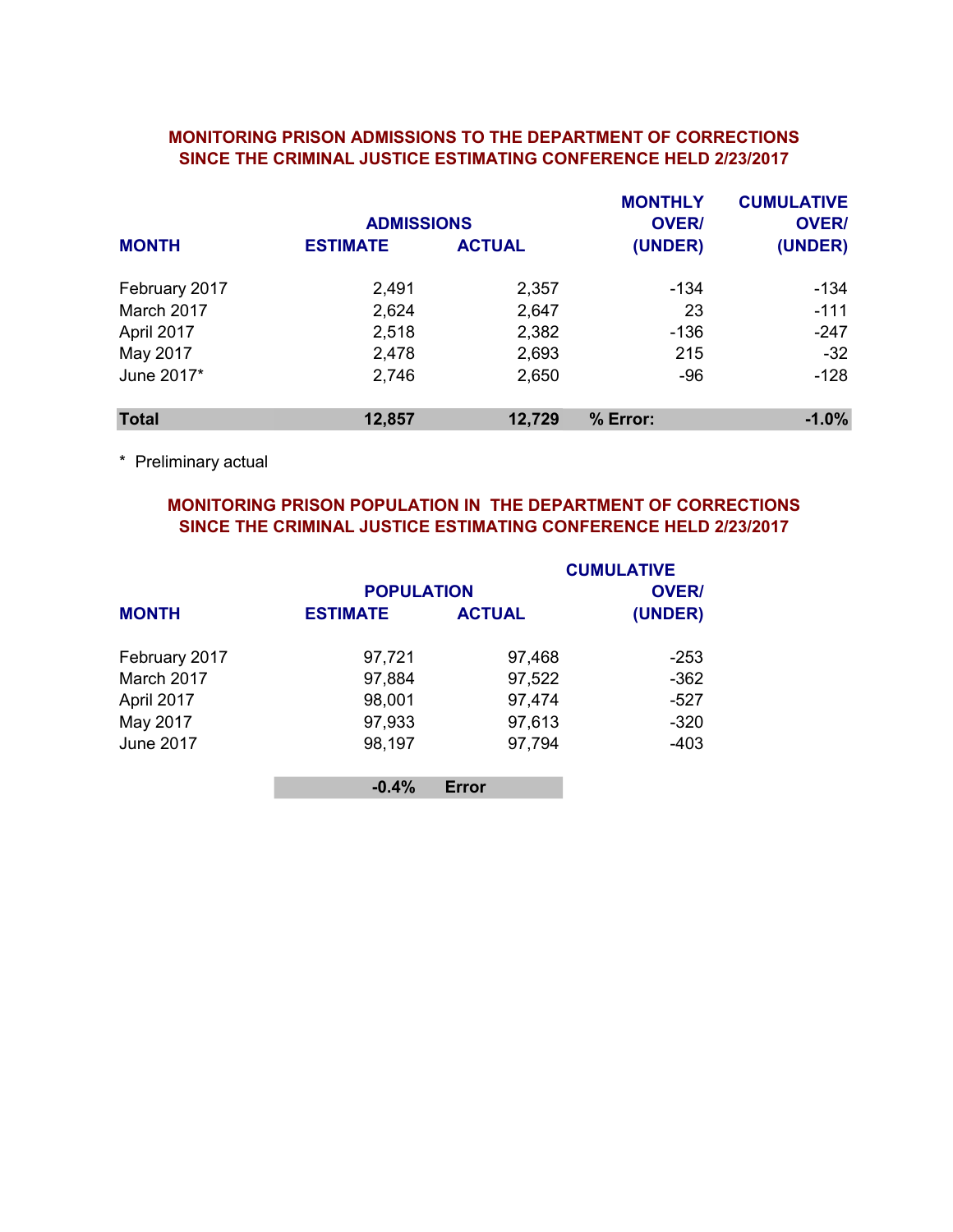### MONITORING PRISON ADMISSIONS TO THE DEPARTMENT OF CORRECTIONS SINCE THE CRIMINAL JUSTICE ESTIMATING CONFERENCE HELD 11/29/2016

|               | <b>ADMISSIONS</b> |               | <b>MONTHLY</b><br><b>OVER/</b> | <b>CUMULATIVE</b><br><b>OVER/</b> |
|---------------|-------------------|---------------|--------------------------------|-----------------------------------|
| <b>MONTH</b>  | <b>ESTIMATE</b>   | <b>ACTUAL</b> | (UNDER)                        | (UNDER)                           |
| November 2016 | 2,359             | 2,407         | 48                             | 48                                |
| December 2016 | 2,708             | 2,345         | $-363$                         | $-315$                            |
| January 2017* | 2,267             | 2,247         | $-20$                          | $-335$                            |
| <b>Total</b>  | 7,334             | 6,999         | % Error:                       | $-4.6%$                           |

\* Preliminary actual

# MONITORING PRISON POPULATION IN THE DEPARTMENT OF CORRECTIONS SINCE THE CRIMINAL JUSTICE ESTIMATING CONFERENCE HELD 11/29/2016

|               | <b>POPULATION</b> |               | <b>CUMULATIVE</b><br><b>OVER/</b> |
|---------------|-------------------|---------------|-----------------------------------|
| <b>MONTH</b>  | <b>ESTIMATE</b>   | <b>ACTUAL</b> | (UNDER)                           |
| November 2016 | 98,192            | 98,146        | -46                               |
| December 2016 | 98,443            | 98,011        | $-432$                            |
| January 2017  | 98,031            | 97,477        | $-554$                            |
|               | $-0.6%$           | Error         |                                   |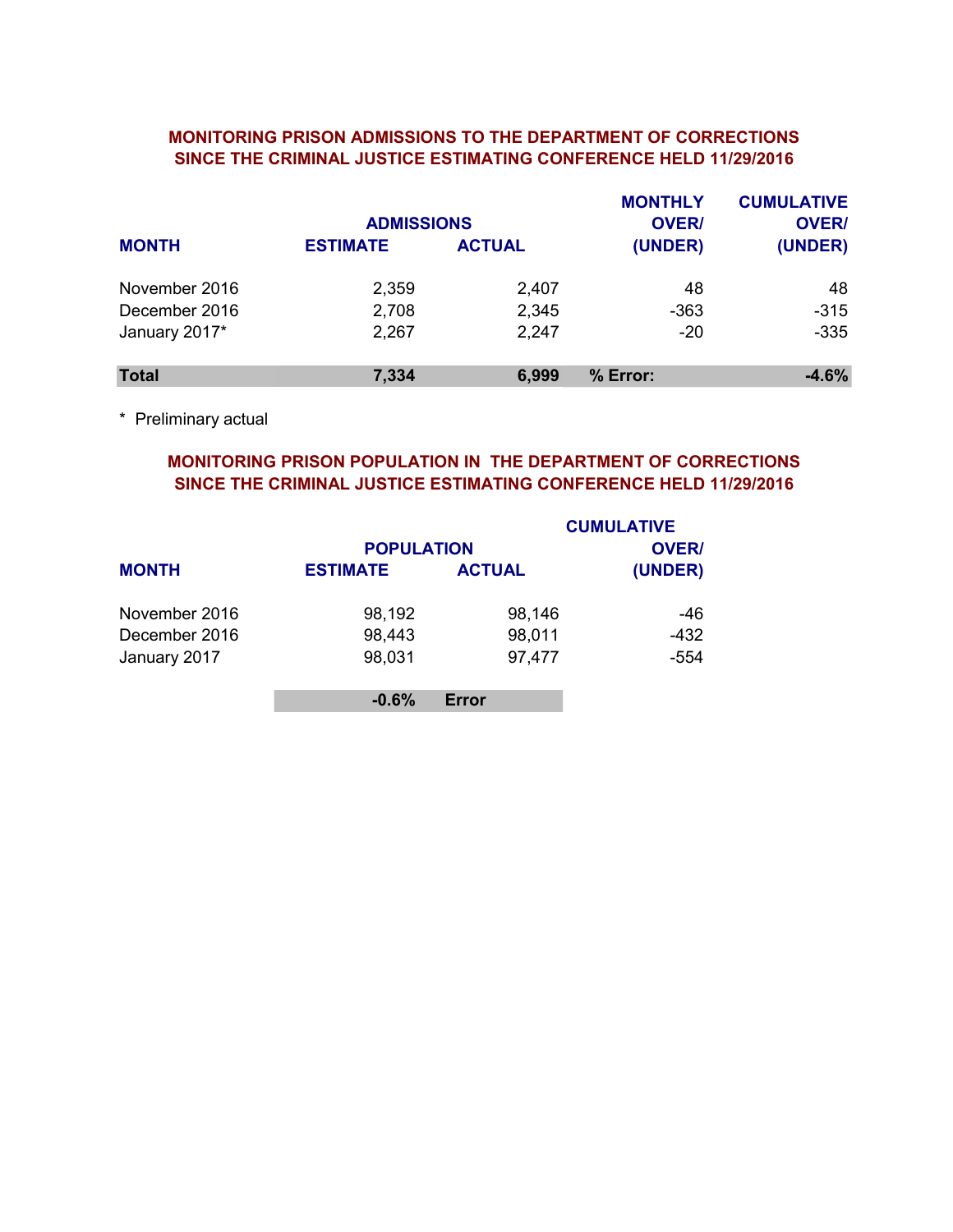## MONITORING PRISON ADMISSIONS TO THE DEPARTMENT OF CORRECTIONS SINCE THE CRIMINAL JUSTICE ESTIMATING CONFERENCE HELD 7/26/2016

|                  | <b>ADMISSIONS</b> |               | <b>MONTHLY</b><br><b>OVER/</b> | <b>CUMULATIVE</b><br><b>OVER/</b> |
|------------------|-------------------|---------------|--------------------------------|-----------------------------------|
| <b>MONTH</b>     | <b>ESTIMATE</b>   | <b>ACTUAL</b> | (UNDER)                        | (UNDER)                           |
| <b>July 2016</b> | 2,718             | 2,369         | $-349$                         | $-349$                            |
| August 2016      | 2,616             | 2,635         | 19                             | $-330$                            |
| September 2016   | 2,665             | 2,402         | $-263$                         | $-593$                            |
| October 2016*    | 2,711             | 2,298         | $-413$                         | $-1,006$                          |
| <b>Total</b>     | 10,710            | 9,704         | % Error:                       | $-9.4%$                           |

\* Preliminary actual

# MONITORING PRISON POPULATION IN THE DEPARTMENT OF CORRECTIONS SINCE THE CRIMINAL JUSTICE ESTIMATING CONFERENCE HELD 7/26/2016

|                  |                   |               | <b>CUMULATIVE</b> |
|------------------|-------------------|---------------|-------------------|
|                  | <b>POPULATION</b> |               | <b>OVER/</b>      |
| <b>MONTH</b>     | <b>ESTIMATE</b>   | <b>ACTUAL</b> | (UNDER)           |
| <b>July 2016</b> | 99,227            | 98,836        | -391              |
| August 2016      | 99,285            | 98,742        | $-543$            |
| September 2016   | 99,454            | 98,659        | $-795$            |
| October 2016     | 99,588            | 98,362        | $-1,226$          |
|                  | $-1.2%$           | Error         |                   |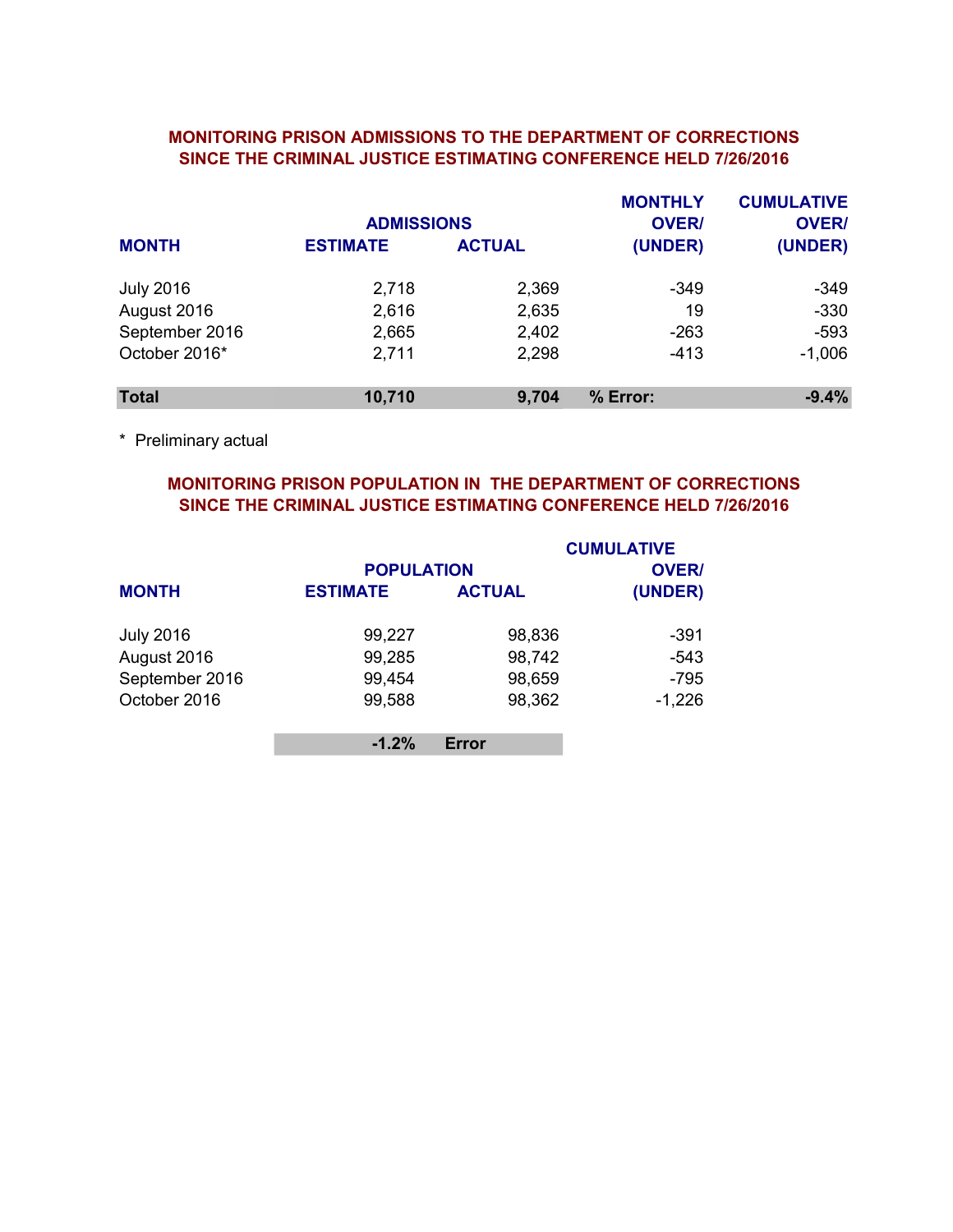# (DECEMBER 17, 2015 CJEC READOPTED THE 7/28/2015 FORECAST THROUGH JUNE 2016) MONITORING PRISON ADMISSIONS TO THE DEPARTMENT OF CORRECTIONS SINCE THE CRIMINAL JUSTICE ESTIMATING CONFERENCE HELD 12/17/2015

|                 |                | <b>MONTHLY</b>                      | <b>CUMULATIVE</b> |
|-----------------|----------------|-------------------------------------|-------------------|
|                 |                | <b>OVER/</b>                        | <b>OVER/</b>      |
| <b>ESTIMATE</b> | <b>ACTUAL</b>  | (UNDER)                             | (UNDER)           |
|                 |                |                                     | 2                 |
|                 |                |                                     |                   |
|                 |                |                                     | 3                 |
| 2,661           | 2,662          |                                     | 4                 |
| 2,652           | 2,660          | 8                                   | 12                |
| 2,422           | 2,425          | 3                                   | 15                |
| 2,483           | 2,836          | 353                                 | 368               |
| 2,312           | 2,186          | $-126$                              | 242               |
| 2,593           | 2,530          | $-63$                               | 179               |
| 2,619           | 2,665          | 46                                  | 225               |
| 2,719           | 2,559          | $-160$                              | 65                |
| 2,438           | 2,518          | 80                                  | 145               |
| 2,585           | 2,788          | 203                                 | 348               |
| 30,690          | 31,038         | % Error:                            | 1.1%              |
|                 | 2,685<br>2,521 | <b>ADMISSIONS</b><br>2,687<br>2,522 | 2<br>1            |

\* Preliminary actual

# MONITORING PRISON POPULATION IN THE DEPARTMENT OF CORRECTIONS SINCE THE CRIMINAL JUSTICE ESTIMATING CONFERENCE HELD 12/17/2015 (DECEMBER 17, 2015 CJEC READOPTED THE 7/28/2015 FORECAST THROUGH JUNE 2016)

|                  |                   |               | <b>CUMULATIVE</b> |
|------------------|-------------------|---------------|-------------------|
|                  | <b>POPULATION</b> |               | <b>OVER/</b>      |
| <b>MONTH</b>     | <b>ESTIMATE</b>   | <b>ACTUAL</b> | (UNDER)           |
| <b>July 2015</b> | 99,885            | 99,885        | 0                 |
| August 2015      | 99,618            | 99,618        | 0                 |
| September 2015   | 99,587            | 99,587        | 0                 |
| October 2015     | 99,458            | 99,458        | 0                 |
| November 2015    | 99,373            | 99,373        | $\Omega$          |
| December 2015    | 99,184            | 99,483        | 299               |
| January 2016     | 98,945            | 98,937        | -8                |
| February 2016    | 99,058            | 98,910        | $-148$            |
| March 2016       | 99,057            | 98,848        | $-209$            |
| April 2016       | 99,328            | 98,845        | $-483$            |
| May 2016         | 99,261            | 98,892        | $-369$            |
| <b>June 2016</b> | 99,270            | 99,119        | $-151$            |
|                  | $-0.2%$           | <b>Error</b>  |                   |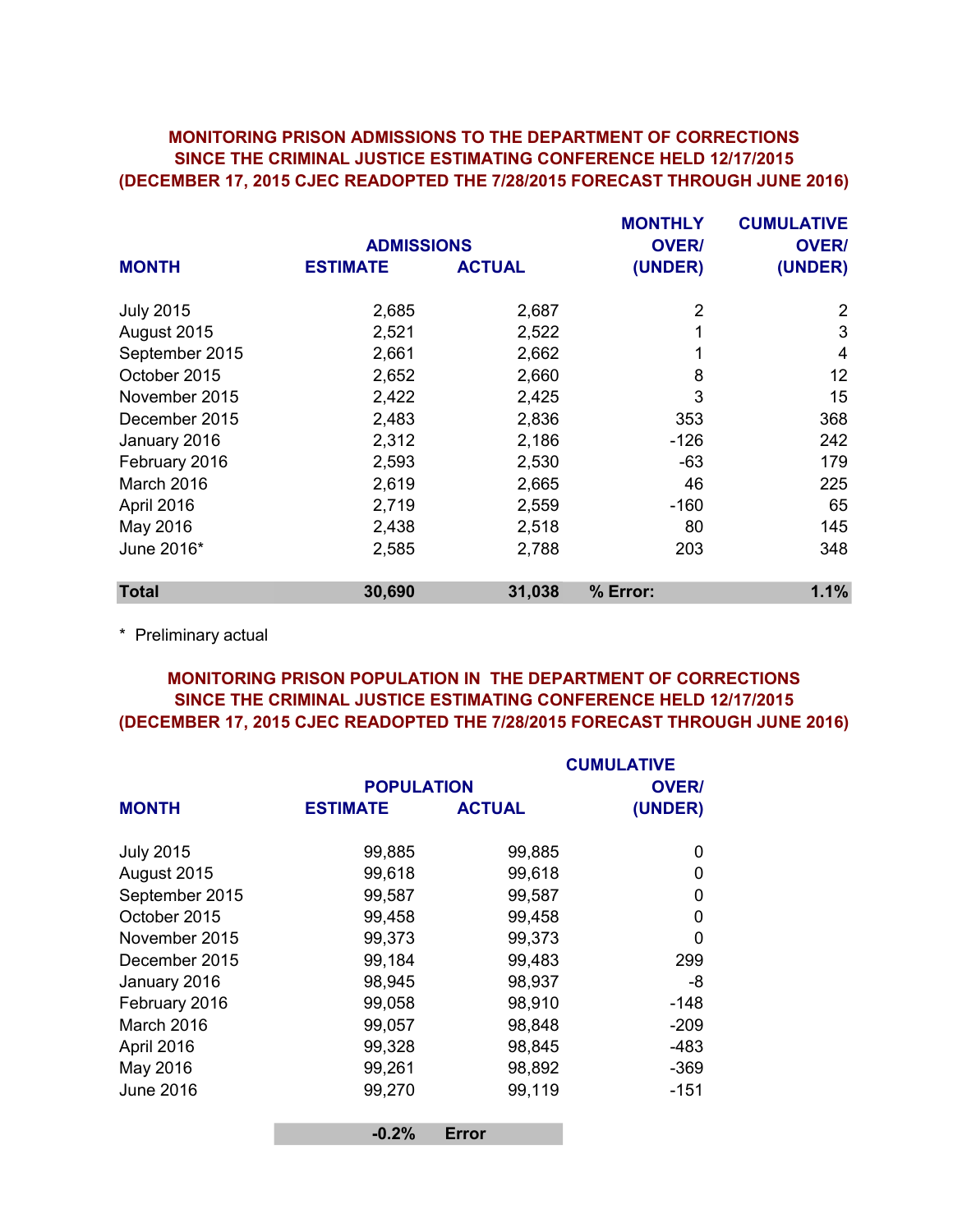### MONITORING PRISON ADMISSIONS TO THE DEPARTMENT OF CORRECTIONS SINCE THE CRIMINAL JUSTICE ESTIMATING CONFERENCE HELD 7/28/2015

|                  | <b>ADMISSIONS</b> |               | <b>MONTHLY</b><br><b>OVER/</b> | <b>CUMULATIVE</b><br><b>OVER/</b> |
|------------------|-------------------|---------------|--------------------------------|-----------------------------------|
| <b>MONTH</b>     | <b>ESTIMATE</b>   | <b>ACTUAL</b> | (UNDER)                        | (UNDER)                           |
| <b>July 2015</b> | 2,731             | 2,687         | -44                            | -44                               |
| August 2015      | 2,649             | 2,522         | $-127$                         | $-171$                            |
| September 2015   | 2,645             | 2,662         | 17                             | $-154$                            |
| October 2015     | 2,936             | 2,660         | $-276$                         | $-430$                            |
| November 2015*   | 2,326             | 2,425         | 99                             | $-331$                            |
| <b>Total</b>     | 13,287            | 12,956        | % Error:                       | $-2.5%$                           |

\* Preliminary actual

# MONITORING PRISON POPULATION IN THE DEPARTMENT OF CORRECTIONS SINCE THE CRIMINAL JUSTICE ESTIMATING CONFERENCE HELD 7/28/2015

|                  | <b>POPULATION</b> |               | <b>CUMULATIVE</b><br><b>OVER/</b> |
|------------------|-------------------|---------------|-----------------------------------|
| <b>MONTH</b>     | <b>ESTIMATE</b>   | <b>ACTUAL</b> | (UNDER)                           |
| <b>July 2015</b> | 100,034           | 99,885        | $-149$                            |
| August 2015      | 100,102           | 99,618        | $-484$                            |
| September 2015   | 100,099           | 99,587        | $-512$                            |
| October 2015     | 100,297           | 99,458        | $-839$                            |
| November 2015    | 100,059           | 99,373        | $-686$                            |
|                  | $-0.7%$           | Error         |                                   |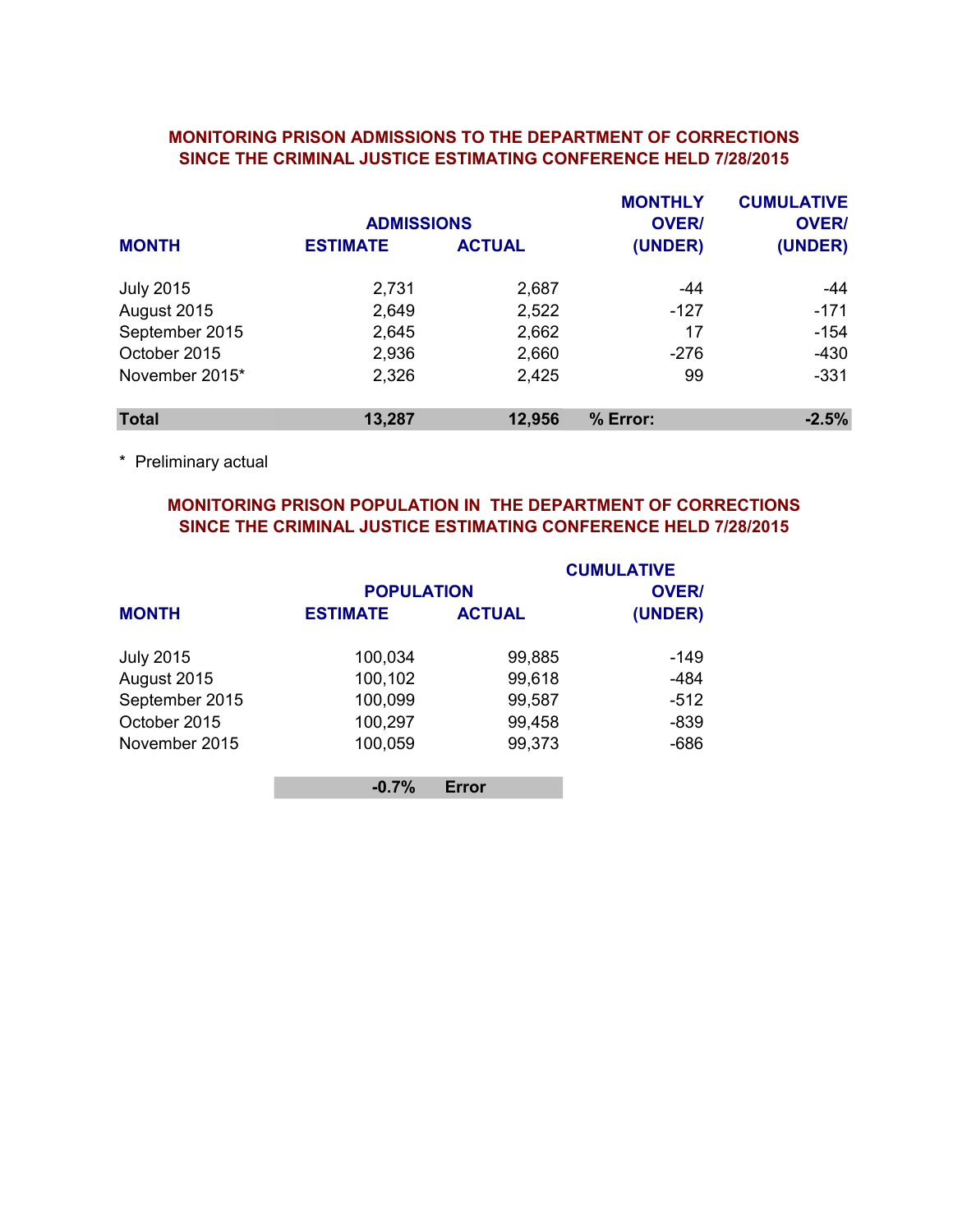### SINCE THE CRIMINAL JUSTICE ESTIMATING CONFERENCE HELD 2/27/2015 MONITORING PRISON ADMISSIONS TO THE DEPARTMENT OF CORRECTIONS

|                   | <b>ADMISSIONS</b> |               | <b>MONTHLY</b><br><b>OVER/</b> | <b>CUMULATIVE</b><br><b>OVER/</b> |
|-------------------|-------------------|---------------|--------------------------------|-----------------------------------|
| <b>MONTH</b>      | <b>ESTIMATE</b>   | <b>ACTUAL</b> | (UNDER)                        | (UNDER)                           |
| February 2015     | 2,703             | 2,656         | $-47$                          | $-47$                             |
| <b>March 2015</b> | 2,686             | 2,699         | 13                             | $-34$                             |
| <b>April 2015</b> | 2,774             | 2,834         | 60                             | 26                                |
| May 2015          | 2,658             | 2,331         | $-327$                         | $-301$                            |
| June 2015*        | 2,746             | 2,535         | $-211$                         | $-512$                            |
| <b>Total</b>      | 13,567            | 13,055        | % Error:                       | $-3.8%$                           |

\* Preliminary actual

# MONITORING PRISON POPULATION IN THE DEPARTMENT OF CORRECTIONS SINCE THE CRIMINAL JUSTICE ESTIMATING CONFERENCE HELD 2/27/2015

|                   |                   |               | <b>CUMULATIVE</b> |
|-------------------|-------------------|---------------|-------------------|
|                   | <b>POPULATION</b> |               | <b>OVER/</b>      |
| <b>MONTH</b>      | <b>ESTIMATE</b>   | <b>ACTUAL</b> | (UNDER)           |
| February 2015     | 100,449           | 100,377       | -72               |
| <b>March 2015</b> | 100,462           | 100,324       | $-138$            |
| <b>April 2015</b> | 100,566           | 100,511       | $-55$             |
| May 2015          | 100,495           | 100,166       | $-329$            |
| <b>June 2015</b>  | 100,581           | 100,050       | $-531$            |
|                   | $-0.5%$           | Error         |                   |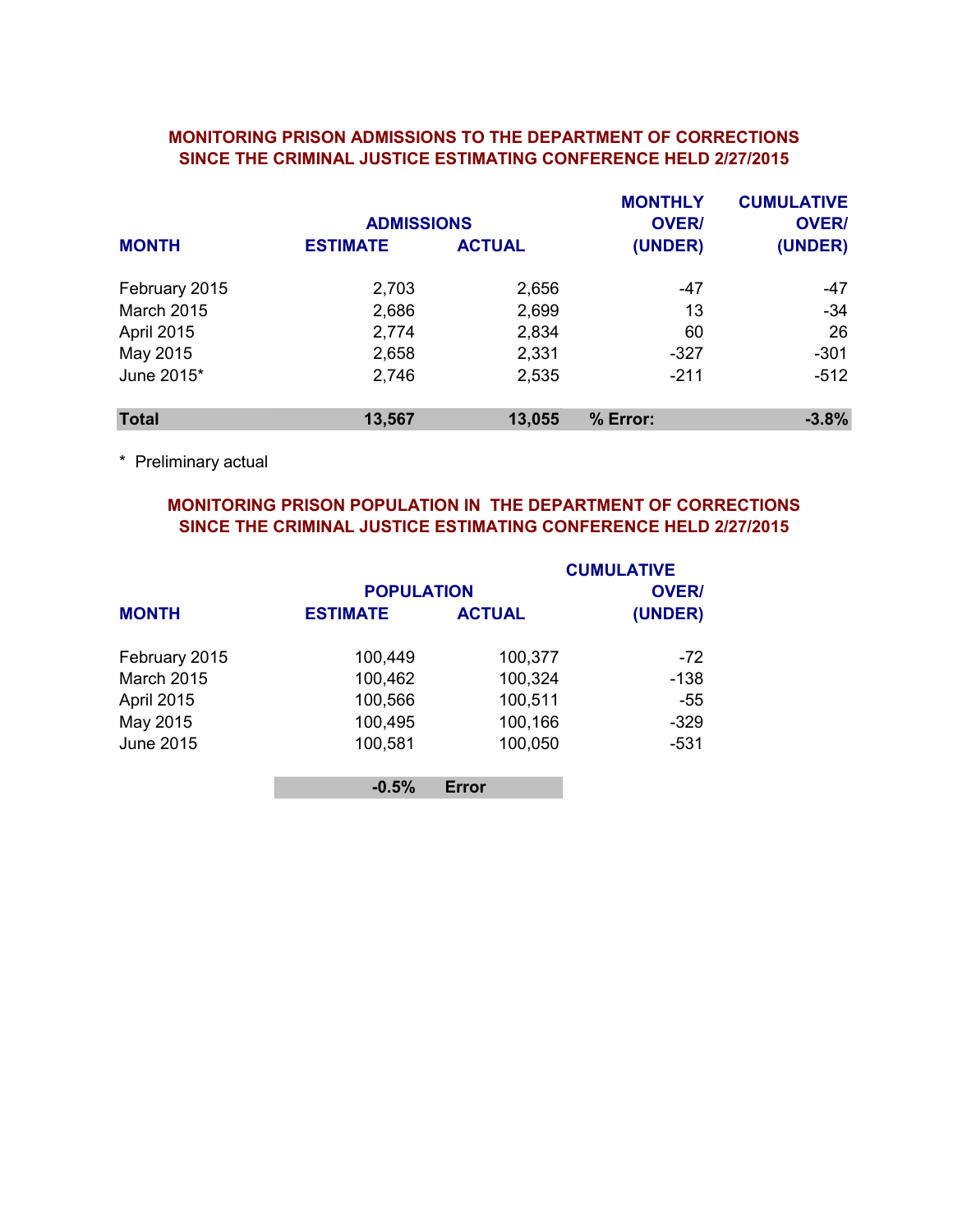### MONITORING PRISON ADMISSIONS TO THE DEPARTMENT OF CORRECTIONS SINCE THE CRIMINAL JUSTICE ESTIMATING CONFERENCE HELD 11/20/2014

|               | <b>ADMISSIONS</b> |               | <b>MONTHLY</b><br><b>OVER/</b> | <b>CUMULATIVE</b><br><b>OVER/</b> |
|---------------|-------------------|---------------|--------------------------------|-----------------------------------|
| <b>MONTH</b>  | <b>ESTIMATE</b>   | <b>ACTUAL</b> | (UNDER)                        | (UNDER)                           |
| November 2014 | 2,531             | 2,305         | $-226$                         | $-226$                            |
| December 2014 | 2,597             | 2,589         | -8                             | $-234$                            |
| January 2015  | 2,526             | 2,322         | $-204$                         | $-438$                            |
| <b>Total</b>  | 7,654             | 7,216         | % Error:                       | $-5.7%$                           |

# SINCE THE CRIMINAL JUSTICE ESTIMATING CONFERENCE HELD 11/20/2014 MONITORING PRISON POPULATION IN THE DEPARTMENT OF CORRECTIONS

|               | <b>POPULATION</b> |               | <b>CUMULATIVE</b><br><b>OVER/</b> |
|---------------|-------------------|---------------|-----------------------------------|
| <b>MONTH</b>  | <b>ESTIMATE</b>   | <b>ACTUAL</b> | (UNDER)                           |
| November 2014 | 101,091           | 100,923       | $-168$                            |
| December 2014 | 101,023           | 100,873       | $-150$                            |
| January 2015  | 100,722           | 100,265       | $-457$                            |
|               | $-0.5%$           | Error         |                                   |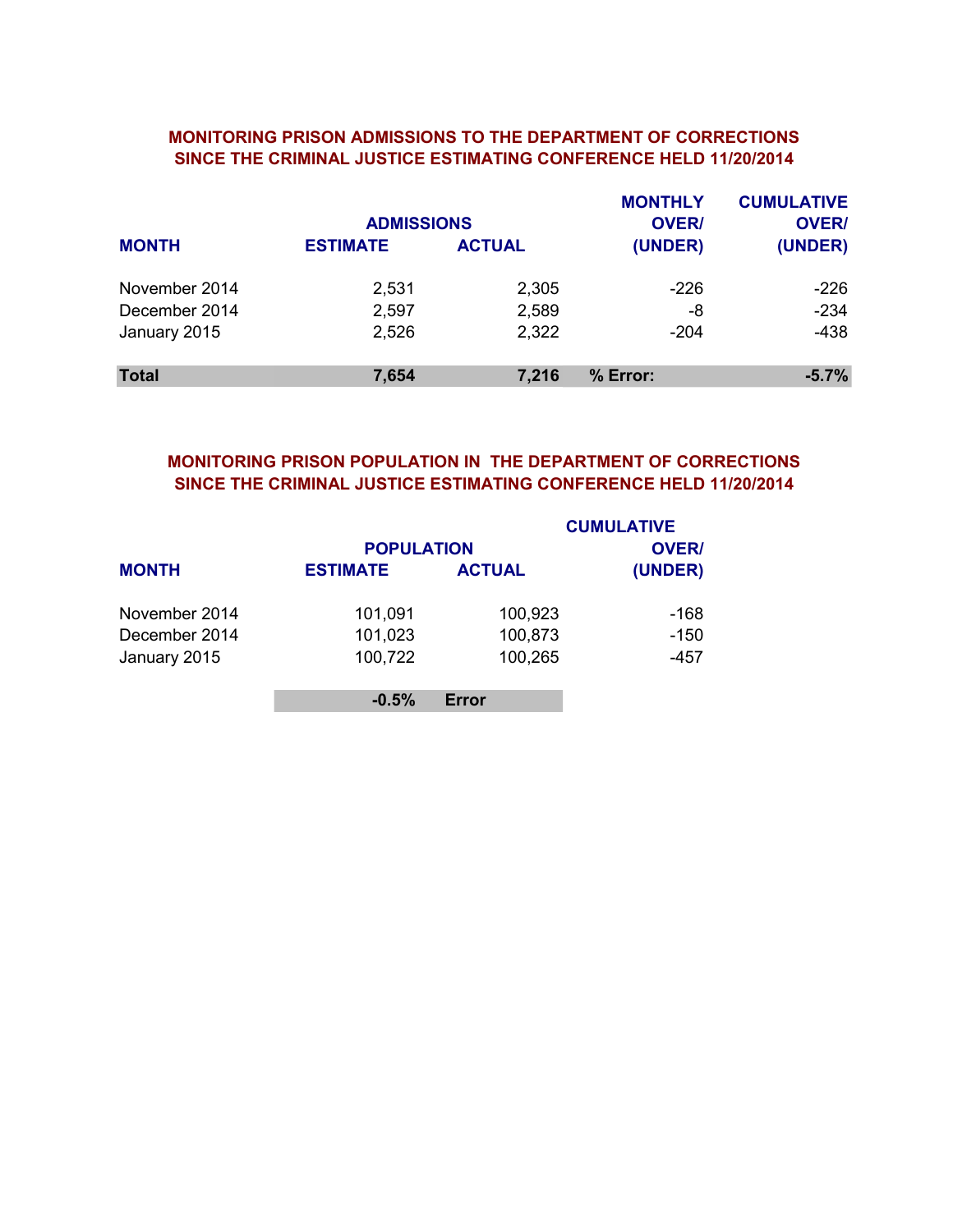### MONITORING PRISON ADMISSIONS TO THE DEPARTMENT OF CORRECTIONS SINCE THE CRIMINAL JUSTICE ESTIMATING CONFERENCE HELD 7/23/2014

|                  | <b>ADMISSIONS</b> |               | <b>MONTHLY</b><br><b>OVER/</b> | <b>CUMULATIVE</b><br><b>OVER/</b> |
|------------------|-------------------|---------------|--------------------------------|-----------------------------------|
| <b>MONTH</b>     | <b>ESTIMATE</b>   | <b>ACTUAL</b> | (UNDER)                        | (UNDER)                           |
| <b>July 2014</b> | 2,787             | 2,856         | 69                             | 69                                |
| August 2014      | 2,637             | 2,814         | 177                            | 246                               |
| September 2014   | 2,655             | 2,769         | 114                            | 360                               |
| October 2014     | 3,179             | 2,882         | $-297$                         | 63                                |
| <b>Total</b>     | 11,258            | 11,321        | % Error:                       | 0.6%                              |

# MONITORING PRISON POPULATION IN THE DEPARTMENT OF CORRECTIONS SINCE THE CRIMINAL JUSTICE ESTIMATING CONFERENCE HELD 7/23/2014

|                  | <b>POPULATION</b> |               | <b>CUMULATIVE</b><br><b>OVER/</b> |
|------------------|-------------------|---------------|-----------------------------------|
| <b>MONTH</b>     | <b>ESTIMATE</b>   | <b>ACTUAL</b> | (UNDER)                           |
| <b>July 2014</b> | 100,982           | 100,994       | 12                                |
| August 2014      | 100,932           | 101,005       | 73                                |
| September 2014   | 100,922           | 101,023       | 101                               |
| October 2014     | 101,324           | 101,143       | $-181$                            |
|                  | $-0.2%$           | Error         |                                   |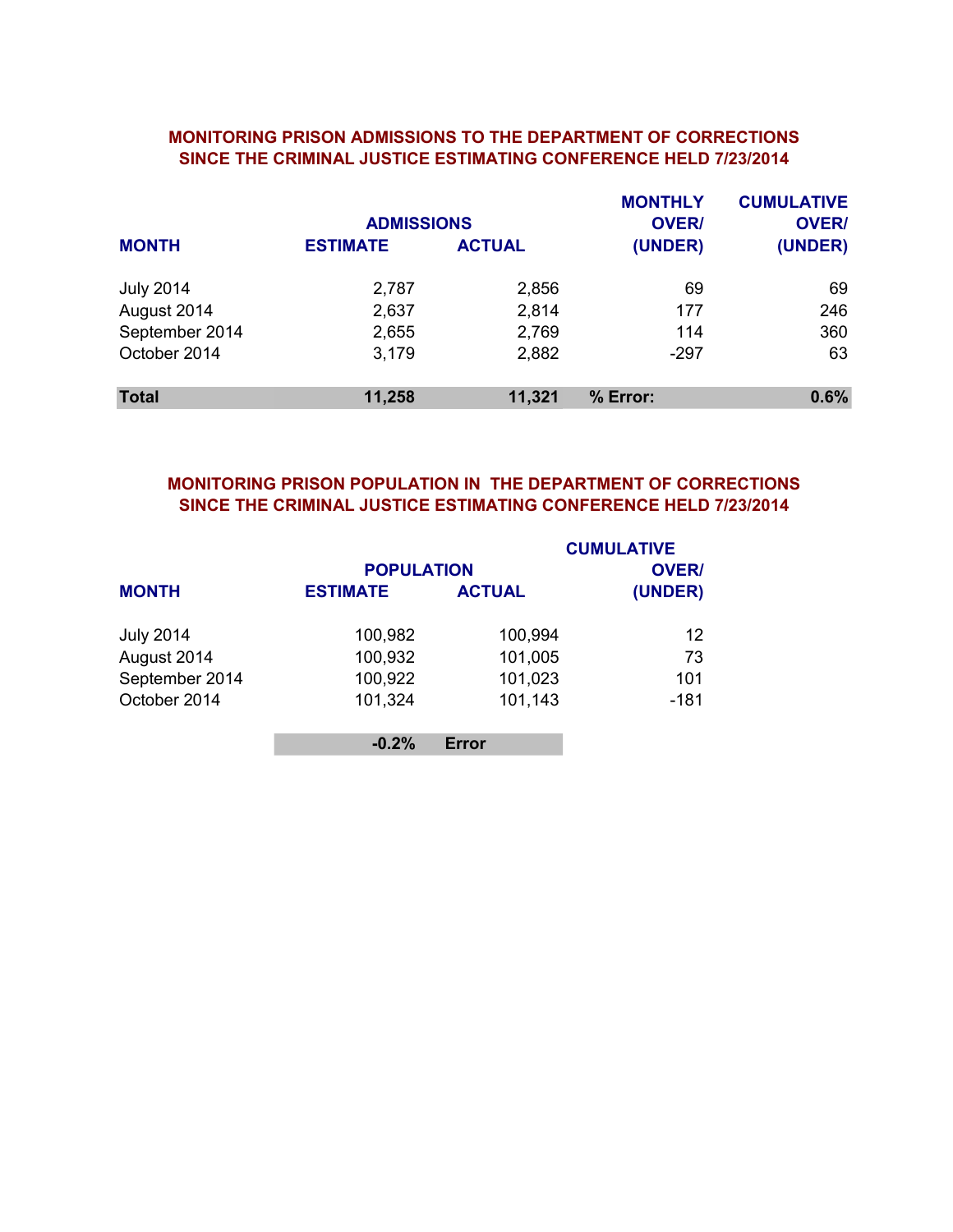#### MONITORING PRISON ADMISSIONS TO THE DEPARTMENT OF CORRECTIONS SINCE THE CRIMINAL JUSTICE ESTIMATING CONFERENCE HELD 2/27/2014

|                  | <b>ADMISSIONS</b> |               | <b>MONTHLY</b><br><b>OVER/</b> | <b>CUMULATIVE</b><br><b>OVER/</b> |
|------------------|-------------------|---------------|--------------------------------|-----------------------------------|
| <b>MONTH</b>     | <b>ESTIMATE</b>   | <b>ACTUAL</b> | (UNDER)                        | (UNDER)                           |
| February 2014    | 2,884             | 2,764         | -120                           | $-120$                            |
| March 2014       | 3,081             | 2,745         | $-336$                         | $-456$                            |
| April 2014       | 2,948             | 2,832         | $-116$                         | $-572$                            |
| May 2014         | 2,869             | 2,717         | -152                           | $-724$                            |
| <b>June 2014</b> | 2,859             | 2,804         | $-55$                          | $-779$                            |
| <b>Total</b>     | 14,641            | 13,862        | % Error:                       | $-5.3%$                           |

# MONITORING PRISON POPULATION IN THE DEPARTMENT OF CORRECTIONS SINCE THE CRIMINAL JUSTICE ESTIMATING CONFERENCE HELD 2/27/2014

|                  |                   |               | <b>CUMULATIVE</b> |
|------------------|-------------------|---------------|-------------------|
|                  | <b>POPULATION</b> |               | <b>OVER/</b>      |
| <b>MONTH</b>     | <b>ESTIMATE</b>   | <b>ACTUAL</b> | (UNDER)           |
| February 2014    | 100,871           | 100,801       | $-70$             |
| March 2014       | 101,269           | 100,756       | $-513$            |
| April 2014       | 101,489           | 100,869       | $-620$            |
| May 2014         | 101,596           | 100,791       | $-805$            |
| <b>June 2014</b> | 101,759           | 100,942       | $-817$            |
|                  | $-0.8%$           | <b>Error</b>  |                   |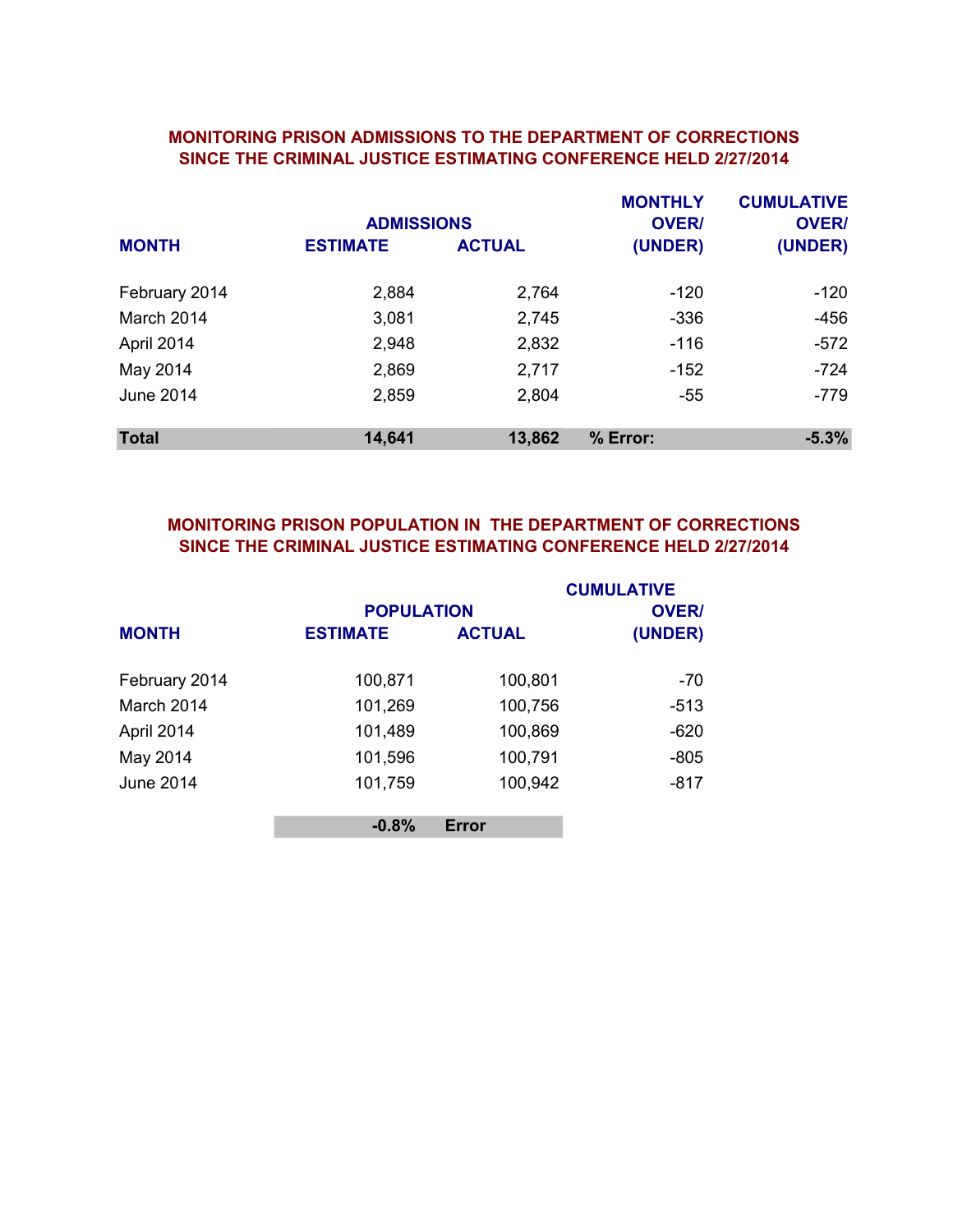### SINCE THE CRIMINAL JUSTICE ESTIMATING CONFERENCE HELD 11/20/2013 MONITORING PRISON ADMISSIONS TO THE DEPARTMENT OF CORRECTIONS

|               | <b>ADMISSIONS</b> |               | <b>MONTHLY</b><br><b>OVER/</b> | <b>CUMULATIVE</b><br><b>OVER/</b> |
|---------------|-------------------|---------------|--------------------------------|-----------------------------------|
| <b>MONTH</b>  | <b>ESTIMATE</b>   | <b>ACTUAL</b> | (UNDER)                        | (UNDER)                           |
| November 2013 | 2,598             | 2,498         | $-100$                         | $-100$                            |
| December 2013 | 2,735             | 2,563         | $-172$                         | $-272$                            |
| January 2014  | 2,634             | 2,491         | $-143$                         | -415                              |
| <b>Total</b>  | 7,967             | 7,552         | % Error:                       | $-5.2%$                           |

### SINCE THE CRIMINAL JUSTICE ESTIMATING CONFERENCE HELD 11/20/2013 MONITORING PRISON POPULATION IN THE DEPARTMENT OF CORRECTIONS

|               |                   |               | <b>CUMULATIVE</b> |
|---------------|-------------------|---------------|-------------------|
|               | <b>POPULATION</b> | <b>OVER/</b>  |                   |
| <b>MONTH</b>  | <b>ESTIMATE</b>   | <b>ACTUAL</b> | (UNDER)           |
| November 2013 | 101,167           | 101,190       | 23                |
| December 2013 | 101,148           | 100,940       | $-208$            |
| January 2014  | 100,994           | 100,523       | $-471$            |
|               | $-0.5%$           | Error         |                   |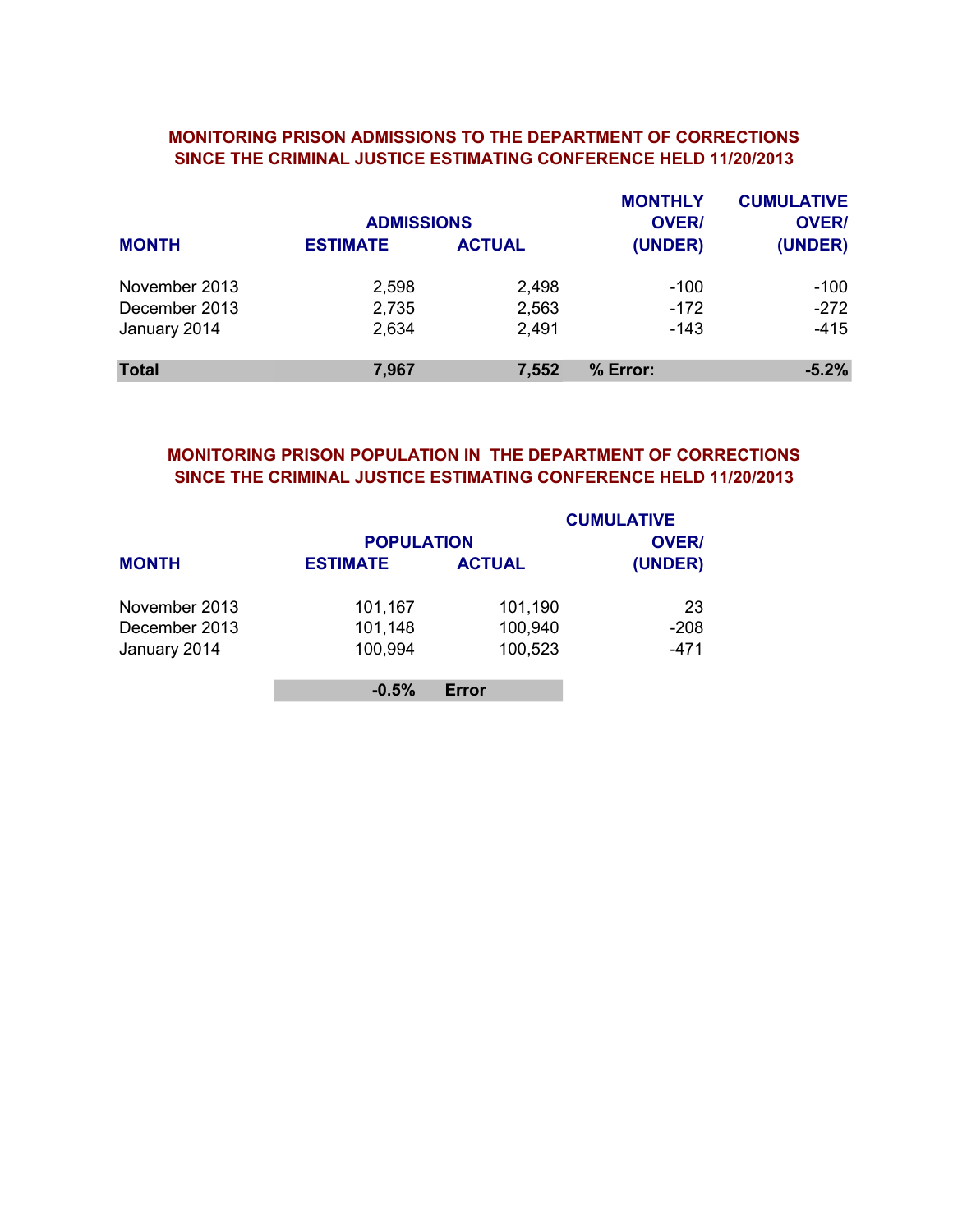## MONITORING PRISON ADMISSIONS TO THE DEPARTMENT OF CORRECTIONS SINCE THE CRIMINAL JUSTICE ESTIMATING CONFERENCE HELD 7/23/2013

|                  | <b>ADMISSIONS</b> |               | <b>MONTHLY</b><br><b>OVER/</b> | <b>CUMULATIVE</b><br><b>OVER/</b> |
|------------------|-------------------|---------------|--------------------------------|-----------------------------------|
| <b>MONTH</b>     | <b>ESTIMATE</b>   | <b>ACTUAL</b> | (UNDER)                        | (UNDER)                           |
| <b>July 2013</b> | 2,776             | 2,822         | 46                             | 46                                |
| August 2013      | 2,889             | 2,672         | $-217$                         | $-171$                            |
| September 2013   | 2,774             | 2,692         | $-82$                          | $-253$                            |
| October 2013     | 3,029             | 3,222         | 193                            | $-60$                             |
| <b>Total</b>     | 11,468            | 11,408        | % Error:                       | $-0.5%$                           |

# MONITORING PRISON POPULATION IN THE DEPARTMENT OF CORRECTIONS SINCE THE CRIMINAL JUSTICE ESTIMATING CONFERENCE HELD 7/23/2013

|                  |                   |               | <b>CUMULATIVE</b> |
|------------------|-------------------|---------------|-------------------|
|                  | <b>POPULATION</b> |               | <b>OVER/</b>      |
| <b>MONTH</b>     | <b>ESTIMATE</b>   | <b>ACTUAL</b> | (UNDER)           |
| <b>July 2013</b> | 100,897           | 100,956       | 59                |
| August 2013      | 100,996           | 100,897       | -99               |
| September 2013   | 101,062           | 100,909       | $-153$            |
| October 2013     | 101,247           | 101,280       | 33                |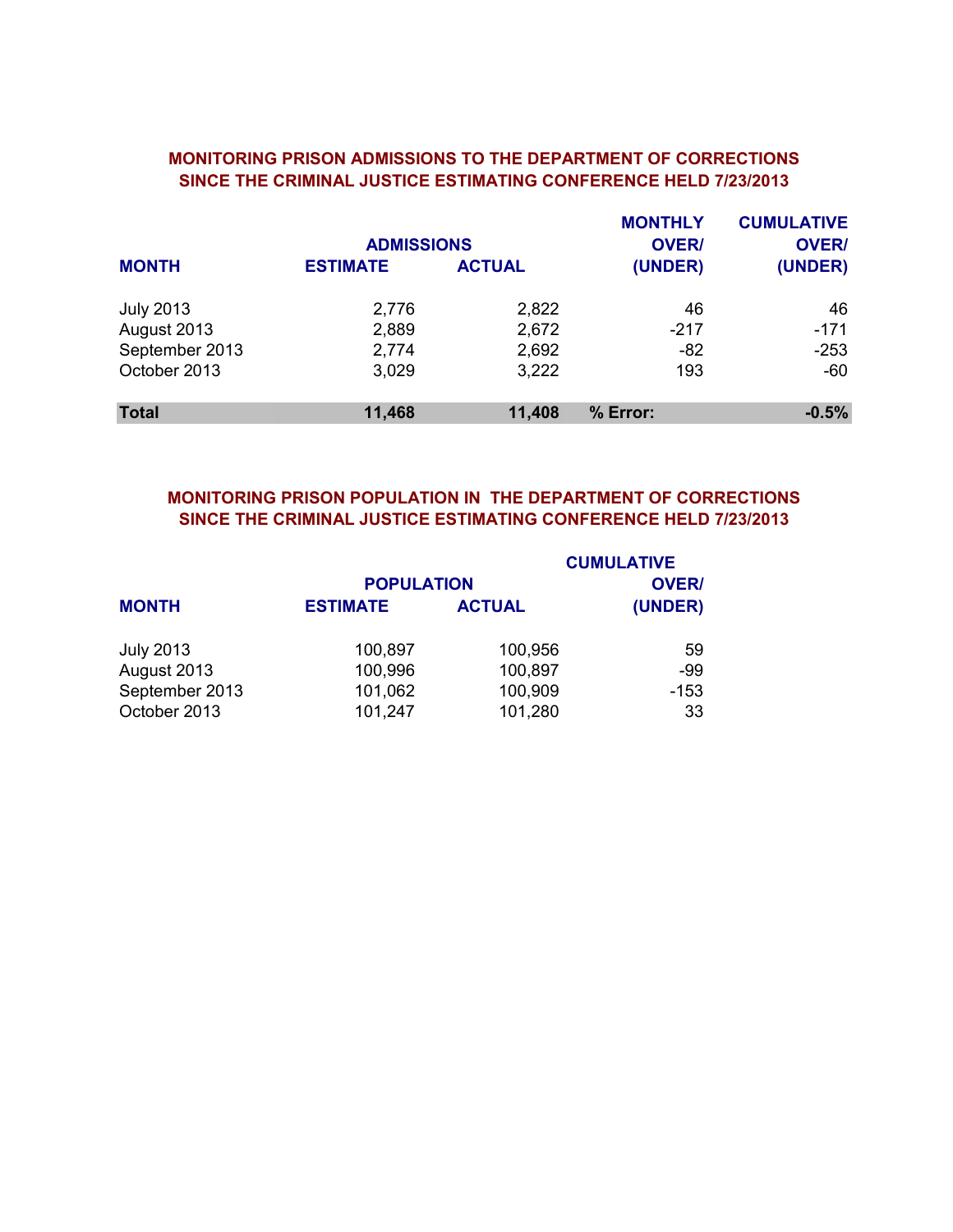## SINCE THE CRIMINAL JUSTICE ESTIMATING CONFERENCE HELD 11/19/2012 (FEBRUARY 19, 2013 CJEC READOPTED THE 11/19/2012 FORECAST) MONITORING PRISON ADMISSIONS TO THE DEPARTMENT OF CORRECTIONS

|                   |                   |               | <b>MONTHLY</b> | <b>CUMULATIVE</b> |
|-------------------|-------------------|---------------|----------------|-------------------|
|                   | <b>ADMISSIONS</b> |               | <b>OVER/</b>   | <b>OVER/</b>      |
| <b>MONTH</b>      | <b>ESTIMATE</b>   | <b>ACTUAL</b> | (UNDER)        | (UNDER)           |
| November 2012     | 2,602             | 2,469         | $-133$         | $-133$            |
| December 2012     | 2,603             | 2,494         | $-109$         | $-242$            |
| January 2013      | 2,452             | 2,861         | 409            | 167               |
| February 2013     | 2,767             | 2,864         | 97             | 264               |
| <b>March 2013</b> | 3,015             | 3,060         | 45             | 309               |
| April 2013        | 2,766             | 2,927         | 161            | 470               |
| May 2013          | 2,736             | 2,846         | 110            | 580               |
| <b>June 2013</b>  | 2,471             | 2,839         | 368            | 948               |
| <b>Total</b>      | 21,412            | 22,360        | % Error:       | 4.4%              |

# MONITORING PRISON POPULATION IN THE DEPARTMENT OF CORRECTIONS SINCE THE CRIMINAL JUSTICE ESTIMATING CONFERENCE HELD 11/19/2012 (FEBRUARY 19, 2013 CJEC READOPTED THE 11/19/2012 FORECAST)

|                   |                 |                   | <b>CUMULATIVE</b> |  |
|-------------------|-----------------|-------------------|-------------------|--|
|                   |                 | <b>POPULATION</b> |                   |  |
| <b>MONTH</b>      | <b>ESTIMATE</b> | <b>ACTUAL</b>     | (UNDER)           |  |
| November 2012     | 100,189         | 100,064           | $-125$            |  |
| December 2012     | 100,031         | 99,835            | $-196$            |  |
| January 2013      | 99,711          | 99,831            | 120               |  |
| February 2013     | 99,983          | 100,163           | 180               |  |
| <b>March 2013</b> | 100,183         | 100,421           | 238               |  |
| April 2013        | 100,228         | 100,671           | 443               |  |
| May 2013          | 100,164         | 100,636           | 472               |  |
| <b>June 2013</b>  | 100,009         | 100,884           | 875               |  |
|                   | 0.9%            | Error             |                   |  |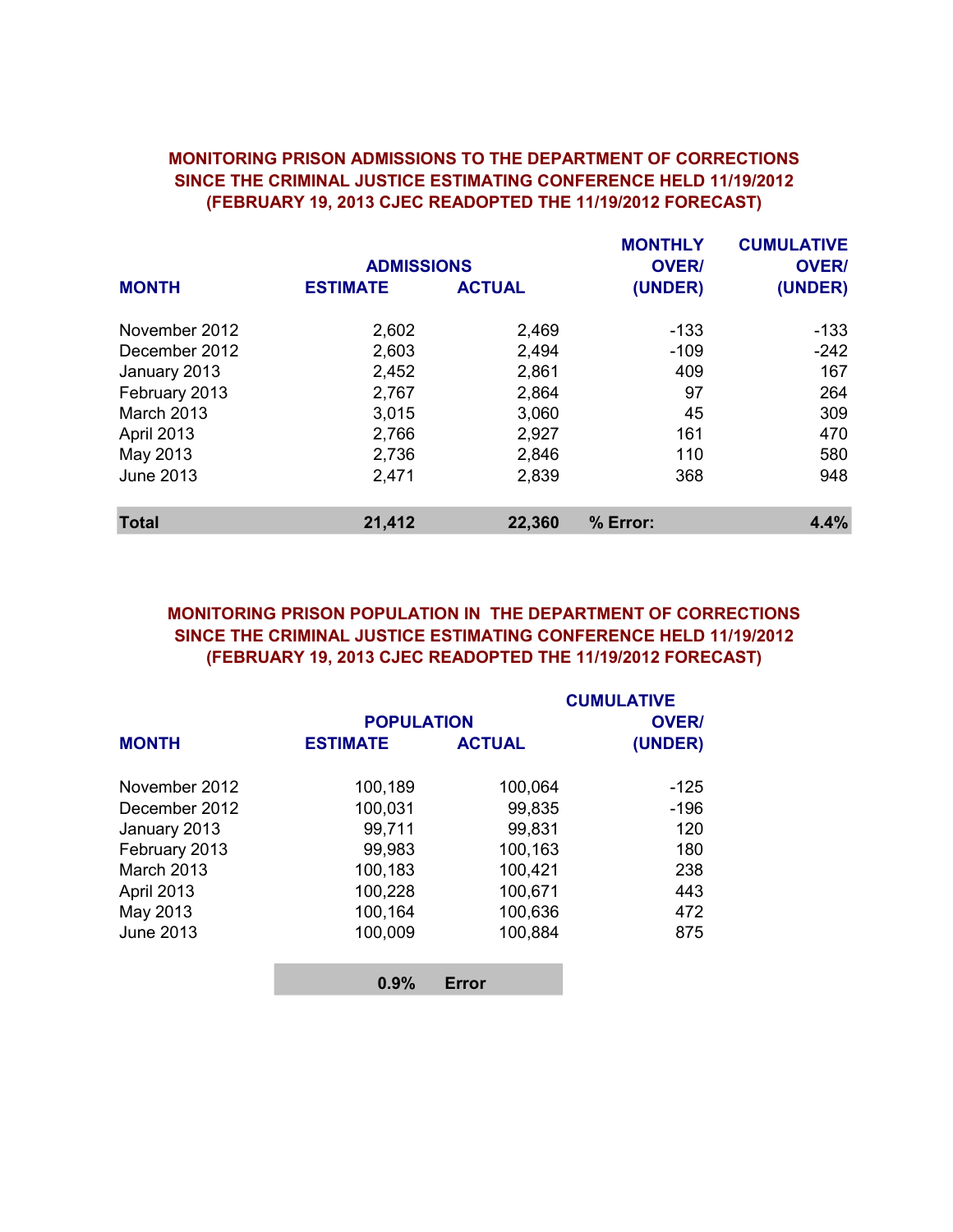#### MONITORING PRISON ADMISSIONS TO THE DEPARTMENT OF CORRECTIONS SINCE THE CRIMINAL JUSTICE ESTIMATING CONFERENCE HELD 11/19/2012

|               |                   |               | <b>MONTHLY</b> | <b>CUMULATIVE</b> |
|---------------|-------------------|---------------|----------------|-------------------|
|               | <b>ADMISSIONS</b> |               | <b>OVER/</b>   | <b>OVER/</b>      |
| <b>MONTH</b>  | <b>ESTIMATE</b>   | <b>ACTUAL</b> | (UNDER)        | (UNDER)           |
| November 2012 | 2,602             | 2,469         | -133           | $-133$            |
| December 2012 | 2,603             | 2,494         | $-109$         | $-242$            |
| January 2013  | 2,452             | 2,859         | 407            | 165               |
| <b>Total</b>  | 7,657             | 7,822         | % Error:       | 2.2%              |

# MONITORING PRISON POPULATION IN THE DEPARTMENT OF CORRECTIONS SINCE THE CRIMINAL JUSTICE ESTIMATING CONFERENCE HELD 11/19/2012

|               | <b>POPULATION</b> |               | <b>CUMULATIVE</b><br><b>OVER/</b> |
|---------------|-------------------|---------------|-----------------------------------|
| <b>MONTH</b>  | <b>ESTIMATE</b>   | <b>ACTUAL</b> | (UNDER)                           |
| November 2012 | 100,189           | 100,064       | -125                              |
| December 2012 | 100,031           | 99,835        | $-196$                            |
| January 2013  | 99,711            | 99,831        | 120                               |
|               | 0.1%              | Error         |                                   |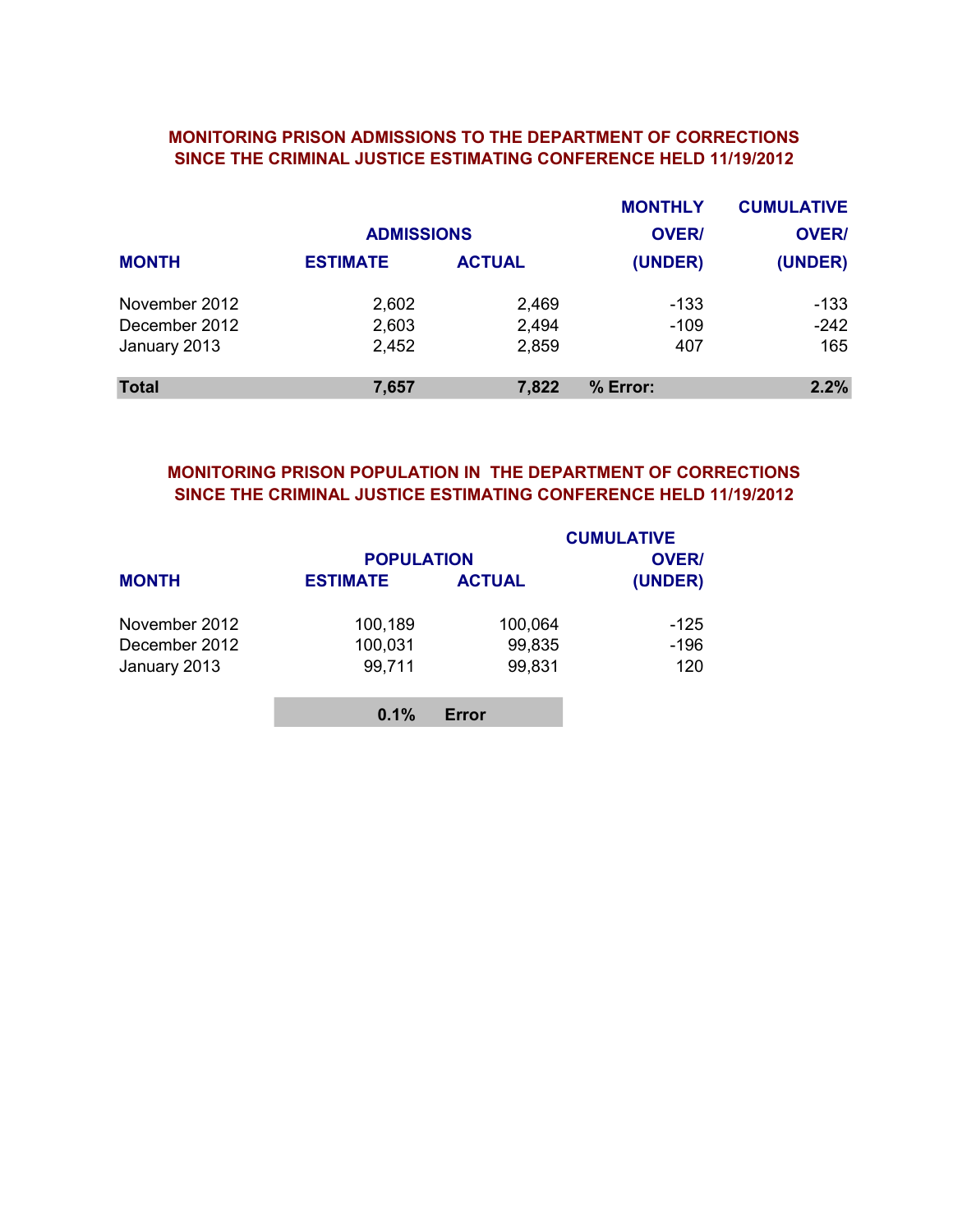### MONITORING PRISON ADMISSIONS TO THE DEPARTMENT OF CORRECTIONS SINCE THE CRIMINAL JUSTICE ESTIMATING CONFERENCE HELD 7/26/2012

|                  | <b>ADMISSIONS</b> |               | <b>MONTHLY</b><br><b>OVER/</b> | <b>CUMULATIVE</b><br><b>OVER/</b> |
|------------------|-------------------|---------------|--------------------------------|-----------------------------------|
| <b>MONTH</b>     | <b>ESTIMATE</b>   | <b>ACTUAL</b> | (UNDER)                        | (UNDER)                           |
| <b>July 2012</b> | 2,561             | 2,708         | 147                            | 147                               |
| August 2012      | 2,789             | 2,688         | $-101$                         | 46                                |
| September 2012   | 2,586             | 2,687         | 101                            | 147                               |
| October 2012     | 2,664             | 3,060         | 396                            | 543                               |
| <b>Total</b>     | 10,600            | 11,143        | % Error:                       | 5.1%                              |

### MONITORING PRISON POPULATION IN THE DEPARTMENT OF CORRECTIONS SINCE THE CRIMINAL JUSTICE ESTIMATING CONFERENCE HELD 7/26/2012

|                  | <b>POPULATION</b> |               | <b>CUMULATIVE</b><br><b>OVER/</b> |
|------------------|-------------------|---------------|-----------------------------------|
| <b>MONTH</b>     | <b>ESTIMATE</b>   | <b>ACTUAL</b> | (UNDER)                           |
| <b>July 2012</b> | 100,311           | 100,432       | 121                               |
| August 2012      | 100,211           | 100,231       | 20                                |
| September 2012   | 99,956            | 100,137       | 181                               |
| October 2012     | 99,834            | 100,351       | 517                               |
|                  | 0.5%              | Error         |                                   |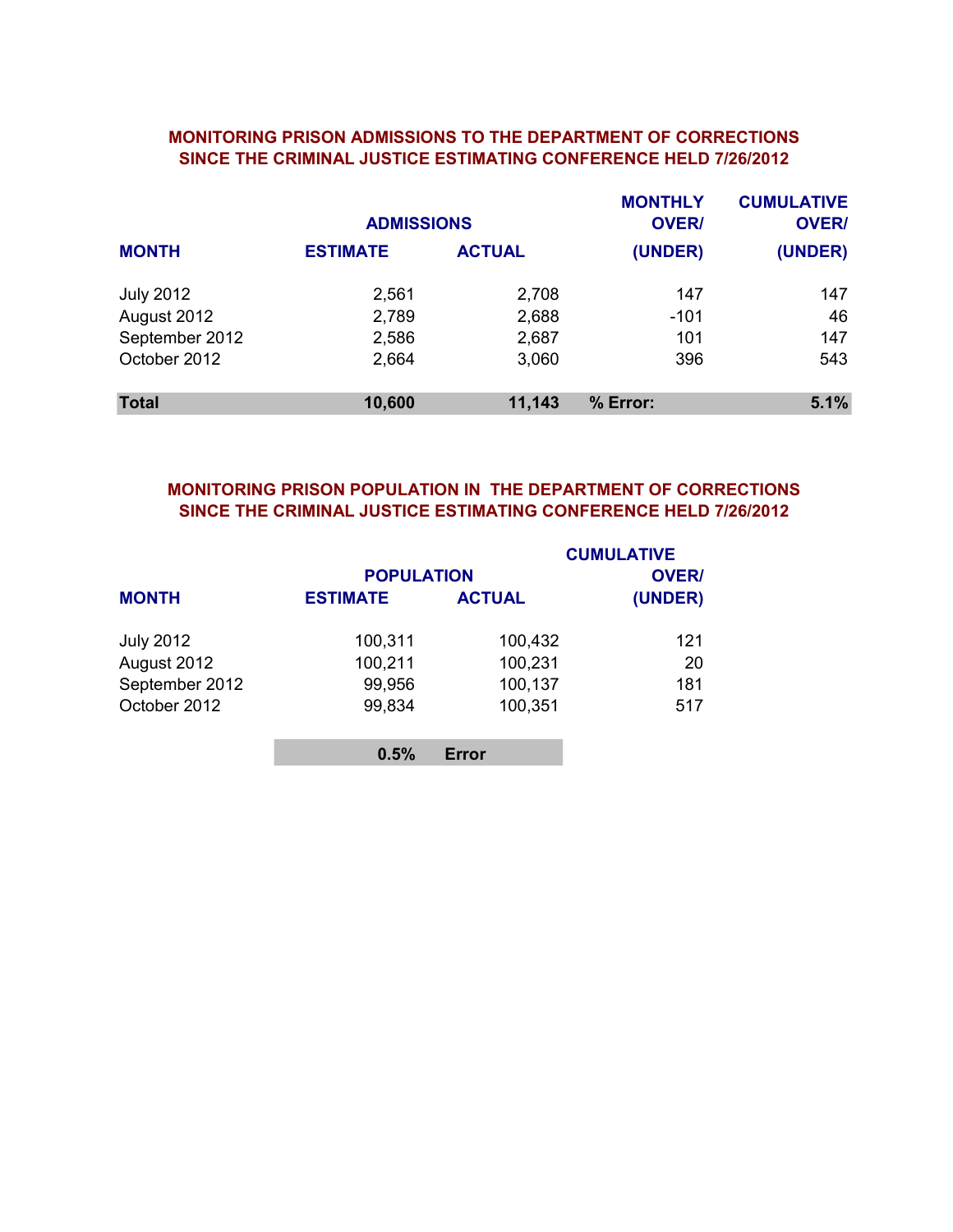#### MONITORING PRISON ADMISSIONS TO THE DEPARTMENT OF CORRECTIONS SINCE THE CRIMINAL JUSTICE ESTIMATING CONFERENCE HELD 12/14/2011

|                   | <b>ADMISSIONS</b> |               | <b>MONTHLY</b><br><b>OVER/</b> | <b>CUMULATIVE</b><br><b>OVER/</b> |
|-------------------|-------------------|---------------|--------------------------------|-----------------------------------|
| <b>MONTH</b>      | <b>ESTIMATE</b>   | <b>ACTUAL</b> | (UNDER)                        | (UNDER)                           |
| December 2011     | 2,739             | 2,632         | -107                           | $-107$                            |
| January 2012      | 2,319             | 2,480         | 161                            | 54                                |
| February 2012     | 2,571             | 2,797         | 226                            | 280                               |
| <b>March 2012</b> | 3,103             | 3,049         | -54                            | 226                               |
| April 2012        | 2,560             | 2,796         | 236                            | 462                               |
| May 2012          | 2,571             | 2,767         | 196                            | 658                               |
| <b>June 2012</b>  | 2,763             | 2,493         | $-270$                         | 388                               |
| <b>Total</b>      | 18,626            | 19,014        | % Error:                       | 2.1%                              |

# SINCE THE CRIMINAL JUSTICE ESTIMATING CONFERENCE HELD 12/14/2011 MONITORING PRISON POPULATION IN THE DEPARTMENT OF CORRECTIONS

|                   |                   |               | <b>CUMULATIVE</b> |
|-------------------|-------------------|---------------|-------------------|
|                   | <b>POPULATION</b> |               | <b>OVER/</b>      |
| <b>MONTH</b>      | <b>ESTIMATE</b>   | <b>ACTUAL</b> | (UNDER)           |
| December 2011     | 100,891           | 100,924       | 33                |
| January 2012      | 100,364           | 100,418       | 54                |
| February 2012     | 100,241           | 100,494       | 253               |
| <b>March 2012</b> | 100,478           | 100,772       | 294               |
| April 2012        | 100,319           | 100,842       | 523               |
| May 2012          | 100,056           | 100,826       | 770               |
| <b>June 2012</b>  | 100,074           | 100,527       | 453               |
|                   |                   |               |                   |
|                   | 0.5%              | Error         |                   |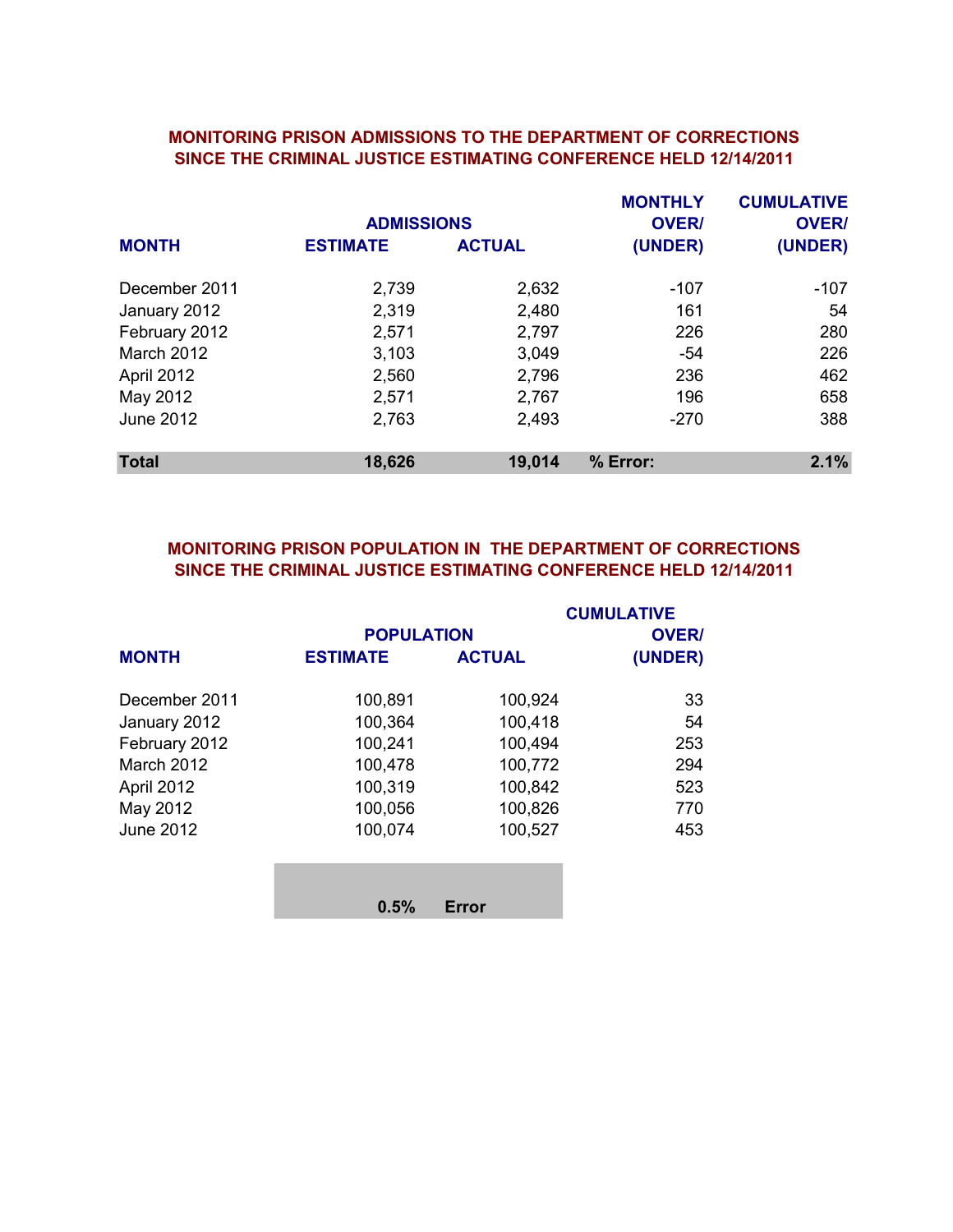### MONITORING PRISON ADMISSIONS TO THE DEPARTMENT OF CORRECTIONS SINCE THE CRIMINAL JUSTICE ESTIMATING CONFERENCE HELD 9/15/2011

|                | <b>ADMISSIONS</b> |               | <b>MONTHLY</b><br><b>OVER/</b> | <b>CUMULATIVE</b><br><b>OVER/</b> |
|----------------|-------------------|---------------|--------------------------------|-----------------------------------|
| <b>MONTH</b>   | <b>ESTIMATE</b>   | <b>ACTUAL</b> | (UNDER)                        | (UNDER)                           |
| September 2011 | 2,967             | 2,647         | $-320$                         | -320                              |
| October 2011   | 2,842             | 2,726         | $-116$                         | $-436$                            |
| November 2011  | 2,432             | 2,631         | 199                            | $-237$                            |
| <b>Total</b>   | 8,241             | 8,004         | % Error:                       | $-2.9%$                           |

# MONITORING PRISON POPULATION IN THE DEPARTMENT OF CORRECTIONS SINCE THE CRIMINAL JUSTICE ESTIMATING CONFERENCE HELD 9/15/2011

|                | <b>POPULATION</b> |               | <b>CUMULATIVE</b><br><b>OVER/</b> |
|----------------|-------------------|---------------|-----------------------------------|
| <b>MONTH</b>   | <b>ESTIMATE</b>   | <b>ACTUAL</b> | (UNDER)                           |
| September 2011 | 101,779           | 101,446       | -333                              |
| October 2011   | 101,660           | 101,233       | $-427$                            |
| November 2011  | 101,259           | 101,022       | $-237$                            |
|                | $-0.2%$           | Error         |                                   |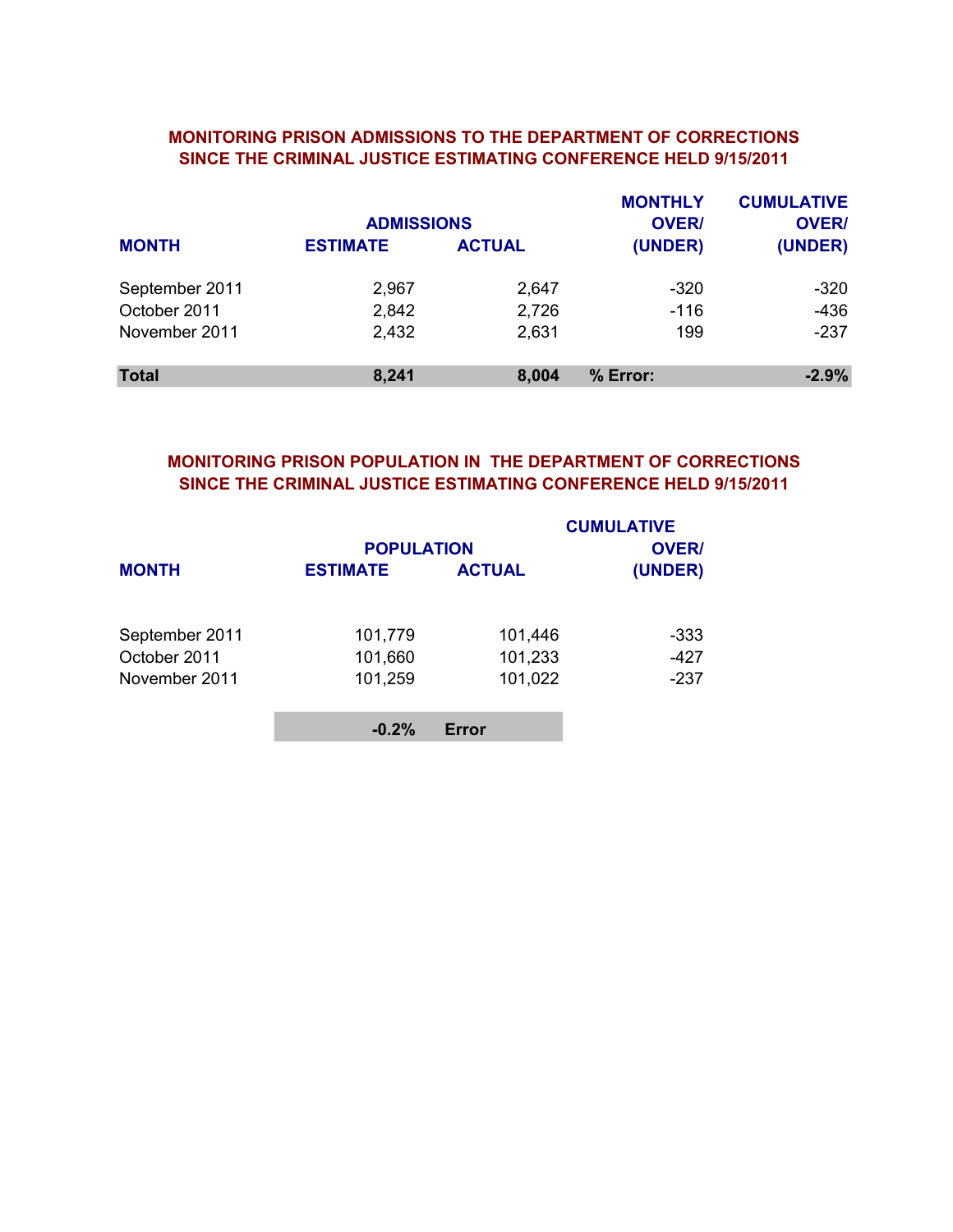#### MONITORING PRISON ADMISSIONS TO THE DEPARTMENT OF CORRECTIONS SINCE THE CRIMINAL JUSTICE ESTIMATING CONFERENCE HELD 2/21/2011

|                  |                 | <b>ADMISSIONS</b> |          | <b>CUMULATIVE</b><br><b>OVER/</b> |
|------------------|-----------------|-------------------|----------|-----------------------------------|
| <b>MONTH</b>     | <b>ESTIMATE</b> | <b>ACTUAL</b>     | (UNDER)  | (UNDER)                           |
| February 2011    | 2,970           | 2,786             | -184     | -184                              |
| March 2011       | 3,256           | 3,502             | 246      | 62                                |
| April 2011       | 2,999           | 2,798             | $-201$   | $-139$                            |
| May 2011         | 2,841           | 2,868             | 27       | $-112$                            |
| June 2011        | 2,905           | 3,145             | 240      | 128                               |
| <b>July 2011</b> | 3,024           | 2,621             | $-403$   | $-275$                            |
| August 2011      | 2,866           | 2,847             | -19      | $-294$                            |
| <b>Total</b>     | 20,861          | 20,567            | % Error: | $-1.4%$                           |

# MONITORING PRISON POPULATION IN THE DEPARTMENT OF CORRECTIONS SINCE THE CRIMINAL JUSTICE ESTIMATING CONFERENCE HELD 2/21/2011

|                  |                   |               | <b>CUMULATIVE</b> |
|------------------|-------------------|---------------|-------------------|
|                  | <b>POPULATION</b> |               | <b>OVER/</b>      |
| <b>MONTH</b>     | <b>ESTIMATE</b>   | <b>ACTUAL</b> | (UNDER)           |
|                  |                   |               |                   |
| February 2011    | 102,013           | 101,833       | -180              |
| March 2011       | 102,266           | 102,191       | $-75$             |
| April 2011       | 102,294           | 102,101       | $-193$            |
| May 2011         | 102,160           | 102,008       | $-152$            |
| <b>June 2011</b> | 102,236           | 102,319       | 83                |
| <b>July 2011</b> | 102,280           | 101,729       | -551              |
| August 2011      | 102,252           | 101,779       | -473              |
|                  | $-0.5%$           | <b>Error</b>  |                   |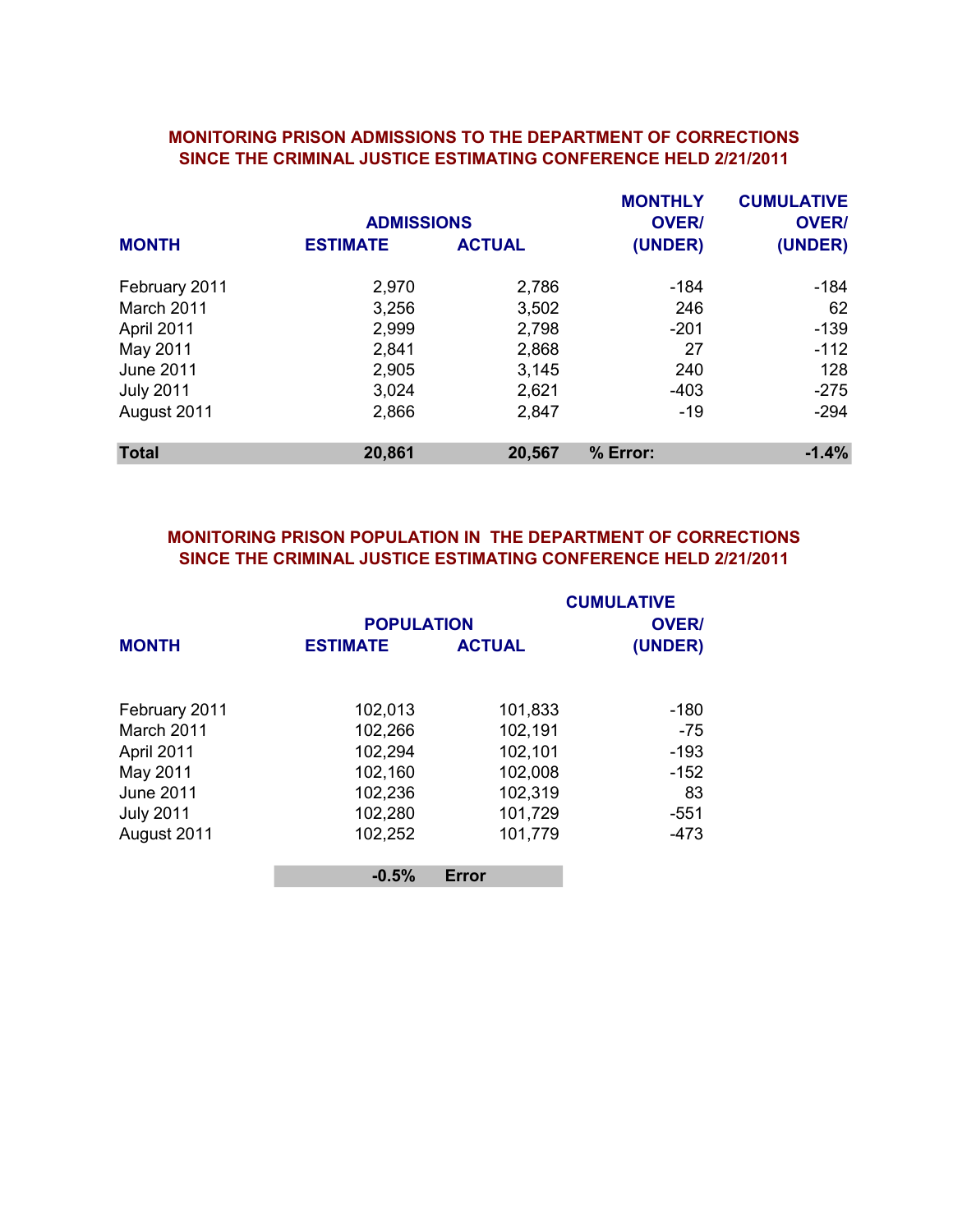### MONITORING PRISON ADMISSIONS TO THE DEPARTMENT OF CORRECTIONS SINCE THE CRIMINAL JUSTICE ESTIMATING CONFERENCE HELD 10/19/2010

|               | <b>ADMISSIONS</b> |               | <b>MONTHLY</b><br><b>OVER/</b> | <b>CUMULATIVE</b><br><b>OVER/</b> |
|---------------|-------------------|---------------|--------------------------------|-----------------------------------|
| <b>MONTH</b>  | <b>ESTIMATE</b>   | <b>ACTUAL</b> | (UNDER)                        | (UNDER)                           |
| October 2010  | 3,132             | 2,938         | -194                           | $-194$                            |
| November 2010 | 2,692             | 2,686         | -6                             | $-200$                            |
| December 2010 | 3,173             | 2,956         | $-217$                         | $-417$                            |
| January 2011  | 2,668             | 2,640         | $-28$                          | $-445$                            |
| <b>Total</b>  | 11,665            | 11,220        | % Error:                       | $-3.8%$                           |

\* Preliminary

# MONITORING PRISON POPULATION IN THE DEPARTMENT OF CORRECTIONS SINCE THE CRIMINAL JUSTICE ESTIMATING CONFERENCE HELD 10/19/2010

|                 |                               | <b>CUMULATIVE</b><br><b>OVER/</b>                |
|-----------------|-------------------------------|--------------------------------------------------|
| <b>ESTIMATE</b> | <b>ACTUAL</b>                 | (UNDER)                                          |
|                 |                               |                                                  |
|                 |                               | $-172$                                           |
|                 |                               | $-155$                                           |
| 102,437         | 102,138                       | $-299$                                           |
| 102,138         | 101,746                       | $-392$                                           |
|                 |                               |                                                  |
|                 | 102,569<br>102,375<br>$-0.4%$ | <b>POPULATION</b><br>102,397<br>102,220<br>Error |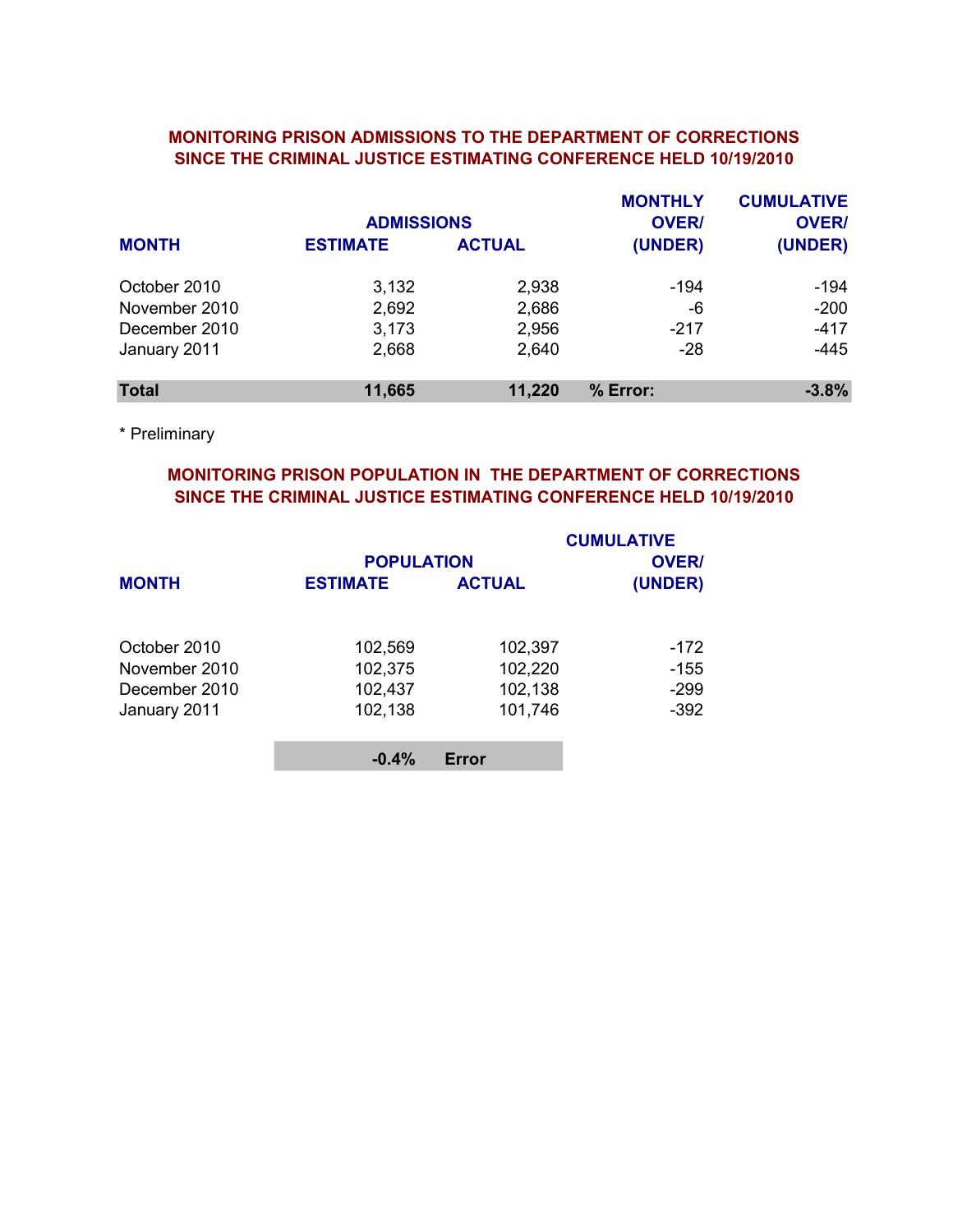### MONITORING PRISON ADMISSIONS TO THE DEPARTMENT OF CORRECTIONS SINCE THE CRIMINAL JUSTICE ESTIMATING CONFERENCE HELD 2/19/2010

|                   |                   |               | <b>MONTHLY</b> | <b>CUMULATIVE</b> |
|-------------------|-------------------|---------------|----------------|-------------------|
|                   | <b>ADMISSIONS</b> |               | <b>OVER/</b>   | <b>OVER/</b>      |
| <b>MONTH</b>      | <b>ESTIMATE</b>   | <b>ACTUAL</b> | (UNDER)        | (UNDER)           |
| February 2010     | 3,059             | 3,102         | 43             | 43                |
| <b>March 2010</b> | 3,309             | 3,599         | 290            | 333               |
| April 2010        | 3,211             | 3,062         | $-149$         | 184               |
| May 2010          | 3,048             | 3,020         | $-28$          | 156               |
| <b>June 2010</b>  | 2,954             | 3,176         | 222            | 378               |
| <b>July 2010</b>  | 3,017             | 3,120         | 103            | 481               |
| August 2010       | 3,158             | 2,928         | $-230$         | 251               |
| September 2010 *  | 3,147             | 3,190         | 43             | 294               |
| <b>Total</b>      | 24,903            | 25,197        | % Error:       | 1.2%              |

\* Preliminary

# SINCE THE CRIMINAL JUSTICE ESTIMATING CONFERENCE HELD 2/19/2010 MONITORING PRISON POPULATION IN THE DEPARTMENT OF CORRECTIONS

|                  |                 |                   | <b>CUMULATIVE</b> |  |
|------------------|-----------------|-------------------|-------------------|--|
|                  |                 | <b>POPULATION</b> |                   |  |
| <b>MONTH</b>     | <b>ESTIMATE</b> | <b>ACTUAL</b>     | (UNDER)           |  |
| February 2010    | 101,582         | 101,467           | $-115$            |  |
| March 2010       | 101,875         | 102,026           | 151               |  |
| April 2010       | 102,020         | 102,019           | $-1$              |  |
| May 2010         | 102,022         | 102,086           | 64                |  |
| <b>June 2010</b> | 101,914         | 102,232           | 318               |  |
| <b>July 2010</b> | 101,971         | 102,374           | 403               |  |
| August 2010      | 102,072         | 102,191           | 119               |  |
| September 2010   | 102,309         | 102,440           | 131               |  |
|                  | 0.1%            | <b>Error</b>      |                   |  |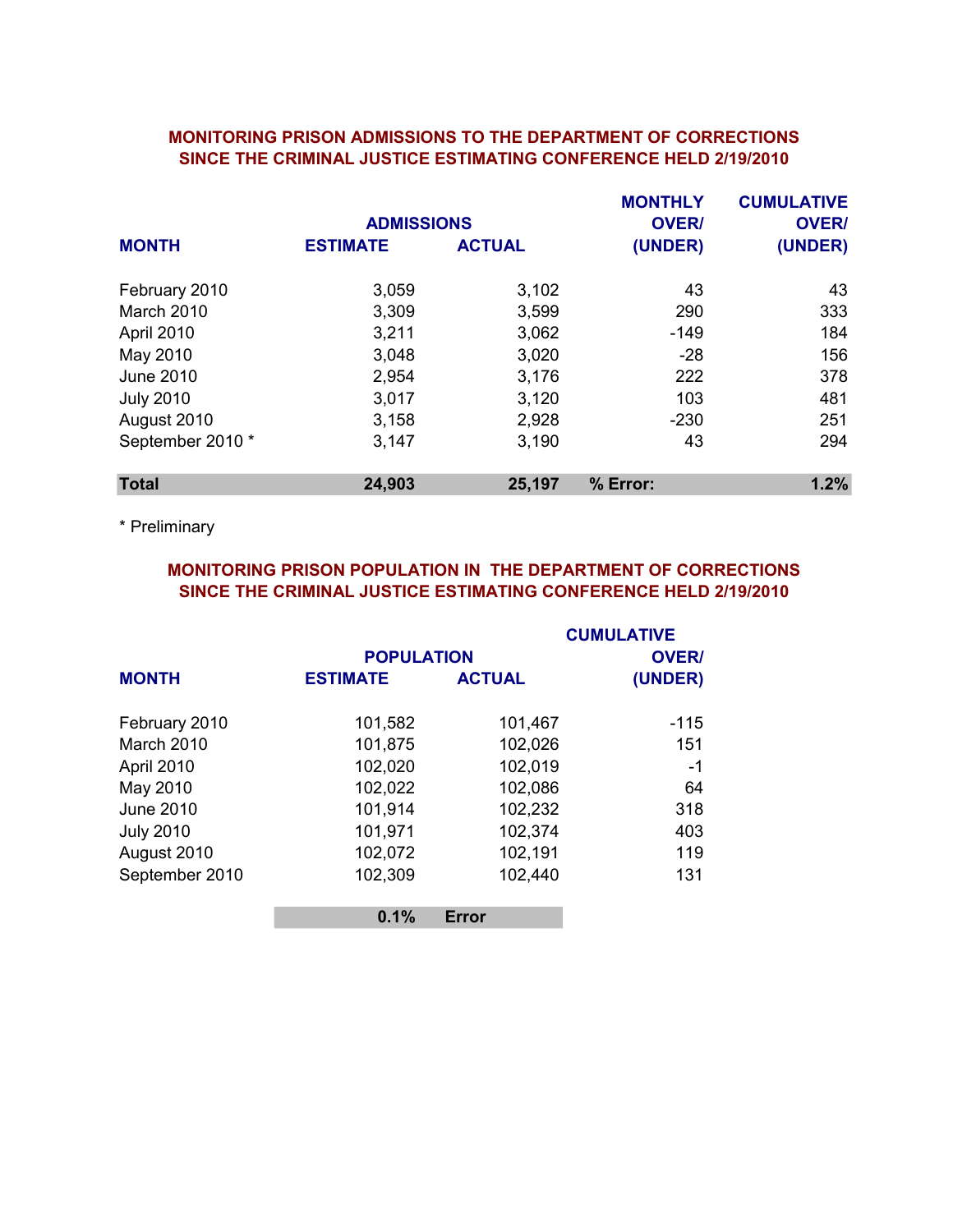#### MONITORING PRISON ADMISSIONS TO THE DEPARTMENT OF CORRECTIONS SINCE THE CRIMINAL JUSTICE ESTIMATING CONFERENCE HELD 9/29/2009

|                | <b>ADMISSIONS</b> |               | <b>MONTHLY</b><br><b>OVER/</b> | <b>CUMULATIVE</b><br><b>OVER/</b> |
|----------------|-------------------|---------------|--------------------------------|-----------------------------------|
| <b>MONTH</b>   | <b>ESTIMATE</b>   | <b>ACTUAL</b> | (UNDER)                        | (UNDER)                           |
| September 2009 | 3,272             | 3,366         | 94                             | 94                                |
| October 2009   | 3,769             | 3,384         | $-385$                         | $-291$                            |
| November 2009  | 3,010             | 2,712         | $-298$                         | $-589$                            |
| December 2009  | 3,201             | 3,315         | 114                            | $-475$                            |
| January 2010   | 3,106             | 2,649         | $-457$                         | $-932$                            |
| <b>Total</b>   | 16,358            | 15,426        | % Error:                       | $-5.7%$                           |

# SINCE THE CRIMINAL JUSTICE ESTIMATING CONFERENCE HELD 9/29/2009 MONITORING PRISON POPULATION IN THE DEPARTMENT OF CORRECTIONS

|                | <b>POPULATION</b> |               | <b>CUMULATIVE</b><br><b>OVER/</b> |
|----------------|-------------------|---------------|-----------------------------------|
| <b>MONTH</b>   | <b>ESTIMATE</b>   | <b>ACTUAL</b> | (UNDER)                           |
| September 2009 | 101,125           | 101,251       | 126                               |
| October 2009   | 101,786           | 101,497       | $-289$                            |
| November 2009  | 101,769           | 101,247       | $-522$                            |
| December 2009  | 101,855           | 101,437       | $-418$                            |
| January 2010   | 101,942           | 101,157       | $-785$                            |
|                | $-0.8%$           | Error         |                                   |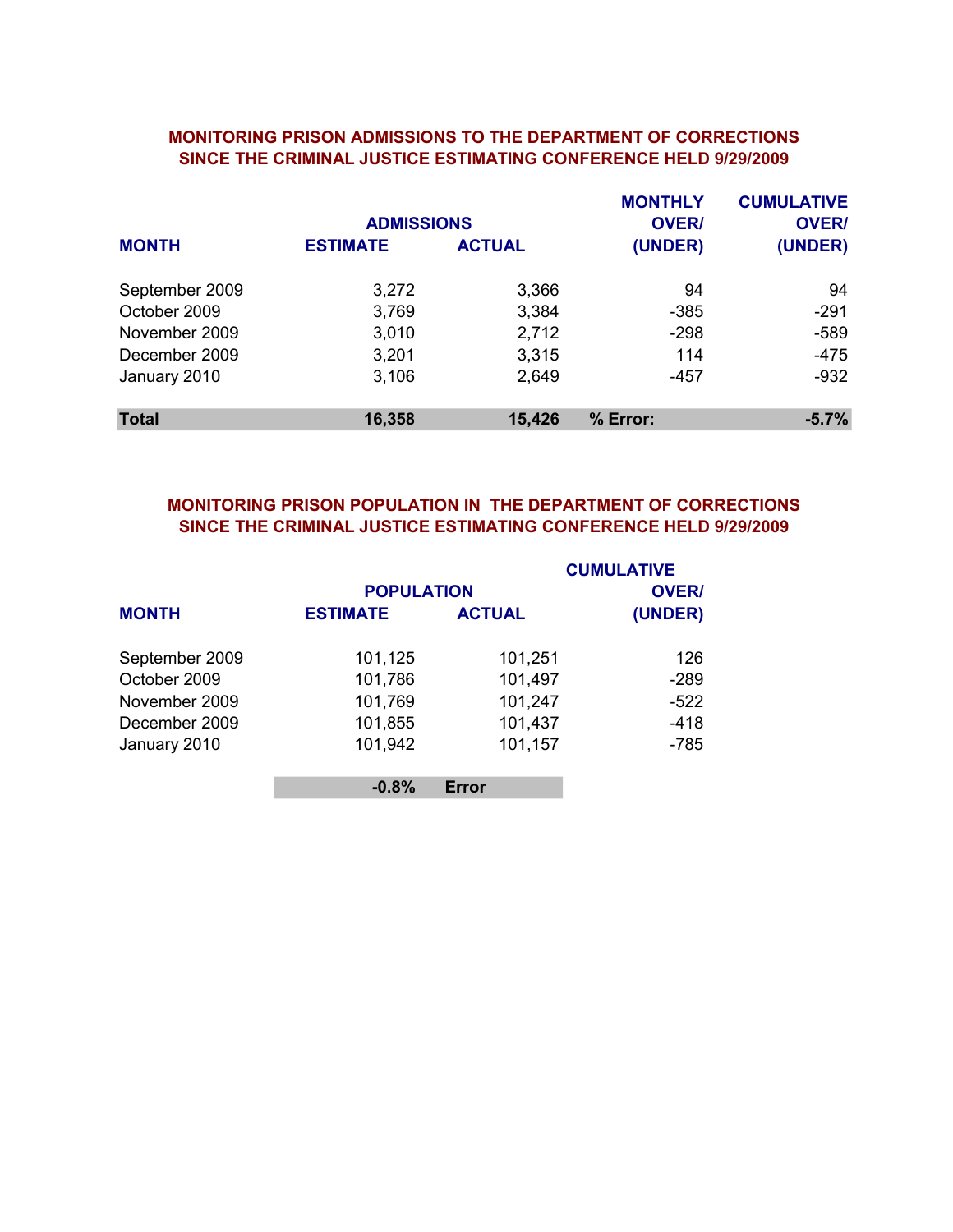|                  | <b>ADMISSIONS</b> |               | <b>MONTHLY</b><br><b>OVER/</b> | <b>CUMULATIVE</b><br><b>OVER/</b> |
|------------------|-------------------|---------------|--------------------------------|-----------------------------------|
| <b>MONTH</b>     | <b>ESTIMATE</b>   | <b>ACTUAL</b> | (UNDER)                        | (UNDER)                           |
| April 2009       | 3,379             | 3,506         | 127                            | 127                               |
| May 2009         | 3,571             | 3,157         | $-414$                         | $-287$                            |
| <b>June 2009</b> | 3,462             | 3,149         | $-313$                         | $-600$                            |
| <b>July 2009</b> | 3,385             | 3,294         | -91                            | $-691$                            |
| August 2009      | 3,662             | 3,077         | $-585$                         | $-1,276$                          |
| <b>Total</b>     | 17,459            | 16,183        | % Error:                       | $-7.3%$                           |

#### MONITORING PRISON ADMISSIONS TO THE DEPARTMENT OF CORRECTIONS SINCE THE CRIMINAL JUSTICE ESTIMATING CONFERENCE HELD 4/30/2009

# MONITORING PRISON POPULATION IN THE DEPARTMENT OF CORRECTIONS SINCE THE CRIMINAL JUSTICE ESTIMATING CONFERENCE HELD 4/30/2009

|                  |                   |               | <b>CUMULATIVE</b> |
|------------------|-------------------|---------------|-------------------|
|                  | <b>POPULATION</b> |               | <b>OVER/</b>      |
| <b>MONTH</b>     | <b>ESTIMATE</b>   | <b>ACTUAL</b> | (UNDER)           |
| April 2009       | 100,735           | 100,832       | 97                |
| May 2009         | 101,121           | 100,869       | $-252$            |
| <b>June 2009</b> | 101,452           | 100,894       | $-558$            |
| <b>July 2009</b> | 101,598           | 100,937       | $-661$            |
| August 2009      | 102,027           | 100,893       | $-1,134$          |
|                  | $-1.1%$           | <b>Error</b>  |                   |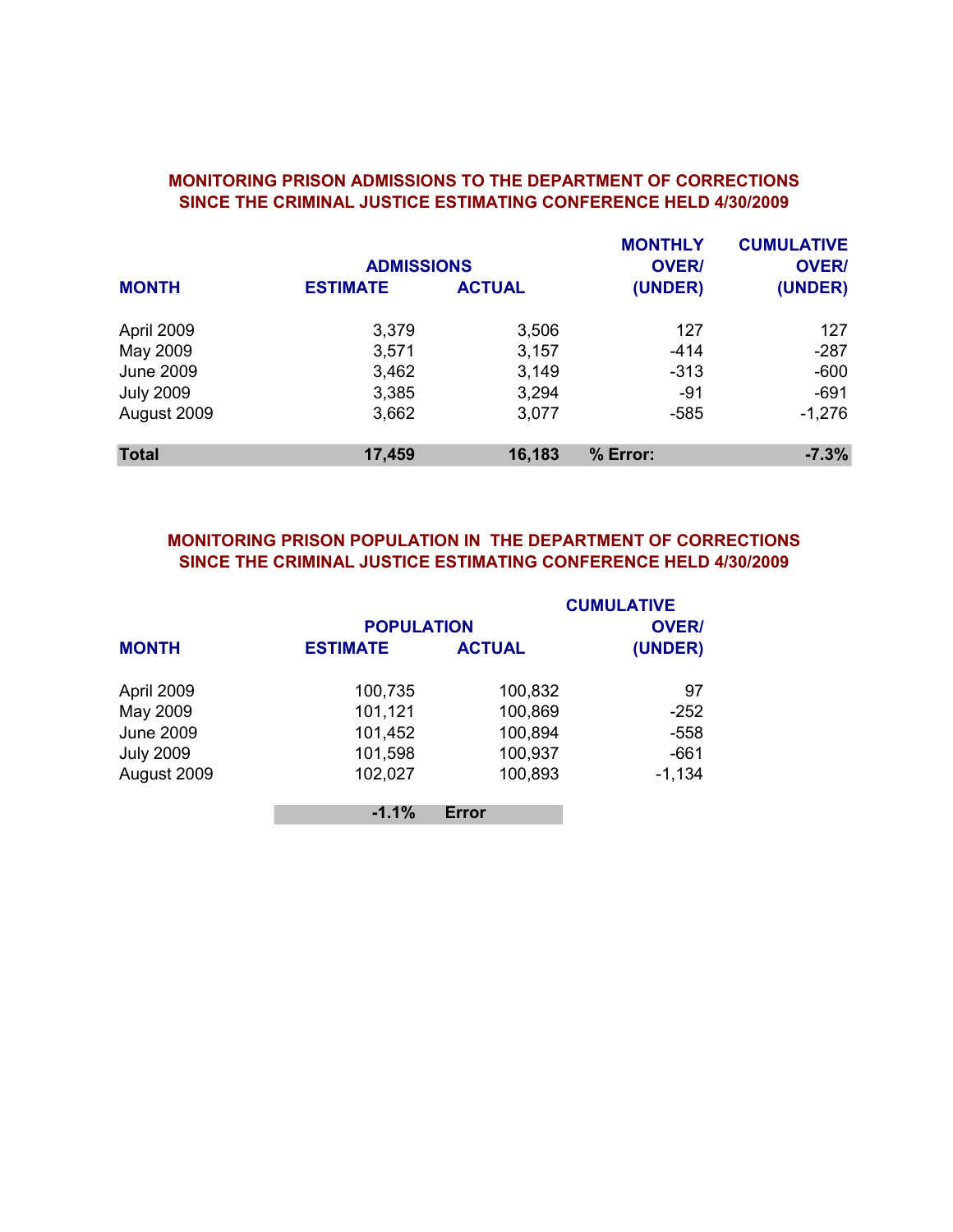### MONITORING PRISON ADMISSIONS TO THE DEPARTMENT OF CORRECTIONS SINCE THE CRIMINAL JUSTICE ESTIMATING CONFERENCE HELD 2/16/2009

|               | <b>ADMISSIONS</b> |               | <b>MONTHLY</b><br><b>OVER/</b> | <b>CUMULATIVE</b><br><b>OVER/</b> |
|---------------|-------------------|---------------|--------------------------------|-----------------------------------|
| <b>MONTH</b>  | <b>ESTIMATE</b>   | <b>ACTUAL</b> | (UNDER)                        | (UNDER)                           |
| February 2009 | 3,388             | 3,342         | -46                            | -46                               |
| March 2009    | 3,792             | 3,455         | $-337$                         | $-383$                            |
| <b>Total</b>  | 7,180             | 6,797         | % Error:                       | $-5.3%$                           |

# MONITORING PRISON POPULATION IN THE DEPARTMENT OF CORRECTIONS SINCE THE CRIMINAL JUSTICE ESTIMATING CONFERENCE HELD 2/16/2009

|               |                   |               | <b>CUMULATIVE</b> |
|---------------|-------------------|---------------|-------------------|
|               | <b>POPULATION</b> |               | <b>OVER/</b>      |
| <b>MONTH</b>  | <b>ESTIMATE</b>   | <b>ACTUAL</b> | (UNDER)           |
| February 2009 | 100,290           | 100,115       | -175              |
| March 2009    | 100,928           | 100,392       | $-536$            |
|               | $-0.5%$           | % Error       |                   |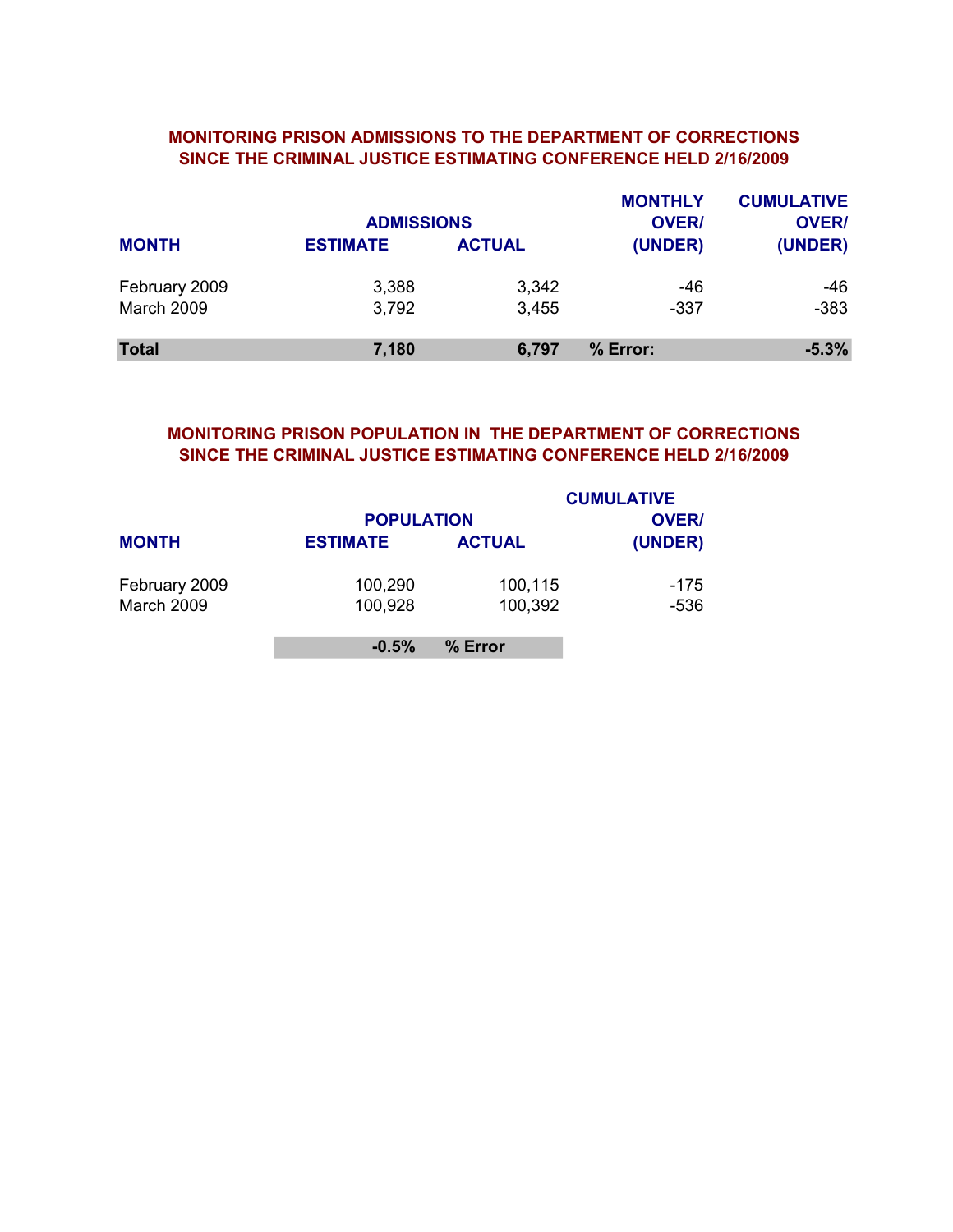### MONITORING PRISON ADMISSIONS TO THE DEPARTMENT OF CORRECTIONS SINCE THE CRIMINAL JUSTICE ESTIMATING CONFERENCE HELD 10/16/2008

|                | <b>ADMISSIONS</b> |               | <b>MONTHLY</b><br><b>OVER/</b> | <b>CUMULATIVE</b><br><b>OVER/</b> |
|----------------|-------------------|---------------|--------------------------------|-----------------------------------|
| <b>MONTH</b>   | <b>ESTIMATE</b>   | <b>ACTUAL</b> | (UNDER)                        | (UNDER)                           |
| October 2008   | 3,904             | 3,793         | $-111$                         | -111                              |
| November 2008  | 3,500             | 2,952         | $-548$                         | $-659$                            |
| December 2008  | 3,515             | 3,389         | $-126$                         | $-785$                            |
| January 2009 * | 3,626             | 2,956         | -670                           | $-1,455$                          |
| <b>Total</b>   | 14,545            | 13,090        | % Error:                       | $-10.0%$                          |

\*Preliminary

# MONITORING PRISON POPULATION IN THE DEPARTMENT OF CORRECTIONS SINCE THE CRIMINAL JUSTICE ESTIMATING CONFERENCE HELD 10/16/2008

|               |                 |                   | <b>CUMULATIVE</b> |  |
|---------------|-----------------|-------------------|-------------------|--|
|               |                 | <b>POPULATION</b> |                   |  |
| <b>MONTH</b>  | <b>ESTIMATE</b> | <b>ACTUAL</b>     | (UNDER)           |  |
| October 2008  | 99,933          | 99,678            | -255              |  |
| November 2008 | 100,374         | 99,664            | $-710$            |  |
| December 2008 | 100,721         | 99,937            | -784              |  |
| January 2009  | 101,219         | 99,724            | $-1,495$          |  |
|               | $-1.5%$         | % Error           |                   |  |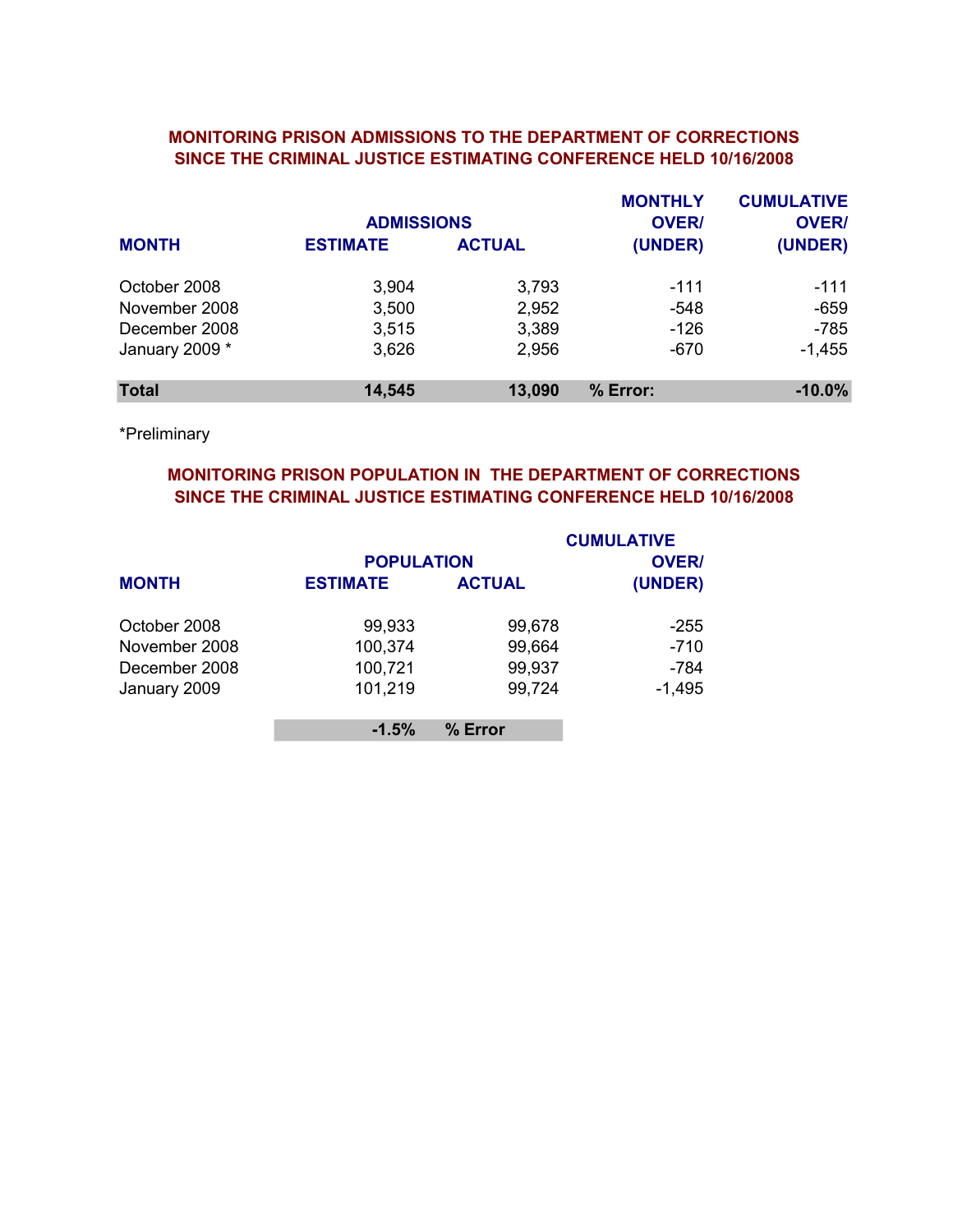### SINCE THE CRIMINAL JUSTICE ESTIMATING CONFERENCE HELD 7/16/2008 MONITORING PRISON ADMISSIONS TO THE DEPARTMENT OF CORRECTIONS

|                  | <b>ADMISSIONS</b> |               | <b>MONTHLY</b><br><b>OVER/</b> | <b>CUMULATIVE</b><br><b>OVER/</b> |
|------------------|-------------------|---------------|--------------------------------|-----------------------------------|
| <b>MONTH</b>     | <b>ESTIMATE</b>   | <b>ACTUAL</b> | (UNDER)                        | (UNDER)                           |
| <b>July 2008</b> | 3,367             | 3,699         | 332                            | 332                               |
| August 2008      | 3,988             | 3,087         | $-901$                         | $-569$                            |
| September 2008   | 3,678             | 3,517         | $-161$                         | $-730$                            |
| <b>Total</b>     | 11,033            | 10,303        | % Error:                       | $-6.6%$                           |

### MONITORING PRISON POPULATION IN THE DEPARTMENT OF CORRECTIONS SINCE THE CRIMINAL JUSTICE ESTIMATING CONFERENCE HELD 7/16/2008

|                  |                   |               | <b>CUMULATIVE</b> |
|------------------|-------------------|---------------|-------------------|
|                  | <b>POPULATION</b> |               | <b>OVER/</b>      |
| <b>MONTH</b>     | <b>ESTIMATE</b>   | <b>ACTUAL</b> | (UNDER)           |
| <b>July 2008</b> | 98,428            | 98,637        | 209               |
| August 2008      | 99,210            | 98,505        | $-705$            |
| September 2008   | 99,797            | 99,048        | -749              |
|                  | $-0.8%$           | % Error       |                   |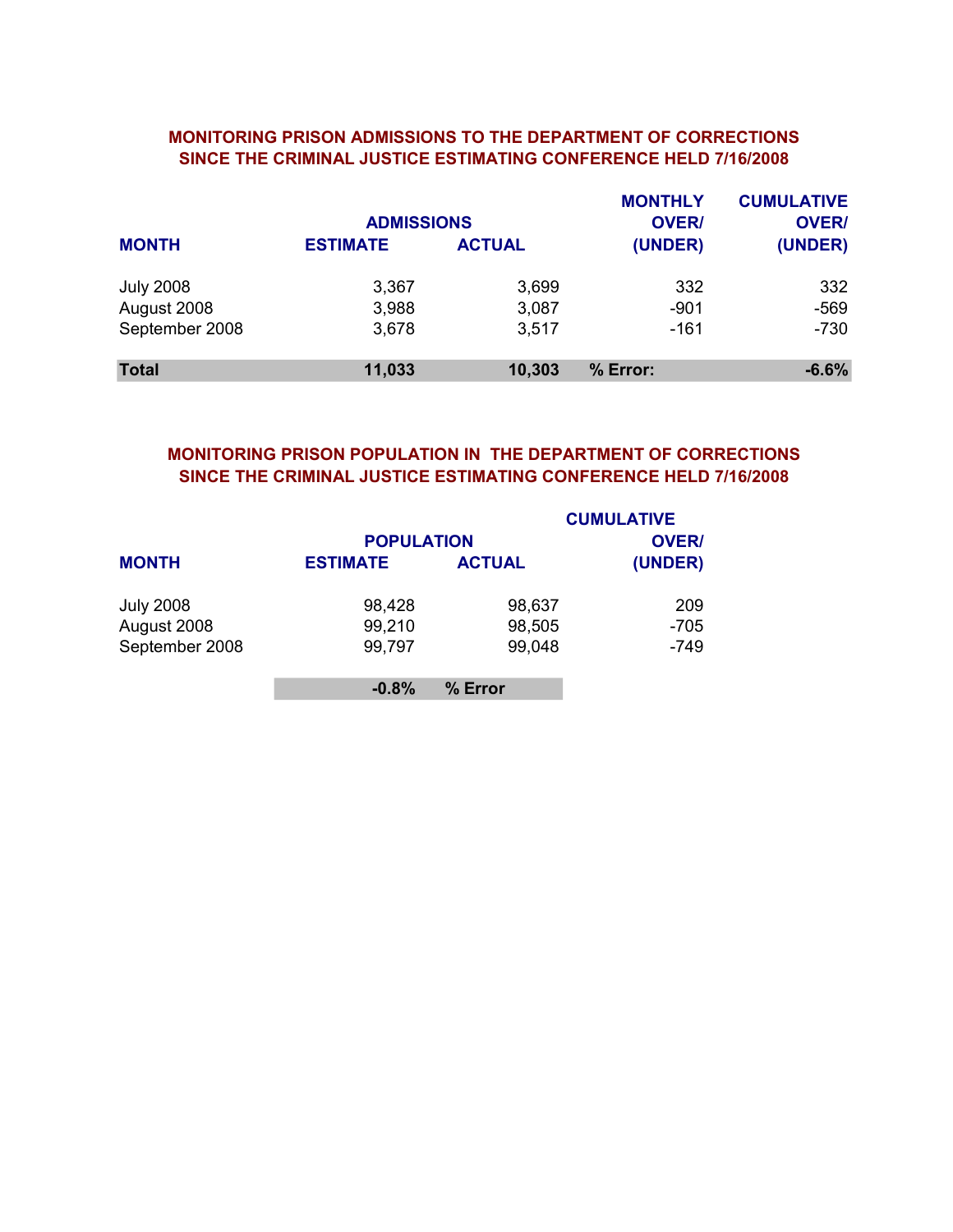#### MONITORING PRISON ADMISSIONS TO THE DEPARTMENT OF CORRECTIONS SINCE THE CRIMINAL JUSTICE ESTIMATING CONFERENCE HELD 2/15/2008

|                   | <b>ADMISSIONS</b> |               | <b>MONTHLY</b><br><b>OVER/</b> | <b>CUMULATIVE</b><br><b>OVER/</b> |
|-------------------|-------------------|---------------|--------------------------------|-----------------------------------|
| <b>MONTH</b>      | <b>ESTIMATE</b>   | <b>ACTUAL</b> | (UNDER)                        | (UNDER)                           |
| February 2008     | 3,400             | 3,457         | 57                             | 57                                |
| <b>March 2008</b> | 4,301             | 3,471         | $-830$                         | $-773$                            |
| April 2008        | 3,518             | 3,742         | 224                            | $-549$                            |
| May 2008          | 4,074             | 3,643         | $-431$                         | $-980$                            |
| <b>June 2008</b>  | 3,843             | 3,612         | $-231$                         | $-1,211$                          |
| <b>Total</b>      | 19,136            | 17,925        | % Error:                       | $-6.3%$                           |

# SINCE THE CRIMINAL JUSTICE ESTIMATING CONFERENCE HELD 2/15/2008 MONITORING PRISON POPULATION IN THE DEPARTMENT OF CORRECTIONS

|                   | <b>POPULATION</b> |               | <b>CUMULATIVE</b><br><b>OVER/</b> |
|-------------------|-------------------|---------------|-----------------------------------|
| <b>MONTH</b>      | <b>ESTIMATE</b>   | <b>ACTUAL</b> | (UNDER)                           |
| February 2008     | 96,176            | 96,132        | -44                               |
| <b>March 2008</b> | 97,318            | 96,529        | $-789$                            |
| April 2008        | 97,632            | 97,094        | $-538$                            |
| May 2008          | 98,425            | 97,497        | $-928$                            |
| <b>June 2008</b>  | 99,234            | 98,192        | $-1,042$                          |
|                   | $-1.1%$           | % Error       |                                   |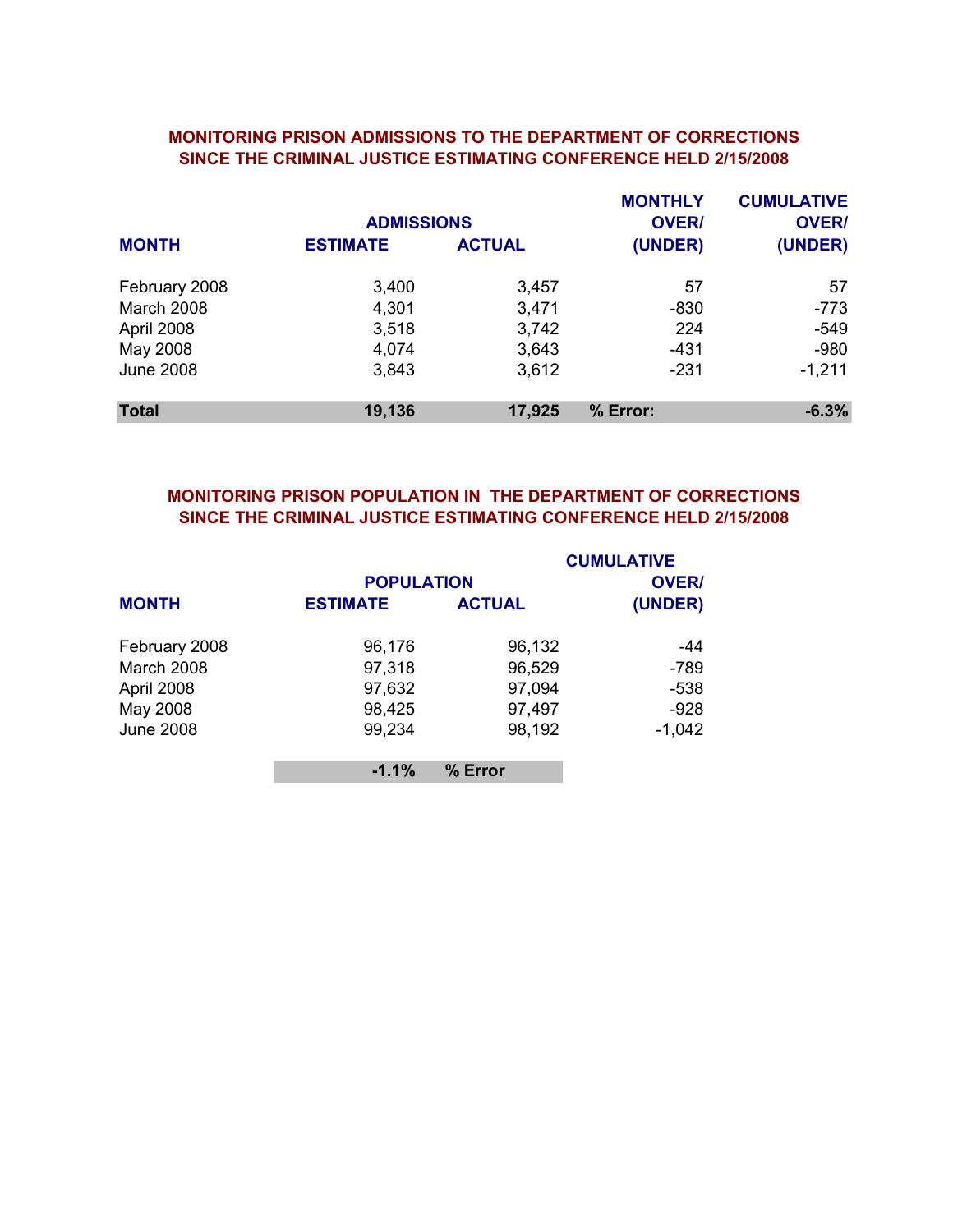### SINCE THE CRIMINAL JUSTICE ESTIMATING CONFERENCE HELD 10/8/2007 MONITORING PRISON ADMISSIONS TO THE DEPARTMENT OF CORRECTIONS

|               | <b>ADMISSIONS</b> |               | <b>MONTHLY</b><br><b>OVER/</b> | <b>CUMULATIVE</b><br><b>OVER/</b> |
|---------------|-------------------|---------------|--------------------------------|-----------------------------------|
| <b>MONTH</b>  | <b>ESTIMATE</b>   | <b>ACTUAL</b> | (UNDER)                        | (UNDER)                           |
| October 2007  | 3,374             | 3,927         | 553                            | 553                               |
| November 2007 | 3,347             | 3,225         | $-122$                         | 431                               |
| December 2007 | 3,185             | 3,168         | $-17$                          | 414                               |
| January 2008  | 3,288             | 3,443         | 155                            | 569                               |
| <b>Total</b>  | 13,194            | 13,763        | % Error:                       | 4.3%                              |

\*Preliminary

# MONITORING PRISON POPULATION IN THE DEPARTMENT OF CORRECTIONS SINCE THE CRIMINAL JUSTICE ESTIMATING CONFERENCE HELD 10/8/2007

|               |                   |               | <b>CUMULATIVE</b> |
|---------------|-------------------|---------------|-------------------|
|               | <b>POPULATION</b> |               | <b>OVER/</b>      |
| <b>MONTH</b>  | <b>ESTIMATE</b>   | <b>ACTUAL</b> | (UNDER)           |
| October 2007  | 94,684            | 95,037        | 353               |
| November 2007 | 94,930            | 95,142        | 212               |
| December 2007 | 94,932            | 95,252        | 320               |
| January 2008  | 95,215            | 95,640        | 425               |
|               | 0.4%              | % Error       |                   |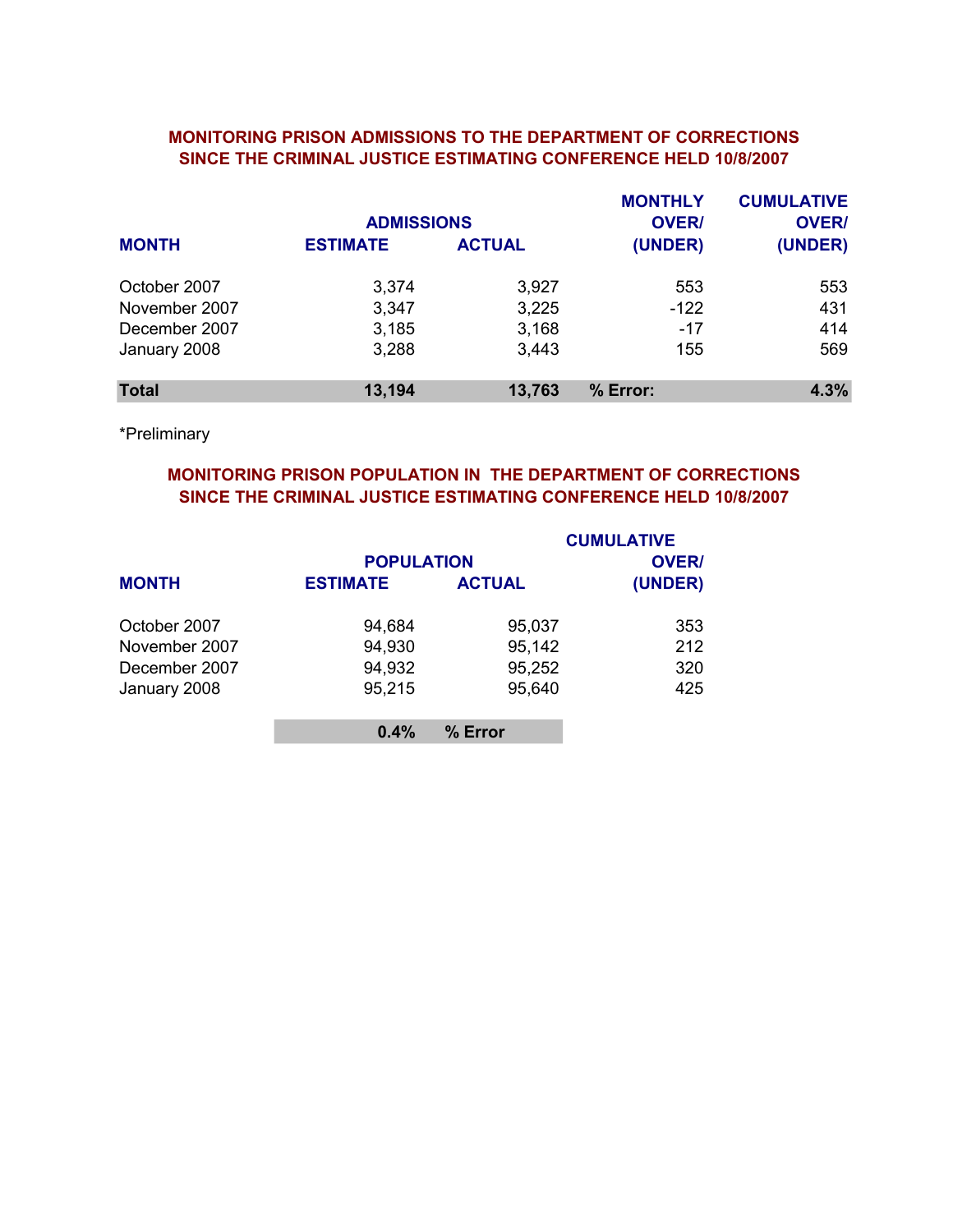## MONITORING PRISON ADMISSIONS TO THE DEPARTMENT OF CORRECTIONS SINCE THE CRIMINAL JUSTICE ESTIMATING CONFERENCE HELD 2/16/2007

|                  |                   |               | <b>MONTHLY</b> | <b>CUMULATIVE</b> |
|------------------|-------------------|---------------|----------------|-------------------|
|                  | <b>ADMISSIONS</b> |               | <b>OVER/</b>   | <b>OVER/</b>      |
| <b>MONTH</b>     | <b>ESTIMATE</b>   | <b>ACTUAL</b> | (UNDER)        | (UNDER)           |
| February 2007    | 2,970             | 3,144         | 174            | 174               |
| March 2007       | 4,016             | 3,751         | $-265$         | $-91$             |
| April 2007       | 3,157             | 3,165         | 8              | $-83$             |
| May 2007         | 3,534             | 3,786         | 252            | 169               |
| <b>June 2007</b> | 3,496             | 3,412         | $-84$          | 85                |
| <b>July 2007</b> | 2,975             | 3,231         | 256            | 341               |
| August 2007      | 3,373             | 3,963         | 590            | 931               |
| September 2007*  | 3,375             | 3,354         | $-21$          | 910               |
| <b>Total</b>     | 26,896            | 27,806        | % Error:       | 3.4%              |

\*Preliminary

# MONITORING PRISON POPULATION IN THE DEPARTMENT OF CORRECTIONS SINCE THE CRIMINAL JUSTICE ESTIMATING CONFERENCE HELD 2/16/2007

|                  |                   |               | <b>CUMULATIVE</b> |
|------------------|-------------------|---------------|-------------------|
|                  | <b>POPULATION</b> |               | <b>OVER/</b>      |
| <b>MONTH</b>     | <b>ESTIMATE</b>   | <b>ACTUAL</b> | (UNDER)           |
| February 2007    | 90,767            | 90,811        | 44                |
| March 2007       | 91,830            | 91,548        | $-282$            |
| April 2007       | 91,942            | 91,668        | $-274$            |
| May 2007         | 92,371            | 92,386        | 15                |
| <b>June 2007</b> | 92,865            | 92,844        | $-21$             |
| <b>July 2007</b> | 92,749            | 92,927        | 178               |
| August 2007      | 92,992            | 93,745        | 753               |
| September 2007   | 93,402            | 94,233        | 831               |
|                  | 0.9%              | % Error       |                   |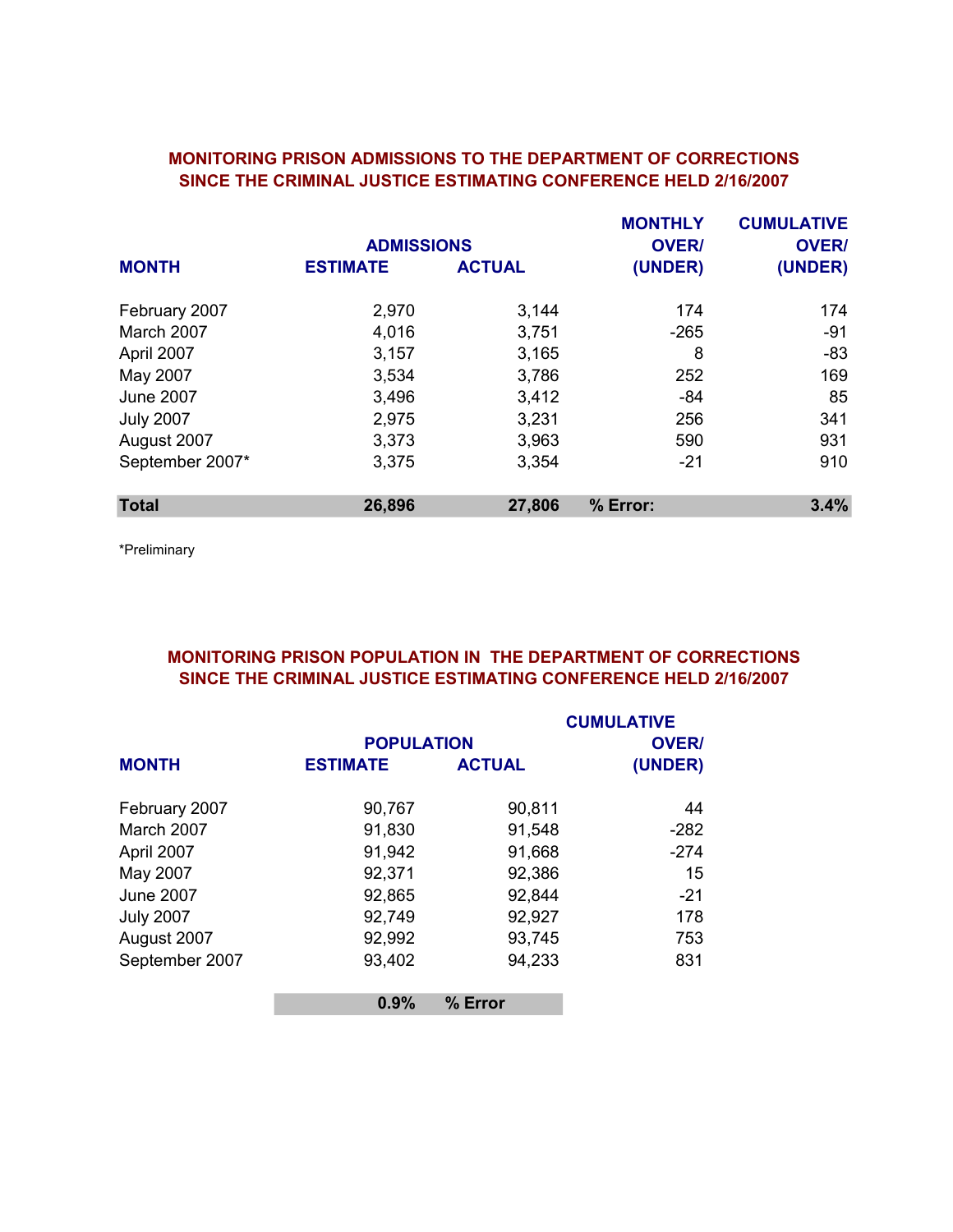### MONITORING PRISON ADMISSIONS TO THE DEPARTMENT OF CORRECTIONS SINCE THE CRIMINAL JUSTICE ESTIMATING CONFERENCE HELD 10/12/2006

|               | <b>ADMISSIONS</b> |               | <b>MONTHLY</b><br><b>OVER/</b> | <b>CUMULATIVE</b><br><b>OVER/</b> |
|---------------|-------------------|---------------|--------------------------------|-----------------------------------|
| <b>MONTH</b>  | <b>ESTIMATE</b>   | <b>ACTUAL</b> | (UNDER)                        | (UNDER)                           |
| October 2006  | 2,839             | 3,394         | 555                            | 555                               |
| November 2006 | 2,936             | 3,224         | 288                            | 843                               |
| December 2006 | 2,997             | 2,888         | $-109$                         | 734                               |
| January 2007  | 2,953             | 3,106         | 153                            | 887                               |
| <b>Total</b>  | 11,725            | 12,612        | % Error:                       | $7.6\%$                           |

# MONITORING PRISON POPULATION IN THE DEPARTMENT OF CORRECTIONS SINCE THE CRIMINAL JUSTICE ESTIMATING CONFERENCE HELD 10/12/2006

|               |                   |               | <b>CUMULATIVE</b> |
|---------------|-------------------|---------------|-------------------|
|               | <b>POPULATION</b> |               | <b>OVER/</b>      |
| <b>MONTH</b>  | <b>ESTIMATE</b>   | <b>ACTUAL</b> | (UNDER)           |
| October 2006  | 89,745            | 90,055        | 310               |
| November 2006 | 89,815            | 90,415        | 600               |
| December 2006 | 89,815            | 90,423        | 608               |
| January 2007  | 89,722            | 90,412        | 690               |
|               | 0.8%              | % Error       |                   |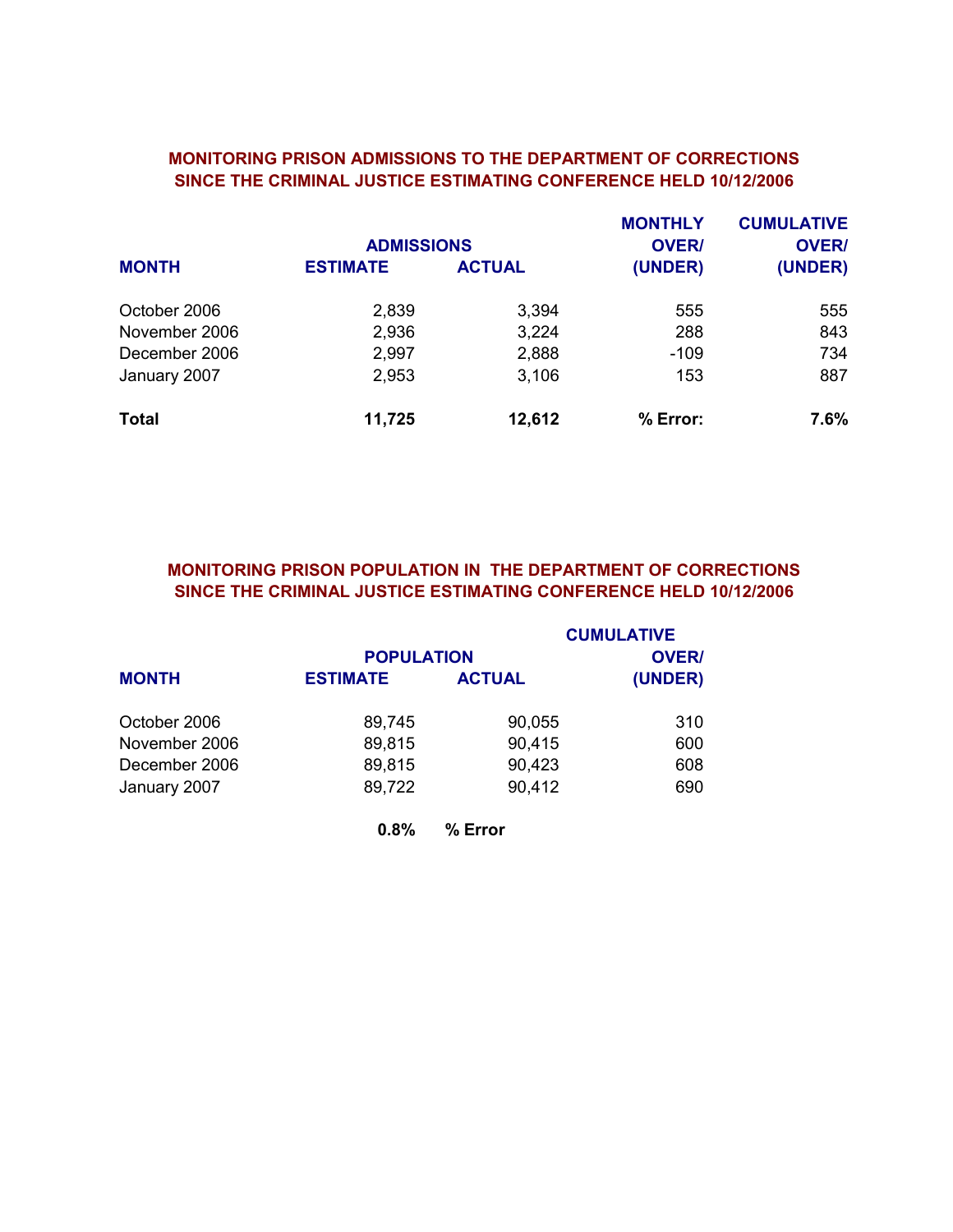#### MONITORING PRISON ADMISSIONS TO THE DEPARTMENT OF CORRECTIONS SINCE THE CRIMINAL JUSTICE ESTIMATING CONFERENCE HELD 3/21/2006

|                  |                   |               | <b>MONTHLY</b> | <b>CUMULATIVE</b> |
|------------------|-------------------|---------------|----------------|-------------------|
|                  | <b>ADMISSIONS</b> |               | <b>OVER/</b>   | <b>OVER/</b>      |
| <b>MONTH</b>     | <b>ESTIMATE</b>   | <b>ACTUAL</b> | (UNDER)        | (UNDER)           |
| March 2006       | 3,336             | 3,700         | 364            | 364               |
| April 2006       | 3,214             | 2,952         | $-262$         | 102               |
| May 2006         | 3,133             | 3,305         | 172            | 274               |
| <b>June 2006</b> | 3,324             | 3,256         | $-68$          | 206               |
| <b>July 2006</b> | 2,969             | 2,879         | $-90$          | 116               |
| August 2006      | 3,024             | 3,265         | 241            | 357               |
| September 2006*  | 2,852             | 3,273         | 421            | 778               |
| <b>Total</b>     | 21,852            | 22,630        | % Error:       | 3.6%              |
|                  |                   |               |                |                   |

\*Preliminary

# MONITORING PRISON POPULATION IN THE DEPARTMENT OF CORRECTIONS SINCE THE CRIMINAL JUSTICE ESTIMATING CONFERENCE HELD 3/21/2006

|                  |                   |               | <b>CUMULATIVE</b> |
|------------------|-------------------|---------------|-------------------|
|                  | <b>POPULATION</b> |               | <b>OVER/</b>      |
| <b>MONTH</b>     | <b>ESTIMATE</b>   | <b>ACTUAL</b> | (UNDER)           |
| March 2006       | 87,267            | 87,659        | 392               |
| April 2006       | 87,778            | 87,901        | 123               |
| May 2006         | 88,029            | 88,128        | 99                |
| <b>June 2006</b> | 88,478            | 88,576        | 98                |
| <b>July 2006</b> | 88,615            | 88,650        | 35                |
| August 2006      | 88,791            | 88,983        | 192               |
| September 2006   | 88,837            | 89,513        | 676               |
|                  | 0.8%              | % Error       |                   |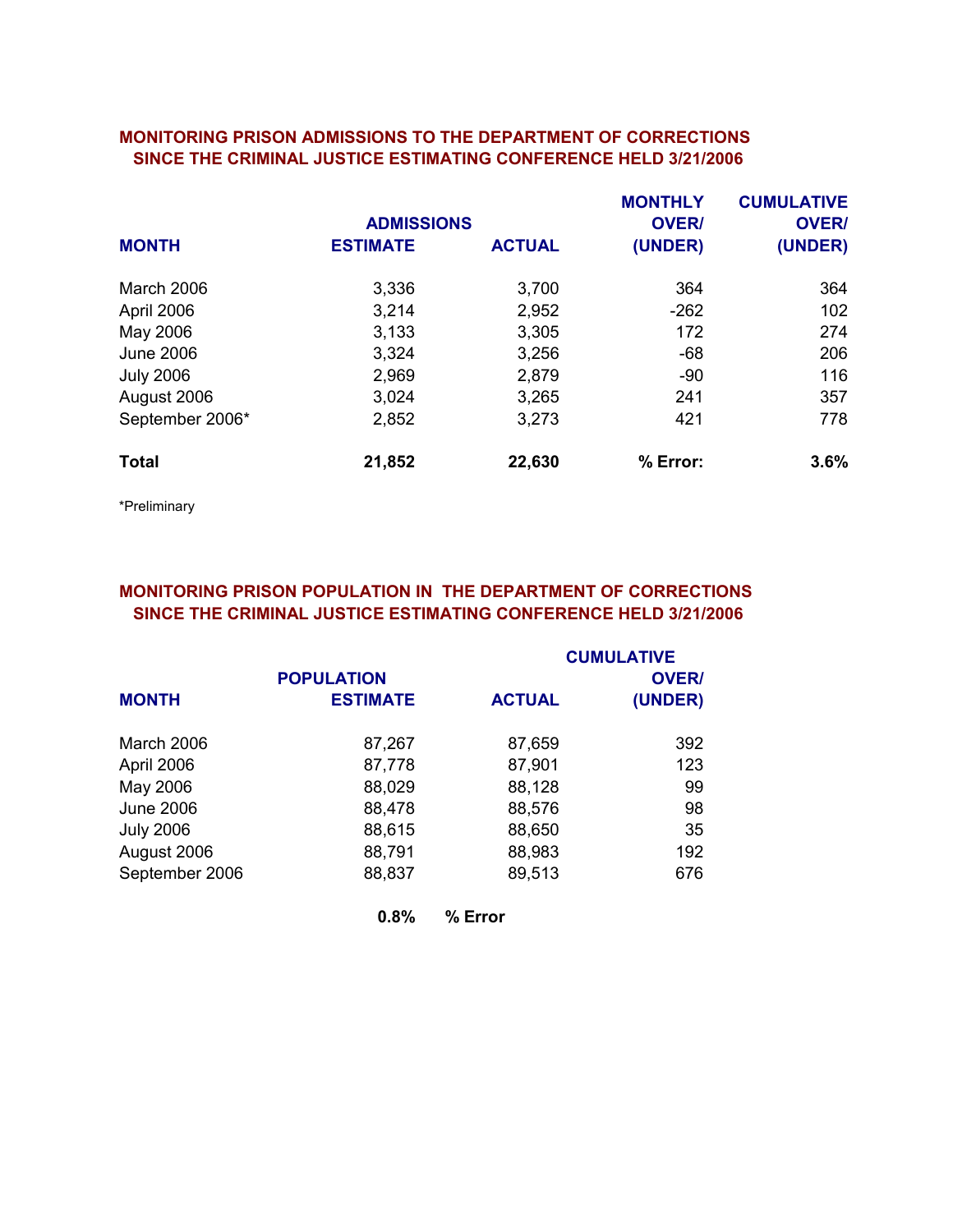#### MONITORING PRISON ADMISSIONS TO THE DEPARTMENT OF CORRECTIONS SINCE THE CRIMINAL JUSTICE ESTIMATING CONFERENCE HELD 11/7/2005

|                | <b>ADMISSIONS</b> |               | <b>MONTHLY</b><br><b>OVER/</b> | <b>CUMULATIVE</b><br><b>OVER/</b> |
|----------------|-------------------|---------------|--------------------------------|-----------------------------------|
| <b>MONTH</b>   | <b>ESTIMATE</b>   | <b>ACTUAL</b> | (UNDER)                        | (UNDER)                           |
| November 2005  | 2,680             | 2,865         | 185                            | 185                               |
| December 2005  | 2,987             | 2,888         | -99                            | 86                                |
| Janurary 2006  | 2,700             | 2,855         | 155                            | 241                               |
| February 2006* | 2,753             | 2,769         | 16                             | 257                               |
| <b>Total</b>   | 11,120            | 11,377        | % Error:                       | 2.3%                              |

# MONITORING PRISON POPULATION IN THE DEPARTMENT OF CORRECTIONS SINCE THE CRIMINAL JUSTICE ESTIMATING CONFERENCE HELD 11/7/2005

|               |                                      |               | <b>CUMULATIVE</b>       |
|---------------|--------------------------------------|---------------|-------------------------|
| <b>MONTH</b>  | <b>POPULATION</b><br><b>ESTIMATE</b> | <b>ACTUAL</b> | <b>OVER/</b><br>(UNDER) |
|               |                                      |               |                         |
| November 2005 | 86,431                               | 86,450        | 19                      |
| December 2005 | 86,619                               | 86,563        | -56                     |
| January 2006  | 86,575                               | 86,566        | -9                      |
| February 2006 | 86,803                               | 86,753        | -50                     |

-0.1% % Error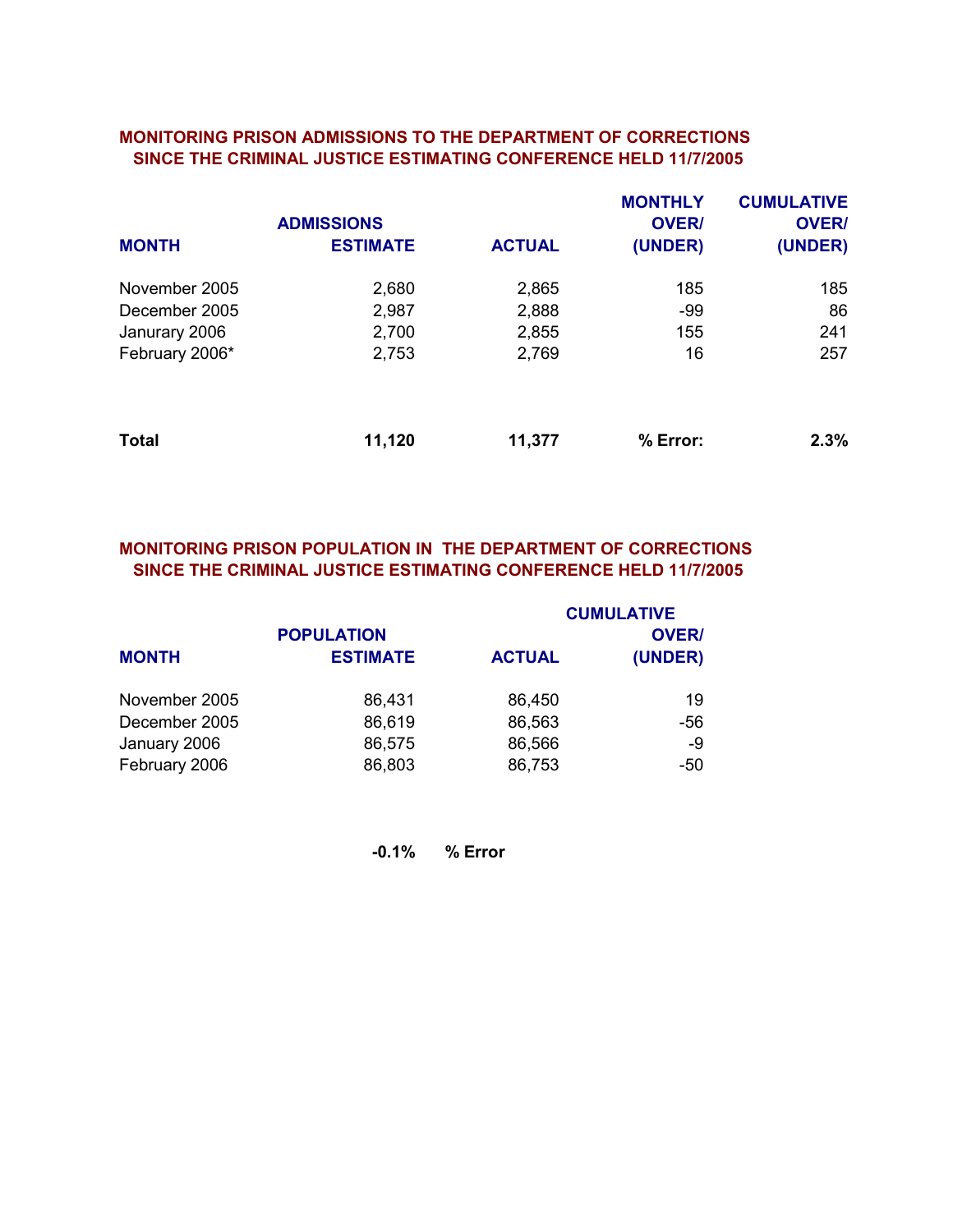#### MONITORING PRISON ADMISSIONS TO THE DEPARTMENT OF CORRECTIONS SINCE THE CRIMINAL JUSTICE ESTIMATING CONFERENCE HELD 2/14/2005

|                   |                   |               | <b>MONTHLY</b> | <b>CUMULATIVE</b> |
|-------------------|-------------------|---------------|----------------|-------------------|
|                   | <b>ADMISSIONS</b> |               | <b>OVER/</b>   | <b>OVER/</b>      |
| <b>MONTH</b>      | <b>ESTIMATE</b>   | <b>ACTUAL</b> | (UNDER)        | (UNDER)           |
| February 2005     | 2,655             | 2,767         | 112            | 112               |
| <b>March 2005</b> | 3,206             | 3,216         | 10             | 122               |
| April 2005        | 3,099             | 2,926         | $-173$         | $-51$             |
| May 2005          | 3,007             | 2,873         | $-134$         | $-185$            |
| <b>June 2005</b>  | 3,154             | 3,203         | 49             | $-136$            |
| <b>July 2005</b>  | 2,914             | 2,749         | $-165$         | $-301$            |
| August 2005       | 2,756             | 3,415         | 659            | 358               |
| September 2005    | 2,703             | 3,217         | 514            | 872               |
| October 2005      | 3,153             | 2,752         | $-401$         | 471               |
| <b>Total</b>      | 26,647            | 27,118        | % Error:       | 1.8%              |

# MONITORING PRISON POPULATION IN THE DEPARTMENT OF CORRECTIONS SINCE THE CRIMINAL JUSTICE ESTIMATING CONFERENCE HELD 2/14/2005

|                   |                   |               | <b>CUMULATIVE</b> |
|-------------------|-------------------|---------------|-------------------|
|                   | <b>POPULATION</b> |               | <b>OVER/</b>      |
| <b>MONTH</b>      | <b>ESTIMATE</b>   | <b>ACTUAL</b> | (UNDER)           |
| February 2005     | 83,393            | 83,372        | $-21$             |
| <b>March 2005</b> | 83,920            | 83,863        | -57               |
| April 2005        | 84,390            | 84,148        | $-242$            |
| May 2005          | 84,743            | 84,359        | $-384$            |
| <b>June 2005</b>  | 85,295            | 84,901        | $-394$            |
| <b>July 2005</b>  | 85,474            | 85,008        | $-466$            |
| August 2005       | 85,653            | 85,574        | $-79$             |
| September 2005    | 85,789            | 86,136        | 347               |
| October 2005      | 86,328            | 86,212        | $-116$            |
|                   | $-0.1%$           | % Error       |                   |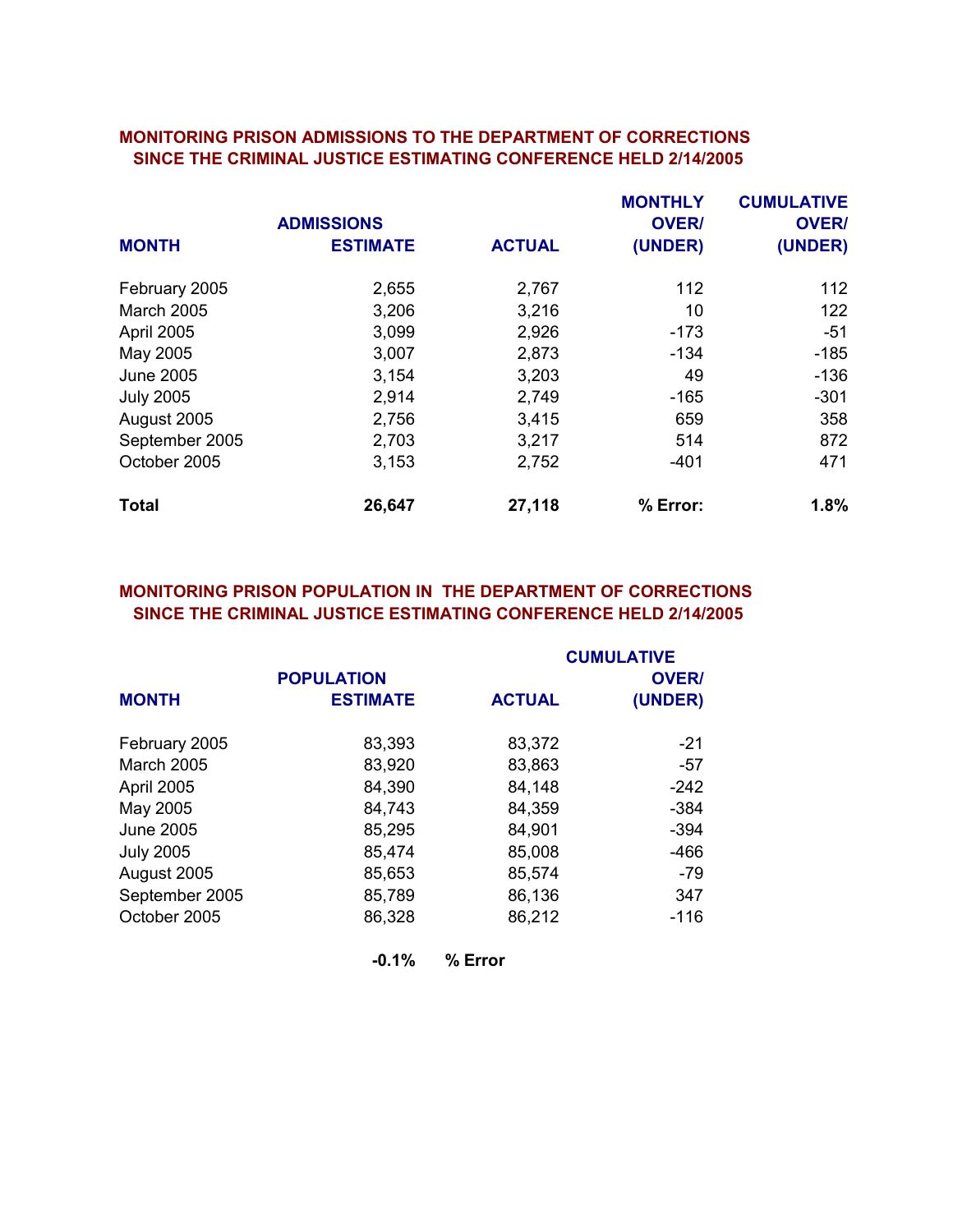#### MONITORING PRISON ADMISSIONS TO THE DEPARTMENT OF CORRECTIONS SINCE THE CRIMINAL JUSTICE ESTIMATING CONFERENCE HELD 10/18/2004

|                              | <b>ADMISSIONS</b> |               | <b>MONTHLY</b><br><b>OVER/</b> |         |  |  |
|------------------------------|-------------------|---------------|--------------------------------|---------|--|--|
| <b>MONTH</b>                 | <b>ESTIMATE</b>   | <b>ACTUAL</b> | (UNDER)                        | (UNDER) |  |  |
| October 2004                 | 3,082             | 3,024         | -58                            | -58     |  |  |
| November 2004                | 2,613             | 2,788         | 175                            | 117     |  |  |
| December 2004                | 2,908             | 2,942         | 34                             | 151     |  |  |
| January 2005                 | 2,611             | 2,655         | 44                             | 195     |  |  |
| <b>Total</b><br>*Preliminary | 11,214            | 11,409        | % Error:                       | 1.7%    |  |  |

# MONITORING PRISON POPULATION IN THE DEPARTMENT OF CORRECTIONS SINCE THE CRIMINAL JUSTICE ESTIMATING CONFERENCE HELD 10/18/2004

|               |                   |               | <b>CUMULATIVE</b> |
|---------------|-------------------|---------------|-------------------|
|               | <b>POPULATION</b> |               | <b>OVER/</b>      |
| <b>MONTH</b>  | <b>ESTIMATE</b>   | <b>ACTUAL</b> | (UNDER)           |
| October 2004  | 82,668            | 82,545        | -123              |
| November 2004 | 82,773            | 82,746        | $-27$             |
| December 2004 | 83,034            | 83,165        | 131               |
| January 2005  | 83,058            | 83,131        | 73                |

0.1% % Error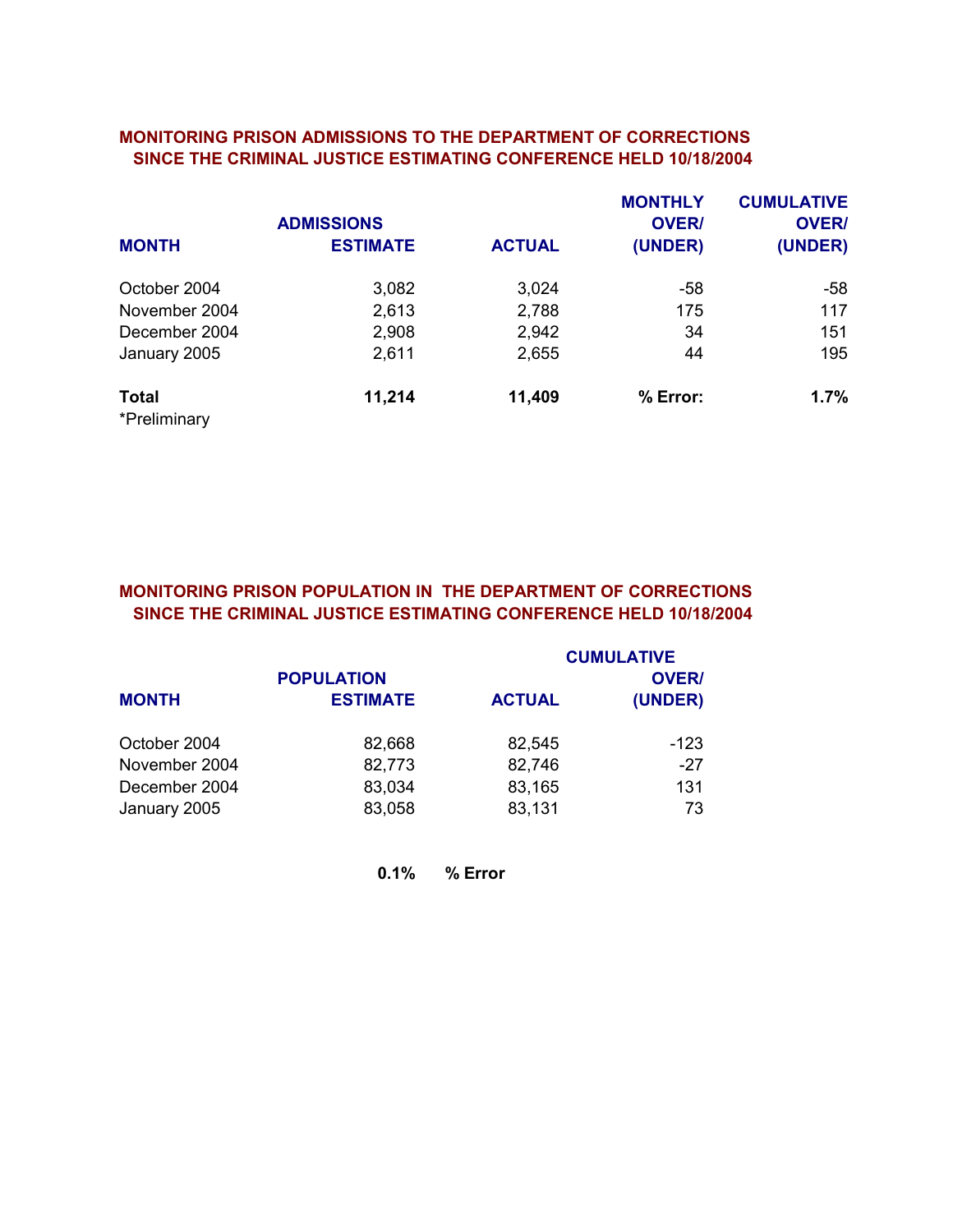#### MONITORING PRISON ADMISSIONS TO THE DEPARTMENT OF CORRECTIONS SINCE THE CRIMINAL JUSTICE ESTIMATING CONFERENCE HELD 2/16/2004

|                  | <b>ADMISSIONS</b> |               | <b>MONTHLY</b>          | <b>CUMULATIVE</b><br><b>OVER/</b> |
|------------------|-------------------|---------------|-------------------------|-----------------------------------|
| <b>MONTH</b>     | <b>ESTIMATE</b>   | <b>ACTUAL</b> | <b>OVER/</b><br>(UNDER) | (UNDER)                           |
| February 2004    | 2,618             | 2,542         | -76                     | $-76$                             |
| March 2004       | 2,872             | 3,249         | 377                     | 301                               |
| April 2004       | 2,927             | 2,893         | $-34$                   | 267                               |
| May 2004         | 2,807             | 2,833         | 26                      | 293                               |
| <b>June 2004</b> | 2,885             | 3,032         | 147                     | 440                               |
| <b>July 2004</b> | 2,912             | 2,675         | -237                    | 203                               |
| August 2004      | 2,719             | 2,687         | $-32$                   | 171                               |
| September 2004   | 2,770             | 2,373         | $-397$                  | $-226$                            |
| <b>Total</b>     | 22,510            | 22,284        | % Error:                | $-1.0\%$                          |

# MONITORING PRISON POPULATION IN THE DEPARTMENT OF CORRECTIONS SINCE THE CRIMINAL JUSTICE ESTIMATING CONFERENCE HELD 2/16/2004

|                  |                   |               | <b>CUMULATIVE</b> |
|------------------|-------------------|---------------|-------------------|
|                  | <b>POPULATION</b> |               | <b>OVER/</b>      |
| <b>MONTH</b>     | <b>ESTIMATE</b>   | <b>ACTUAL</b> | (UNDER)           |
| February 2004    | 79,961            | 79,792        | -169              |
| March 2004       | 80,436            | 80,520        | 84                |
| April 2004       | 80,960            | 81,081        | 121               |
| May 2004         | 81,215            | 81,395        | 180               |
| <b>June 2004</b> | 81,581            | 81,974        | 393               |
| <b>July 2004</b> | 82,092            | 82,205        | 113               |
| August 2004      | 82,136            | 82,313        | 177               |
| September 2004   | 82,319            | 82,141        | $-178$            |
|                  | $-0.2%$           | % Error       |                   |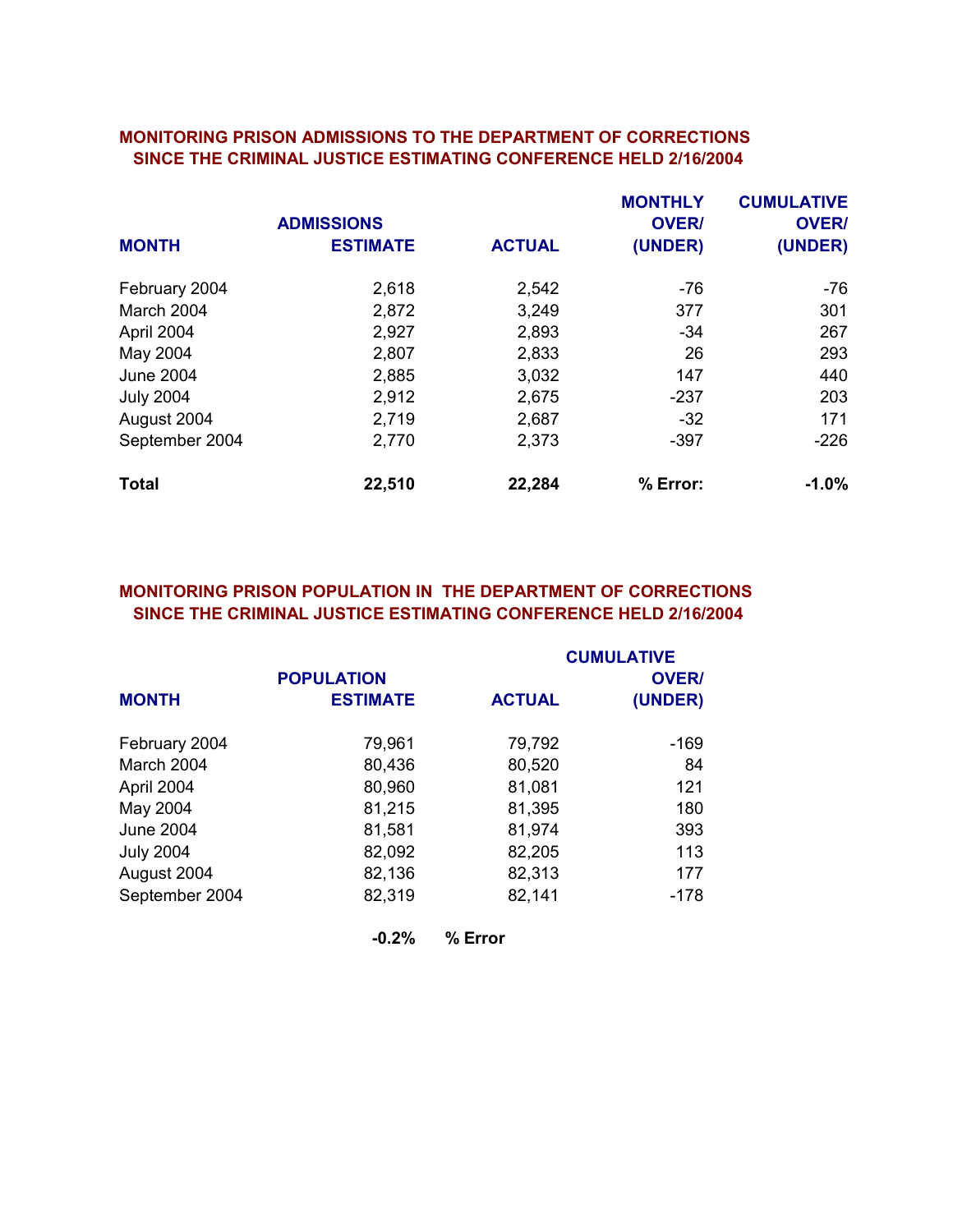#### MONITORING PRISON ADMISSIONS TO THE DEPARTMENT OF CORRECTIONS SINCE THE CRIMINAL JUSTICE ESTIMATING CONFERENCE HELD 7/9/2003

|                  |                   |               | <b>MONTHLY</b> | <b>CUMULATIVE</b> |
|------------------|-------------------|---------------|----------------|-------------------|
|                  | <b>ADMISSIONS</b> |               | <b>OVER/</b>   | <b>OVER/</b>      |
| <b>MONTH</b>     | <b>ESTIMATE</b>   | <b>ACTUAL</b> | (UNDER)        | (UNDER)           |
| <b>July 2003</b> | 2,707             | 2,896         | 189            | 189               |
| August 2003      | 2,725             | 2,583         | $-142$         | 47                |
| September 2003   | 2,686             | 2,675         | $-11$          | 36                |
| October 2003     | 2,790             | 3,085         | 295            | 331               |
| November 2003    | 2,565             | 2,499         | $-66$          | 265               |
| December 2003    | 2,703             | 2,842         | 139            | 404               |
| January 2004     | 2,550             | 2,485         | $-65$          | 339               |
|                  |                   |               |                |                   |
| <b>Total</b>     | 18,726            | 19,065        | % Error:       | 1.8%              |

# MONITORING PRISON POPULATION IN THE DEPARTMENT OF CORRECTIONS SINCE THE CRIMINAL JUSTICE ESTIMATING CONFERENCE HELD 7/9/2003

|                  |                   |               | <b>CUMULATIVE</b> |
|------------------|-------------------|---------------|-------------------|
|                  | <b>POPULATION</b> |               | <b>OVER/</b>      |
| <b>MONTH</b>     | <b>ESTIMATE</b>   | <b>ACTUAL</b> | (UNDER)           |
| <b>July 2003</b> | 77,743            | 77,787        | 44                |
| August 2003      | 78,068            | 77,919        | $-149$            |
| September 2003   | 78,529            | 78,355        | $-174$            |
| October 2003     | 78,923            | 78,936        | 13                |
| November 2003    | 79,079            | 79,144        | 65                |
| December 2003    | 79,438            | 79,594        | 156               |
| January 2004     | 79,523            | 79,557        | 34                |

0.0% % Error